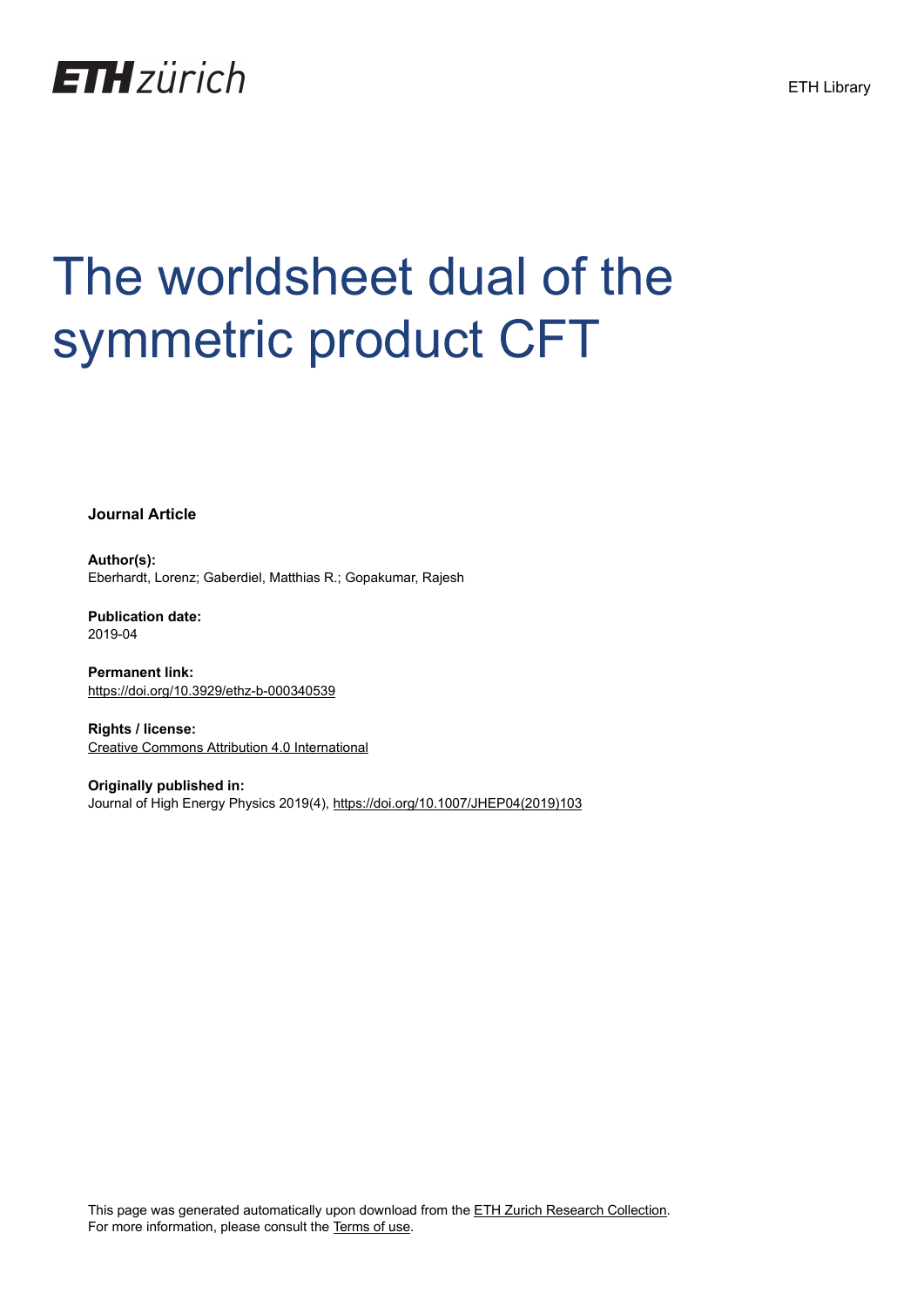PUBLISHED FOR SISSA BY 2 SPRINGER

Received: February 1, 2019 Accepted: April 3, 2019 PUBLISHED: April 15, 2019

# The worldsheet dual of the symmetric product CFT

Lorenz Eberhardt,<sup>a</sup> Matthias R. Gaberdiel<sup>a</sup> and Rajesh Gopakumar<sup>b</sup>

<sup>a</sup> Institut für Theoretische Physik, ETH Zurich, CH-8093 Zürich, Switzerland b International Centre for Theoretical Sciences-TIFR, Shivakote, Hesaraghatta Hobli, Bengaluru North 560 089, India E-mail: [eberhardtl@itp.phys.ethz.ch](mailto:eberhardtl@itp.phys.ethz.ch), [gaberdiel@itp.phys.ethz.ch](mailto:gaberdiel@itp.phys.ethz.ch), [rajesh.gopakumar@icts.res.in](mailto:rajesh.gopakumar@icts.res.in)

ABSTRACT: Superstring theory on  $AdS_3 \times S^3 \times T^4$  with the smallest amount of NS-NS flux  $(*k = 1")$  is shown to be dual to the spacetime CFT given by the large N limit of the free symmetric product orbifold  $Sym^N(\mathbb{T}^4)$ . To define the worldsheet theory at  $k=1$ , we employ the hybrid formalism in which the  $AdS_3 \times S^3$  part is described by the  $\mathfrak{psu}(1,1|2)_1$ WZW model (which is well defined). Unlike the case for  $k \geq 2$ , it turns out that the string spectrum at  $k = 1$  does not exhibit the long string continuum, and perfectly matches with the large N limit of the symmetric product. We also demonstrate that the fusion rules of the symmetric orbifold are reproduced from the worldsheet perspective. Our proposal therefore affords a tractable worldsheet description of a tensionless limit in string theory, for which the dual CFT is also explicitly known.

Keywords: AdS-CFT Correspondence, Conformal Field Models in String Theory, Long strings, Superstrings and Heterotic Strings

ArXiv ePrint: [1812.01007](https://arxiv.org/abs/1812.01007)

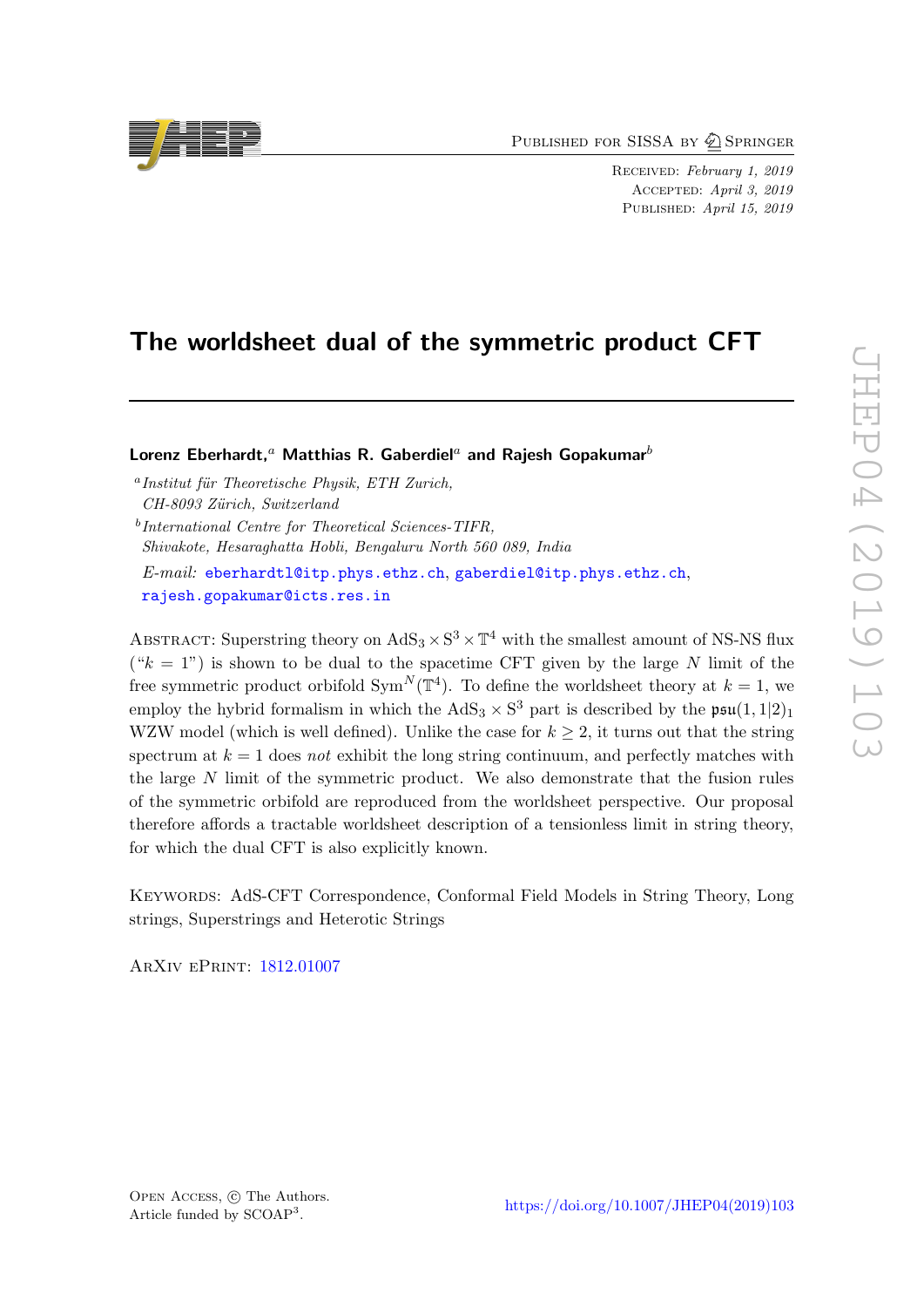# Contents

| $\mathbf 1$ | Introduction                                                 | $\mathbf 1$             |
|-------------|--------------------------------------------------------------|-------------------------|
| $\bf{2}$    | Strings on $AdS_3 \times S^3 \times T^4$                     | 3                       |
|             | The RNS formalism<br>2.1                                     | 3                       |
|             | The hybrid formalism<br>2.2                                  | $\overline{\mathbf{4}}$ |
| $\bf{3}$    | Representations of $\mathfrak{psu}(1,1 2)$                   | $\mathbf{5}$            |
|             | Representations of $\mathfrak{sl}(2,\mathbb{R})$<br>$3.1\,$  | $\boldsymbol{6}$        |
|             | 3.2<br>Long representations of $\mathfrak{psu}(1,1 2)$       | $\overline{7}$          |
|             | 3.3<br>Short representations of $\mathfrak{psu}(1,1 2)$      | 8                       |
| 4           | The $\mathfrak{psu}(1,1 2)_1$ WZW model                      | <b>10</b>               |
|             | $\mathfrak{psu}(1,1 2)_k$ for $k \geq 2$<br>4.1              | <b>10</b>               |
|             | Representations of $\mathfrak{psu}(1,1 2)_1$<br>4.2          | 11                      |
|             | 4.3<br>Spectral flow                                         | 12                      |
|             | The fusion rules of $\mathfrak{psu}(1,1 2)_1$<br>4.4         | 13                      |
|             | 4.5<br>A free field construction and the full fusion rules   | 14                      |
|             | 4.6<br>The partition function and modular invariance         | 15                      |
| 5           | The string theory spectrum                                   | 17                      |
|             | Physical state conditions<br>$5.1\,$                         | $17\,$                  |
|             | The sigma-model on $\mathbb{T}^4$<br>$5.2\,$                 | 17                      |
|             | 5.3<br>The chiral fields                                     | 19                      |
|             | 5.4<br>A subtlety at $w = 0$                                 | 20                      |
| 6           | The fusion rules                                             | 20                      |
|             | The $x$ -basis<br>6.1                                        | 21                      |
|             | 6.2<br>Symmetric orbifold fusion rules                       | <b>22</b>               |
| 7           | Conclusion and outlook                                       | 23                      |
|             | A Representations of $SL(2,\mathbb{R})$                      | 25                      |
|             | A.1 Representations of $SU(1,1)$                             | 25                      |
|             | A.2 Representations of $SL(2,\mathbb{R})$                    | <b>26</b>               |
|             | <b>B</b> The short representation of $\mathfrak{psu}(1,1 2)$ | 28                      |
|             | C The free field representation of $\mathfrak{psu}(1,1 2)_1$ | 29                      |
|             | The symplectic boson theory<br>C.1                           | 29                      |
|             | The explicit form of the free field representation<br>C.2    | 31                      |
|             | The fusion rules<br>C.3                                      | 32                      |
|             | C.4<br>The characters                                        | 34                      |
|             | C.5<br>Modular properties                                    | 35                      |
|             | The Verlinde formula<br>C.6                                  | 37                      |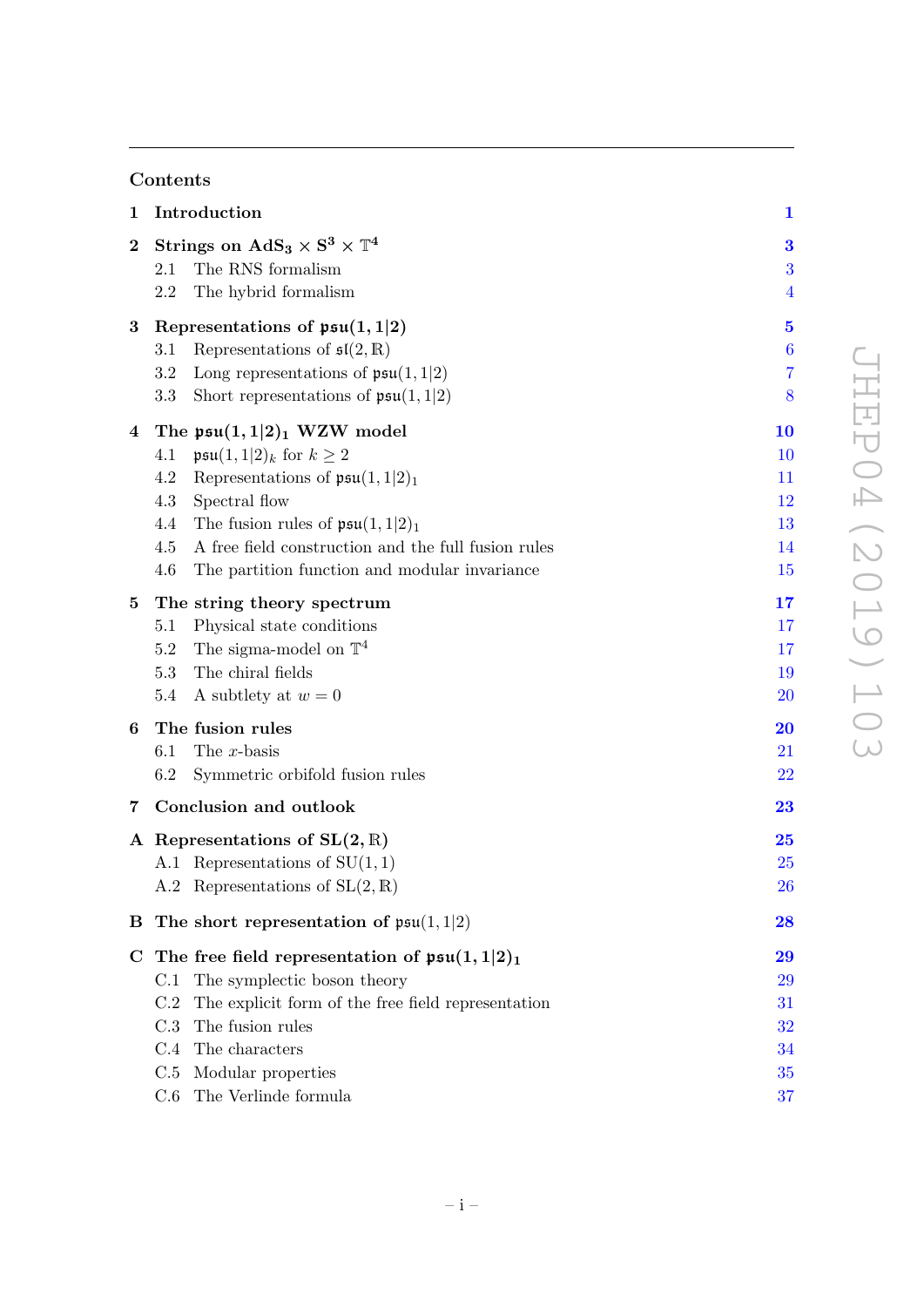| 38 |
|----|
| 41 |
| 42 |
|    |

#### <span id="page-3-0"></span>1 Introduction

Our understanding of the inner workings of the AdS/CFT correspondence has been hampered by the lack of adequate control over the string theoretic description of AdS spacetimes. This has effectively meant that much of our investigations and comparisons between the boundary CFTs and the bulk (that go beyond supersymmetrically protected quantities) has been confined to the strong coupling regime, i.e. to Einstein gravity.

AdS<sub>3</sub> spacetimes have long held out hope in this regard since it is possible to consider these backgrounds without R-R flux turned on, and thus evade the complications necessitated by a worldsheet description that incorporates such fluxes. Indeed, building on a number of earlier works, Maldacena and Ooguri made a detailed study of bosonic strings in an AdS<sup>3</sup> background with pure NS-NS three form flux. By looking in turn at the spectrum  $[1]$ , the one loop worldsheet partition function  $[2]$ , and at tree level three and four point functions [\[3\]](#page-45-2), they established the consistency of the worldsheet CFT description despite it having some peculiar features.

These unfamiliar features had to do with the so-called long string phenomenon whereby one can have light long string excitations in  $AdS_3$  stabilised by the three form flux. This leads to there being a continuum in the perturbative spectrum (usually above a gap). The resulting singularities in the partition function and the correlators therefore have to be a feature of the dual 2d spacetime CFT as well.

Our best guess for the 2d CFT dual to the  $\mathcal{N} = (4, 4)$  supersymmetric background  $AdS_3 \times S^3 \times \mathcal{M}_4$  is that it lies on the moduli space of the symmetric product orbifold CFT Sym<sup>N</sup>( $\mathcal{M}_4$ ) where  $\mathcal{M}_4$  is either K3 or  $\mathbb{T}^4$  [\[4\]](#page-45-3), see e.g. [\[5\]](#page-45-4) for a review. (For the other maximally supersymmetric background with  $\mathcal{M}_4 = \mathrm{S}^3 \times \mathrm{S}^1$  there is good evidence that the dual is also a symmetric product CFT  $[6]$ .) This is essentially a free CFT but it possesses a complicated 20 parameter space of moduli (in the case of  $\mathcal{M}_4 = \mathbb{T}^4$ ) where it is generically interacting. It is therefore not easy to identify the region in this moduli space which is dual to strings with pure NS-NS flux, with all its singular behaviour. Indeed, it has never even been clear which AdS<sup>3</sup> background is described by the free symmetric product orbifold CFT itself [\[7,](#page-45-6) [8\]](#page-45-7). Thus we are in the piquant position where we are fortunate to have an explicit worldsheet description of an AdS spacetime, but are unable to pinpoint the dual CFT description and make any meaningful comparisons (beyond BPS protected quantities). Conversely, we have a free CFT but do not know which string background it corresponds to.

In this paper we propose a way out of this impasse. We provide strong evidence, from the worldsheet description of the superstring theory on  $AdS_3 \times S^3 \times T^4$  with the smallest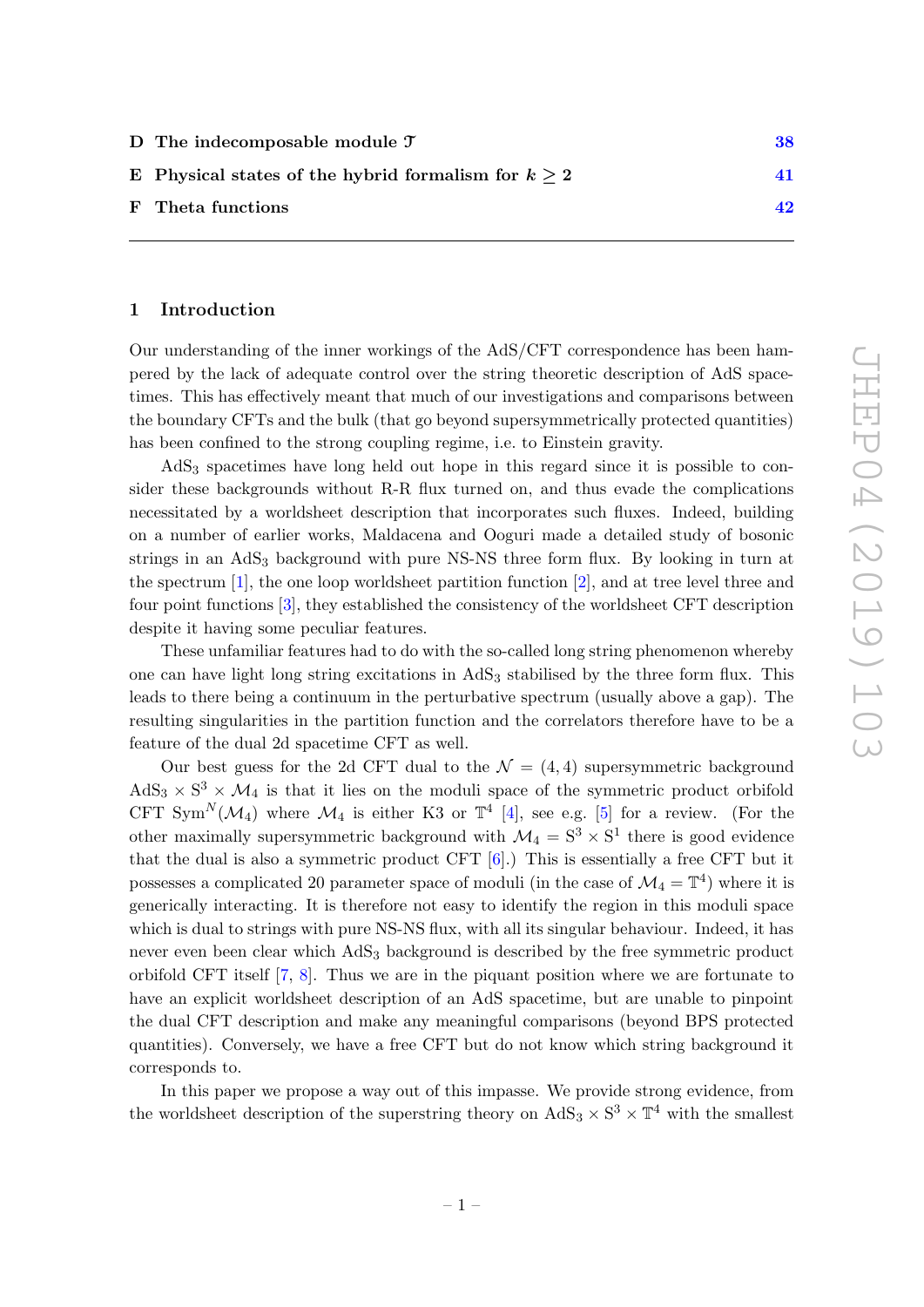amount of NS-NS flux (" $k = 1$ "), that it is dual to the spacetime CFT given by the large N limit of the free symmetric product orbifold  $Sym^N(\mathbb{T}^4)$ . This might seem like a surprising statement given the facts, recapped above, on the singularities of the NS-NS flux theory. It turns out that the  $k = 1$  theory is special in that it does not have the long string singularity and thus qualitatively differs from the backgrounds with more than one unit of flux. In fact, our proposal rests on defining the worldsheet theory at  $k = 1$  since, as we will see, it is not obtained by a naive extrapolation of the  $k \geq 2$  theories.

In previous works, we had already identified the novel nature of the small radius limit on  $AdS_3$  in the presence of NS-NS flux [\[9,](#page-45-8) [10\]](#page-45-9). Furthermore, in [\[11\]](#page-45-10) we had examined the spectrum in a specific extrapolation, to  $k = 1$ , of the generic spectrum of  $AdS_3 \times S^3 \times T^4$ . This had enabled us to identify the spectrum of  $\text{Sym}^N(\mathbb{T}^4)$  as sitting at the bottom of the continuum that exists for  $k \geq 2$ . In this paper, we show, using the hybrid formulation of [\[12\]](#page-45-11), that the perturbative string spectrum at  $k = 1$  actually does not have any of the *continuum states,* except the ones at the bottom,<sup>[1](#page-4-0)</sup> and therefore precisely agrees with that of the free symmetric product orbifold (in the large  $N$  limit). Moreover, we also argue that the fusion rules of the worldsheet CFT are nontrivially consistent with those of the spacetime orbifold CFT.

Our proposal thus answers the question of which  $AdS<sub>3</sub>$  background is dual to the free symmetric product orbifold CFT. Namely, it is the near horizon geometry of N fundamental strings and a single NS5 brane.<sup>[2](#page-4-1)</sup> Furthermore we have to take the large N limit so that the string coupling constant

$$
g_s^2 \sim \frac{Q_5 \cdot \text{vol}(\mathbb{T}^4)}{Q_1} = \frac{\text{vol}(\mathbb{T}^4)}{N} \tag{1.1}
$$

is small. This answer also fits in with the picture in higher dimensional AdS spacetimes that the free CFT dual corresponds to a small radius or tensionless limit of the string background. Here  $k = 1$  corresponds to the smallest radius theory that can be sensibly defined — with a single unit of flux — and should be viewed as the tensionless limit. However, unlike the higher dimensional cases, we now have a concrete worldsheet description of this tensionless limit!

A possible relation of the WZW model (describing the NS-NS theory) to a symmetric orbifold CFT at  $k = 1$  was already mentioned in [\[7\]](#page-45-6), and more recently an alternative proposal to [\[11\]](#page-45-10) was made in [\[13\]](#page-45-12). These proposals differ from our analysis in that the proposed dual CFT has a continuous spectrum in both cases, coming from noncompact directions in the symmetric product. We should also mention [\[14\]](#page-45-13) where a symmetric orbifold dual of a NS-NS background was proposed; however, their analysis was not specific to  $k = 1$ .

As mentioned earlier, the novel worldsheet CFT that is proposed here for  $k = 1$ arises from the hybrid formulation of Berkovits, Vafa and Witten [\[12\]](#page-45-11). The  $AdS_3 \times S^3$ factor is described by a  $PSU(1,1|2)$  supergroup WZW model while the  $\mathbb{T}^4$  is topologically twisted. This description, in addition to having manifest spacetime SUSY, overcomes a

<span id="page-4-1"></span><span id="page-4-0"></span><sup>&</sup>lt;sup>1</sup>It also does not have any discrete representations.

<sup>&</sup>lt;sup>2</sup>In principle, the background could also have a finite amount of D1 and D5 brane charge, which is not visible from our tree level analysis. We thank Ashoke Sen for raising this possibility.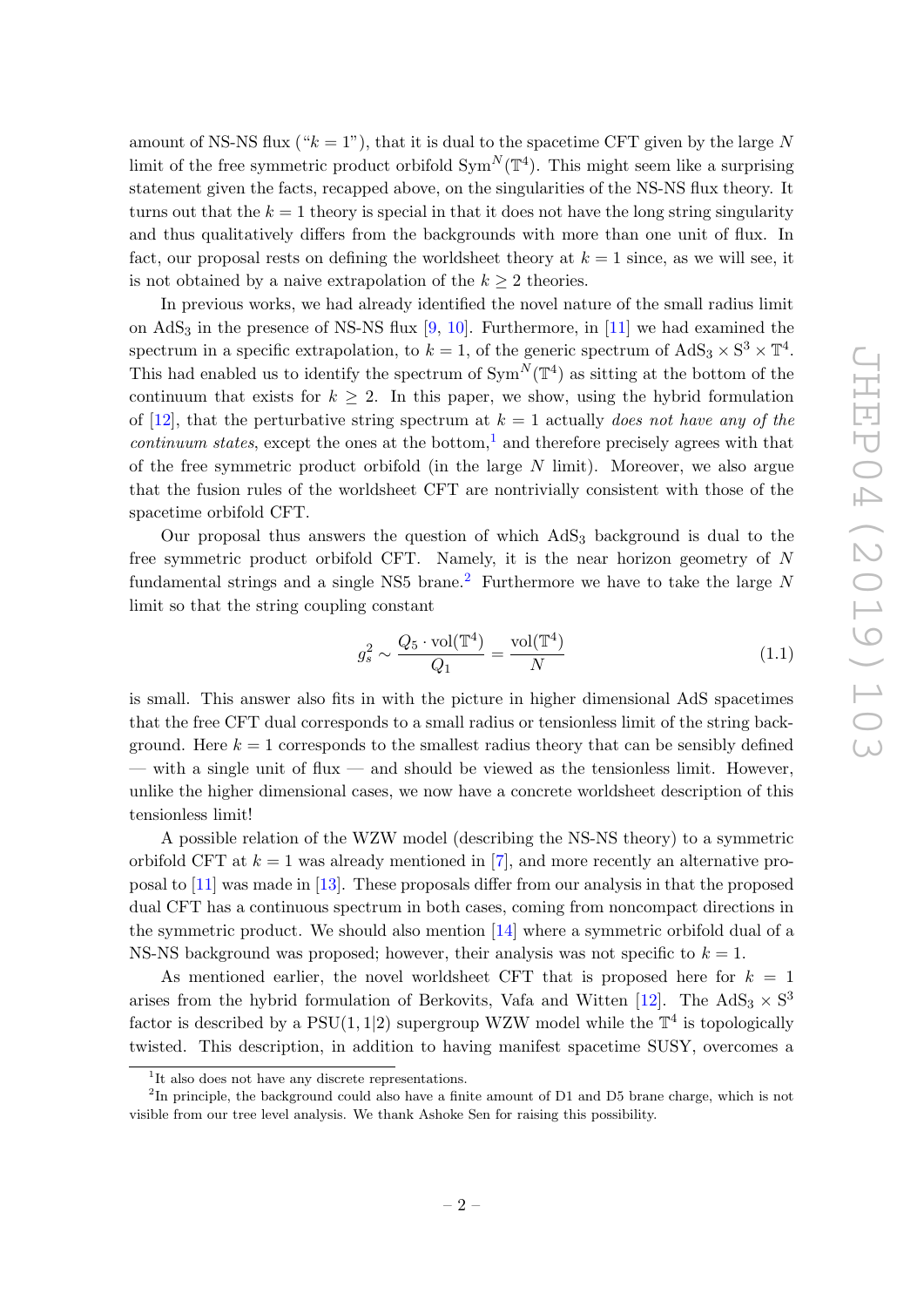key limitation of the RNS formulation, which is not a priori well defined for  $k < 2$ . The supergroup sigma model is, on the other hand, well-defined at  $k = 1$  but has special features to it. This includes the absence of the long string continuum which is essentially because a shortening condition (null vector) at  $k = 1$  removes the continuous representations of  $\mathfrak{sl}(2,\mathbb{R})_k$  (and their spectrally flowed versions), except for the bottom of the continuum. We describe in detail the representations of the  $\mathfrak{psu}(1,1|2)_1$  algebra that give rise to the string spectrum as well as their fusion rules. In doing so, we rely heavily on a free field construction for the  $\mathfrak{psu}(1,1|2)_1$  algebra.

As we will see, our worldsheet description of this tensionless limit exhibits features that have often been ascribed to such limits. In particular, we will see signatures that the theory is a topological string. This is reflected in the fact that only short representations of the worldsheet CFT contribute to the string spectrum, and that all the oscillator degrees of freedom coming from  $AdS_3 \times S^3$  are removed by the ghost contributions. We also see this in the worldsheet partition function which can formally be viewed as a set of delta function contributions from worldsheets which admit holomorphic maps. We plan to return to this aspect in future work.

The plan of the paper is as follows: in the next section we review some of the relevant aspects of both the RNS and the hybrid formulation of the worldsheet theory for  $\text{AdS}_3\times \text{S}^3\times$  $\mathbb{T}^4$  with NS-NS flux. In section [3](#page-7-0) we describe the representations of the global superalgebra  $\mathfrak{psu}(1,1|2)$  paying special attention to the short representations which will play a leading role. Section [4](#page-12-0) describes the  $\mathfrak{psu}(1,1|2)_1$  WZW theory and the complete set of affine representations (together with their spectrally flowed images) which close under fusion. We describe the free field theory realisation at level one, which makes the analysis tractable. A technical complication arises since this is a logarithmic CFT and therefore some of the representations are indecomposable. Taking these complications into account we obtain the (formally) modular invariant partition function. Section [5](#page-19-0) involves taking this sigma model together with that on  $\mathbb{T}^4$  and applying the physical state conditions to obtain the perturbative string spectrum. We also comment on how the tower of "massless" higher spin fields, which generate the enhanced chiral algebra of the Higher Spin Square (HSS) [\[15\]](#page-45-14), arise. In section [6](#page-22-1) we explain how the fusion rules of the symmetric product CFT can be extracted from the worldsheet theory using the so-called x-basis. We find nontrivial agreement, thus providing further support for our identification of the spacetime CFT. There are a number of appendices which contain various technical details; in particular, we give a description of the free field realisation of  $\mathfrak{psu}(1,1|2)_1$  in appendix [C,](#page-31-0) and discuss the indecomposable nature of the representations in some detail, see appendix [D.](#page-40-0)

# <span id="page-5-0"></span>2 Strings on  $\text{AdS}_3 \times \text{S}^3 \times \mathbb{T}^4$

#### <span id="page-5-1"></span>2.1 The RNS formalism

String theory on  $AdS_3 \times S^3 \times T^4$  with pure NS-NS flux can be described in the RNS formalism by the supersymmetric WZW model  $[1-3, 16]$  $[1-3, 16]$  $[1-3, 16]$  $[1-3, 16]$ , see also  $[10, 17, 18]$  $[10, 17, 18]$  $[10, 17, 18]$  $[10, 17, 18]$ 

$$
\mathfrak{sl}(2,\mathbb{R})_k^{(1)} \oplus \mathfrak{su}(2)_k^{(1)} \oplus \mathbb{T}^4.
$$
 (2.1)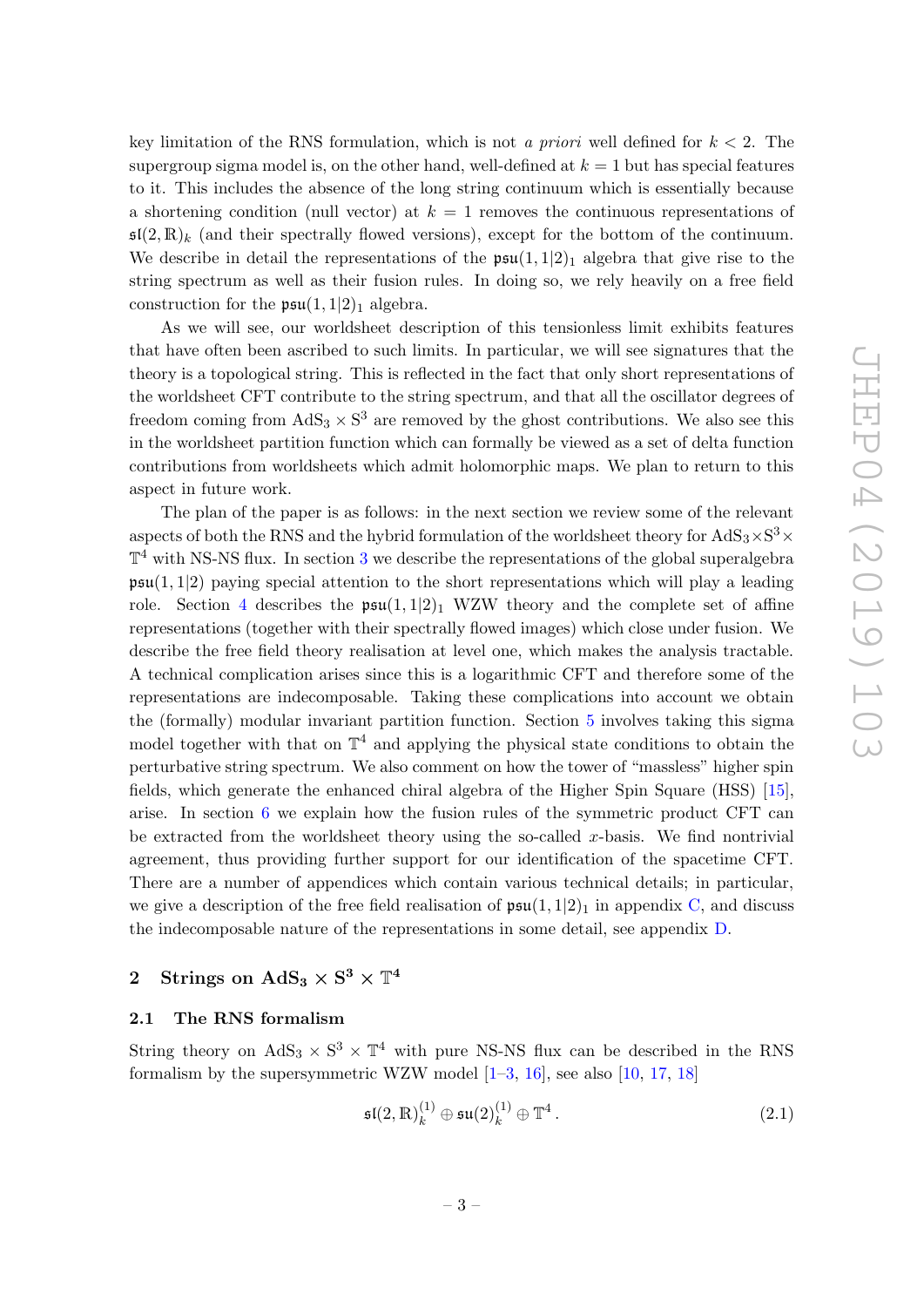Here, the last factor is to be understood as the supersymmetric sigma model on  $\mathbb{T}^4$ , and the superscript (1) denotes the  $\mathcal{N}=1$  superconformal affine algebra. In this description,  $k \in \mathbb{Z}_{\geq 0}$  is interpreted as the value of the NS-NS flux in the background. Recall that one can decouple the free fermions from these current algebras, and that

$$
\mathfrak{sl}(2,\mathbb{R})_k^{(1)} \cong \mathfrak{sl}(2,\mathbb{R})_{k+2} \oplus 3 \text{ free fermions},\tag{2.2}
$$

$$
\mathfrak{su}(2)^{(1)}_k \cong \mathfrak{su}(2)_{k-2} \oplus 3 \text{ free fermions.}
$$
 (2.3)

Unitarity requires  $k \geq 2$  and so the description is only valid in this regime. To treat the  $k = 1$  theory, we shall use the hybrid formalism which remains well-defined even for  $k = 1$ .

#### <span id="page-6-0"></span>2.2 The hybrid formalism

There exists an alternative formalism for strings on  $AdS_3 \times S^3 \times T^4$ , usually called the hybrid formalism [\[12\]](#page-45-11), in which spacetime supersymmetry is manifest. In this approach one replaces the factor  $AdS_3 \times S^3$  with its superspace analogue, the supergroup  $\mathrm{PSU}(1,1|2)$ . This supergroup contains, as its maximal bosonic subgroup, the group  $SU(1, 1) \times SU(2) \cong$  $AdS_3 \times S^3$ . In addition, there are eight fermionic coordinates. PSU(1,1|2) has the local superisometry group  $PSU(1, 1|2) \times PSU(1, 1|2)$  given by left and right multiplication, which corresponds in the dual CFT to the global part of the (small)  $\mathcal{N} = (4, 4)$  superconformal symmetry.

In the hybrid formalism the sigma-model on  $\mathbb{T}^4$  is taken to be topologically twisted and hence contributes  $c = 0$  to the worldsheet theory. Furthermore, the ghosts of the RNS formalism get transmuted into the so-called  $\rho\sigma$ -ghost system. To impose the physical state conditions one views the worldsheet theory as an  $\mathcal{N}=4$  topological string, and identifies the physical states with the cohomology of the corresponding twisted  $\mathcal{N}=4$  algebra [\[12\]](#page-45-11).<sup>[3](#page-6-1)</sup>

We should mention that originally one of the main motivations for the development of the hybrid formalism was the fact that it is conceptually straightforward to add R-R flux to the background [\[12\]](#page-45-11). (See also [\[19\]](#page-45-18) for a recent attempt to add R-R flux using the RNS formalism.) For generic flux, the worldsheet theory is the sigma-model on  $PSU(1, 1|2)$ , for which the kinetic term and the WZ-term can have different coefficients. In fact, this sigmamodel remains conformal since the dual Coxeter number of  $\mathfrak{psu}(1,1|2)$  vanishes [\[12,](#page-45-11) [20\]](#page-45-19). While the resulting string theory is quite complicated — in particular, once R-R flux is switched on, the ghost fields couple non-trivially to the sigma-model fields and are no longer free — a (non-chiral) current symmetry survives [\[21,](#page-46-0) [22\]](#page-46-1) even away from the pure NS-NS background, and this allows one to get the resulting theory at least under some control [\[23,](#page-46-2) [24\]](#page-46-3).

Here we will only consider the case of pure NS-NS flux, where the sigma-model on  $PSU(1, 1|2)$  becomes a WZW model at level k, where k is the same as the level of the RNS formalism, and thus corresponds to the amount of NS-NS flux in the background. The equivalence of this description to the RNS formalism was demonstrated (for low-lying

<span id="page-6-1"></span> $3$ This is nothing particular to AdS<sub>3</sub> backgrounds; one can also view the flat space superstring as an  $\mathcal{N} = 4$  topological string. The  $\mathcal{N} = 4$  cohomology (rather than only the  $\mathcal{N} = 2$  cohomology) restricts then to the small Hilbert space of the theory, in which the fields have a definite picture number.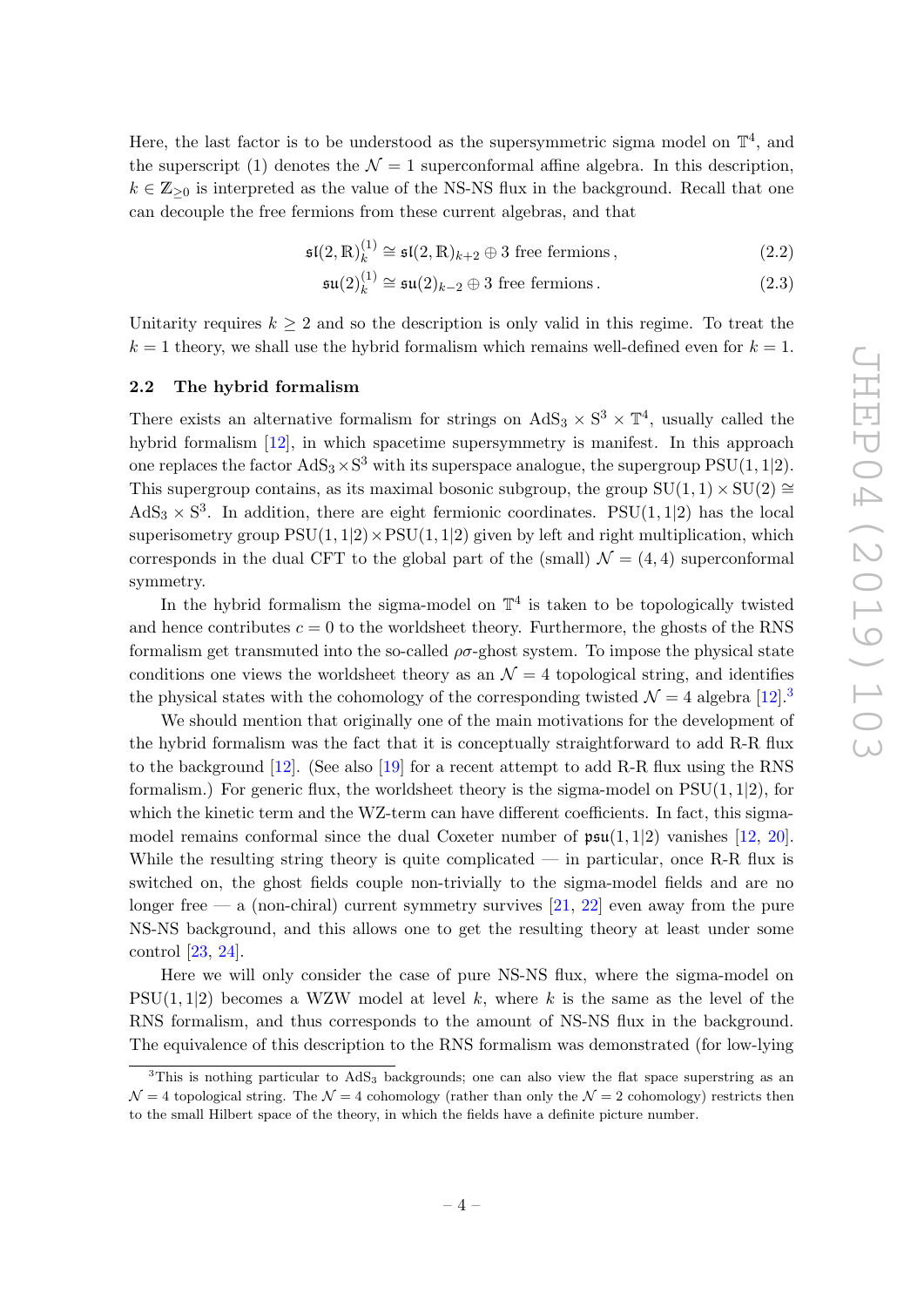states) in  $[25-27]$ , see also  $[28]$ . For us the main reason for employing the hybrid formalism (relative to the RNS formalism) is that it remains well-defined for  $k = 1$ . Indeed, as we shall explain in detail below, the WZW model of the supergroup  $PSU(1, 1|2)$  continues to make sense at  $k = 1$  (although it behaves somewhat differently to the case with  $k > 1$ since at  $k = 1$  there is a null-vector at  $h = 2$  that fixes the value of the Casimir, see section [4.2](#page-13-0) below). The main result of our paper is that the physical spectrum it gives rise to agrees precisely with that of the symmetric product orbifold theory of  $\mathbb{T}^4$ . Furthermore, the fusion rules of the worldsheet theory match rather non-trivially those of the symmetric product theory.

# <span id="page-7-0"></span>3 Representations of  $\mathfrak{psu}(1,1|2)$

For the following, it will be important to study various aspects of the representation theory of  $\mathfrak{psu}(1,1|2)_k$ . We will denote the generators of the bosonic affine subalgebras  $\mathfrak{sl}(2,\mathbb{R})_k$ and  $\mathfrak{su}(2)_k$  by  $J_m^a$  and  $K_m^a$ , respectively, while the fermionic generators are labelled by  $S_m^{\alpha\beta\gamma}$ . We shall work with the conventions that the commutators and anti-commutators are given by

<span id="page-7-1"></span>
$$
[J_m^3, J_n^3] = -\frac{1}{2}km\delta_{m+n,0},\qquad(3.1a)
$$

$$
[J_m^3, J_n^{\pm}] = \pm J_{m+n}^{\pm} \,, \tag{3.1b}
$$

$$
[J_m^+, J_n^-] = km\delta_{m+n,0} - 2J_{m+n}^3\,,\tag{3.1c}
$$

$$
[K_m^3, K_n^3] = \frac{1}{2} k m \delta_{m+n,0} \,, \tag{3.1d}
$$

$$
[K_m^3, K_n^{\pm}] = \pm K_{m+n}^{\pm} \,, \tag{3.1e}
$$

$$
[K_m^+, K_n^-] = km\delta_{m+n,0} + 2K_{m+n}^3\,,\tag{3.1f}
$$

$$
[J_m^a, S_n^{\alpha\beta\gamma}] = \frac{1}{2} c_a (\sigma^a)^\alpha{}_\mu S_{m+n}^{\mu\beta\gamma} ,\qquad (3.1g)
$$

$$
[K_m^a, S_n^{\alpha\beta\gamma}] = \frac{1}{2} (\sigma^a)^\beta_{\ \nu} S_{m+n}^{\alpha\nu\gamma} , \qquad (3.1h)
$$

$$
\{S_m^{\alpha\beta\gamma}, S_n^{\mu\nu\rho}\} = km\epsilon^{\alpha\mu}\epsilon^{\beta\nu}\epsilon^{\gamma\rho}\delta_{m+n,0} - \epsilon^{\beta\nu}\epsilon^{\gamma\rho}c_a\sigma_a^{\ \alpha\mu}J_{m+n}^a + \epsilon^{\alpha\mu}\epsilon^{\gamma\rho}\sigma_a^{\ \beta\nu}K_{m+n}^a. \tag{3.1i}
$$

Here,  $\alpha, \beta, \ldots$  are spinor indices and take values in  $\{+, -\}$ . The third spinor index of the supercharges encodes the transformation properties under the outer automorphism  $\mathfrak{su}(2)$ of  $\mathfrak{psu}(1,1|2)$ . Furthermore, a is an  $\mathfrak{su}(2)$  adjoint index and takes values in  $\{+,-,3\}$ . It is raised and lowered by the standard  $\mathfrak{su}(2)$ -invariant form

<span id="page-7-2"></span>
$$
\eta_{+-} = \eta_{-+} = \frac{1}{2}, \qquad \eta_{33} = 1. \tag{3.2}
$$

The constant  $c_a$  equals  $-1$  for  $a = -$ , and  $+1$  otherwise. Finally, the  $\sigma$ -matrices are explicitly given by

$$
(\sigma^{-})^{+}{}_{-} = 2\,, \qquad (\sigma^{3})^{-}{}_{-} = -1\,, \qquad (\sigma^{3})^{+}{}_{+} = 1\,, \qquad (\sigma^{+})^{-}{}_{+} = 2\,, \tag{3.3}
$$

$$
(\sigma_{-})^{--} = 1
$$
,  $(\sigma_{3})^{-+} = 1$ ,  $(\sigma_{3})^{+-} = 1$ ,  $(\sigma_{+})^{++} = -1$ , (3.4)

while all the other components vanish.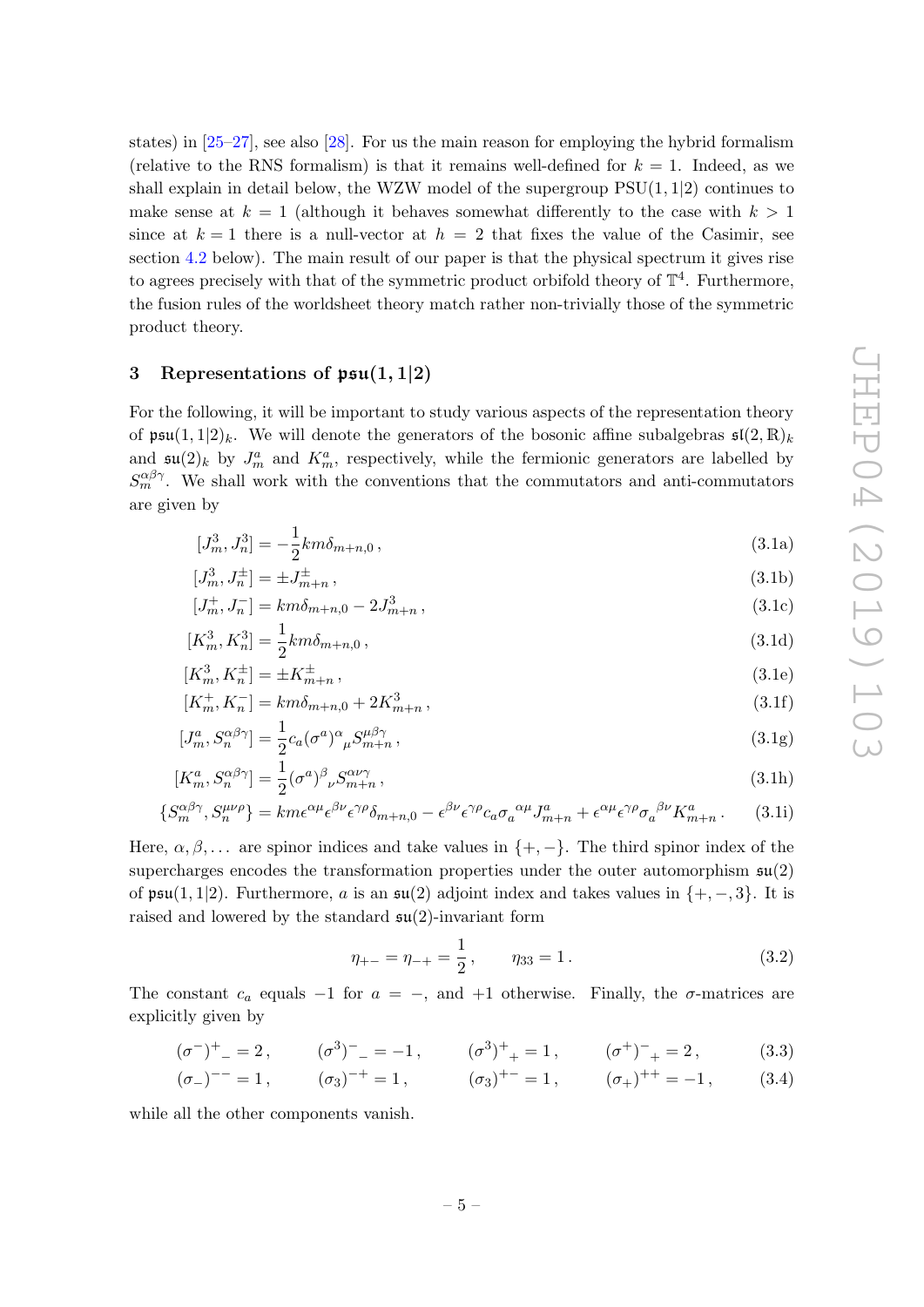# <span id="page-8-0"></span>3.1 Representations of  $\mathfrak{sl}(2,\mathbb{R})$

To analyse the  $\mathfrak{psu}(1,1|2)_1$  WZW model it will be necessary to develop first the representation theory of the global  $\mathfrak{psu}(1,1|2)$ -algebra, i.e. of the algebra of zero-modes of eq.  $(3.1a)$ -[\(3.1i\)](#page-7-2). The bosonic subalgebra of  $\mathfrak{psu}(1,1|2)$  is  $\mathfrak{sl}(2,\mathbb{R})\oplus \mathfrak{su}(2)$ . While the representations of  $\mathfrak{su}(2)$  that appear are finite-dimensional, representations of  $\mathfrak{sl}(2,\mathbb{R})$  are not, and we begin by reviewing them. There are two kinds of representations of  $\mathfrak{sl}(2,\mathbb{R})$  that will be relevant for us  $[1]$ .

- 1. Discrete representations. These are representations of  $\mathfrak{sl}(2,\mathbb{R})$  that possess a lowest (highest) weight state. The representation is characterised by the  $\mathfrak{sl}(2,\mathbb{R})$ -spin j of the lowest (highest) weight state.
- 2. Continuous representations. The continuous representations of  $\mathfrak{sl}(2,\mathbb{R})$  do not contain a highest or a lowest weight state. These representations are characterised by their Casimir C, as well as the fractional part of the  $J_0^3$ -eigenvalues which we label by  $\lambda \in \mathbb{R}/\mathbb{Z}$ .

More specifically, the continuous representations of  $\mathfrak{sl}(2,\mathbb{R})$  are defined via

<span id="page-8-2"></span>
$$
J_0^+|m\rangle = |m+1\rangle \,,\tag{3.5a}
$$

<span id="page-8-1"></span>
$$
J_0^3|m\rangle = m|m\rangle \,,\tag{3.5b}
$$

$$
J_0^-|m\rangle = (m(m-1)+C)|m-1\rangle.
$$
 (3.5c)

Here, C is the quadratic Casimir of the  $\mathfrak{sl}(2,\mathbb{R})$  representation, which in these conventions takes the form

$$
\mathcal{C} = -J_0^3 J_0^3 + \frac{1}{2} \left( J_0^+ J_0^- + J_0^- J_0^+ \right),\tag{3.6}
$$

while m takes the values  $m \in \mathbb{Z} + \lambda$ . Provided that the Casimir satisfies  $\mathcal{C} \geq \lambda(1 - \lambda)$ where we take  $\lambda \in [0, 1]$ , these representations are unitary, see [\[29,](#page-46-7) [30\]](#page-46-8) for useful reviews. (For the case of the discrete representations, the relevant condition is  $j \geq 0$ .)

The discrete representations can be found as subrepresentations of the continuous representations. It is convenient to parametrise the Casimir of the continuous representations by  $i$  as well, i.e. to write

<span id="page-8-3"></span>
$$
\mathcal{C} = -j(j-1) = \frac{1}{4} - \left(j - \frac{1}{2}\right)^2, \tag{3.7}
$$

where  $j \in \mathbb{R} \cup (\frac{1}{2} + i\mathbb{R})$ . In this notation, j and  $1 - j$  parametrise the same continuous representation. For real j, we then see by virtue of the relation [\(3.5c\)](#page-8-1) that  $J_0^-|j\rangle = 0$ . Thus, the states  $|m\rangle$  for which  $m - j \in \mathbb{Z}_{\geq 0}$  form a subrepresentation, which is isomorphic to a lowest weight discrete representation.

We will denote the continuous representation by  $\mathcal{C}_{\gamma}^{j}$  $\lambda$  and the discrete representation by  $\mathcal{D}^j_+$ . There exist also highest-weight (rather than lowest-weight) discrete representations, which we will denote by  $\mathcal{D}_{-}^{j}$ ; they are characterised by

$$
J_0^+|j\rangle = 0, \qquad J_0^3|j\rangle = -j|j\rangle. \tag{3.8}
$$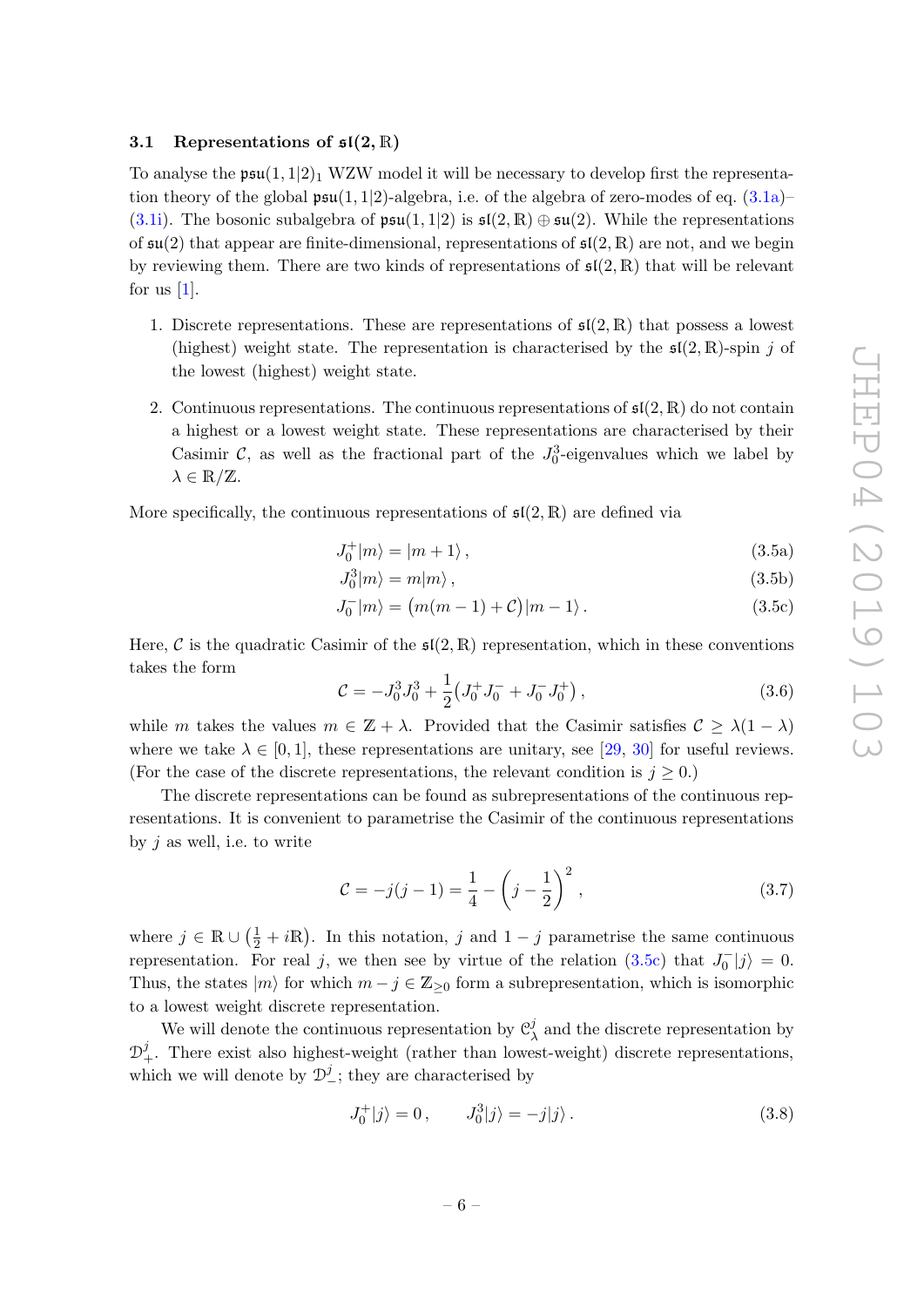In addition to these infinite-dimensional representations, there are also the usual finitedimensional representations of  $\mathfrak{sl}(2,\mathbb{R})$ , although they will not be part of the worldsheet spectrum. We will simply denote the m-dimensional representation by  $\mathbf{m}$ . Except for the trivial representation, these are non-unitary. Below, we will need the Clebsch-Gordan coefficients of the tensor product of  $\mathcal{C}_{2}^{j}$  $\mathcal{D}_{\pm}^j$  and  $\mathcal{D}_{\pm}^j$  with **2**. An explicit calculation shows that

$$
C_{\lambda}^{j} \otimes 2 \cong C_{\lambda + \frac{1}{2}}^{j + \frac{1}{2}} \oplus C_{\lambda + \frac{1}{2}}^{j - \frac{1}{2}}, \qquad D_{\pm}^{j} \otimes 2 \cong D_{\pm}^{j + \frac{1}{2}} \oplus D_{\pm}^{j - \frac{1}{2}}.
$$
 (3.9)

The representations of  $\mathfrak{sl}(2,\mathbb{R})$  that appear in the worldsheet spectrum of Maldacena & Ooguri [\[1\]](#page-45-0) lead to the standard unitary representations of the WZW model group  $SL(2, \mathbb{R})$ , and the associated Lie algebra  $\mathfrak{sl}(2,\mathbb{R})$  is identified with that of the spacetime Möbius group. However, this does not imply that also the representations with respect to the  $spacetime$  Möbius group are the same standard representations. In fact, from the WZW perspective, the worldsheet generator  $J_0^3$  is identified with the compact Cartan generator  $J_0^3 = L_1^{\text{WZW}} + L_{-1}^{\text{WZW}}$  of the WZW group SL(2, R), see the discussion around eq. (8) of [\[1\]](#page-45-0). On the other hand, with respect to the spacetime Möbius group, the correct identification is  $J_0^3 = L_0^M$ , which corresponds to a non-compact generator of the spacetime Möbius group. These two generators are *not* conjugate to one another in  $SL(2, \mathbb{R})$  — they are only conjugate to one another in  $SL(2, \mathbb{C})$  — and as a consequence they lead to different representations of the group  $SL(2, \mathbb{R})$ . In fact, as we shall explain in appendix [A,](#page-27-0) the individual worldsheet representations do not form representations of the spacetime Möbius group  $SL(2, \mathbb{R})$ ; instead one needs to combine all representations for a given value of the Casimir, thus leading to the so-called x-basis of  $[1]$ . This will play a crucial role later in section [6.](#page-22-1)

#### <span id="page-9-0"></span>3.2 Long representations of  $\mathfrak{psu}(1,1|2)$

Next we describe the representations of  $\mathfrak{psu}(1,1|2)$ . We first consider the long (typical) representations, which come in the form of continuous and discrete representations for the  $\mathfrak{sl}(2,\mathbb{R})$  subalgebra. Let us concentrate on the continuous case, since the discrete representations arise as subrepresentations.

The eight supercharges of  $\mathfrak{psu}(1,1|2)$ , i.e. the generators  $S_0^{\alpha\beta\gamma}$  $0^{\alpha\rho\gamma}$ , generate a Clifford module. We can find a highest-weight state of the supercharges which is annihilated by half of them. Let us assume that the highest weight state transforms in the representation  $(\mathcal{C}^j)$  $(\lambda, \mathbf{n})$  with respect to the bosonic subalgebra  $\mathfrak{sl}(2, \mathbb{R}) \oplus \mathfrak{su}(2)$ , where **n** here refers to the dimensionality of the  $\mathfrak{su}(2)$ -representation. The supercharges transform in the bispinor representation  $2 \cdot (2, 2)$  of the bosonic subalgebra. Thus we conclude that a typical multiplet takes the form:

$$
(C_{\lambda}^{j+\frac{1}{2}}, \mathbf{n} + 1) \qquad (C_{\lambda+\frac{1}{2}}^{j+\frac{1}{2}}, \mathbf{n} - 1) \qquad (C_{\lambda+\frac{1}{2}}^{j-\frac{1}{2}}, \mathbf{n} + 1) \qquad (C_{\lambda+\frac{1}{2}}^{j-\frac{1}{2}}, \mathbf{n} - 1) (C_{\lambda}^{j+1}, \mathbf{n}) \qquad (C_{\lambda}^{j}, \mathbf{n} + 2) \qquad 2 \cdot (C_{\lambda}^{j}, \mathbf{n}) \qquad (C_{\lambda}^{j}, \mathbf{n} - 2) \qquad (C_{\lambda}^{j-1}, \mathbf{n}) (C_{\lambda+\frac{1}{2}}^{j+\frac{1}{2}}, \mathbf{n} + 1) \qquad (C_{\lambda+\frac{1}{2}}^{j+\frac{1}{2}}, \mathbf{n} - 1) \qquad (C_{\lambda+\frac{1}{2}}^{j-\frac{1}{2}}, \mathbf{n} + 1) \qquad (C_{\lambda+\frac{1}{2}}^{j-\frac{1}{2}}, \mathbf{n} - 1) (C_{\lambda}^{j}, \mathbf{n}) \qquad (C_{\lambda}^{j}, \mathbf{n})
$$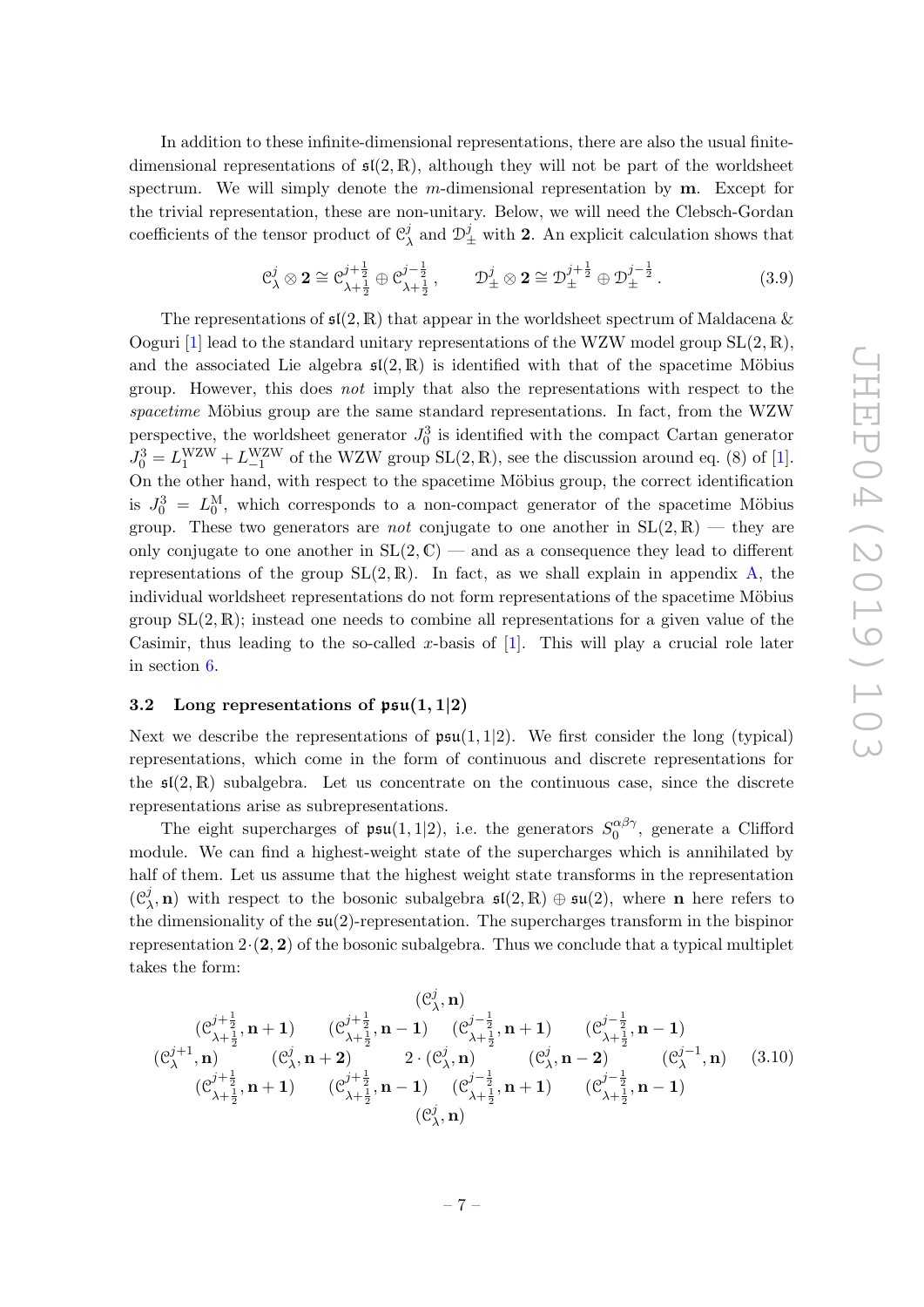Here, the top state is the highest weight state of the Clifford module, and the action of the supercharges moves between the different bosonic representations.

For the important cases of  $n = 1$  and  $n = 2$  some shortenings occur. For  $n = 2$ , the representation involving  $n - 2$  is absent, i.e.

j

<span id="page-10-2"></span>
$$
(C^j_\lambda, \mathbf{2})
$$
\n
$$
(C^{j+\frac{1}{2}}_{\lambda+\frac{1}{2}}, \mathbf{3})
$$
\n
$$
(C^{j+\frac{1}{2}}_{\lambda+\frac{1}{2}}, \mathbf{1})
$$
\n
$$
(C^{j+\frac{1}{2}}_{\lambda+\frac{1}{2}}, \mathbf{1})
$$
\n
$$
(C^{j+\frac{1}{2}}_{\lambda+\frac{1}{2}}, \mathbf{1})
$$
\n
$$
(C^{j+1}_{\lambda}, \mathbf{2})
$$
\n
$$
(C^{j+\frac{1}{2}}_{\lambda+\frac{1}{2}}, \mathbf{1})
$$
\n
$$
(C^{j+\frac{1}{2}}_{\lambda+\frac{1}{2}}, \mathbf{1})
$$
\n
$$
(C^{j-\frac{1}{2}}_{\lambda+\frac{1}{2}}, \mathbf{1})
$$
\n
$$
(C^{j+\frac{1}{2}}_{\lambda+\frac{1}{2}}, \mathbf{1})
$$
\n
$$
(C^{j+1}_{\lambda+\frac{1}{2}}, \mathbf{1})
$$
\n
$$
(C^{j+1}_{\lambda+\frac{1}{2}}, \mathbf{1})
$$
\n
$$
(C^{j+1}_{\lambda+\frac{1}{2}}, \mathbf{1})
$$
\n
$$
(C^{j+1}_{\lambda+\frac{1}{2}}, \mathbf{1})
$$
\n
$$
(C^{j+1}_{\lambda+\frac{1}{2}}, \mathbf{1})
$$
\n
$$
(C^{j+1}_{\lambda+\frac{1}{2}}, \mathbf{1})
$$
\n
$$
(C^{j+1}_{\lambda+\frac{1}{2}}, \mathbf{1})
$$
\n
$$
(C^{j+1}_{\lambda+\frac{1}{2}}, \mathbf{1})
$$
\n
$$
(C^{j+1}_{\lambda+\frac{1}{2}}, \mathbf{1})
$$
\n
$$
(C^{j+1}_{\lambda+\frac{1}{2}}, \mathbf{1})
$$
\n
$$
(C^{j+1}_{\lambda+\frac{1}{2}}, \mathbf{1})
$$
\n
$$
(C^{j+1}_{\lambda+\frac{1}{2}}, \mathbf{1})
$$
\n
$$
(C^{j+1}_{\lambda+\frac{1}{2}}, \mathbf{1})
$$
\n
$$
(C^{j+1}_{\lambda+\frac{1}{2}}, \mathbf{1})
$$

while for  $n = 1$  even more representations are missing,

<span id="page-10-3"></span>
$$
(C_{\lambda}^{j+1}, 1) \t (C_{\lambda+\frac{1}{2}}^{j+\frac{1}{2}}, 2) \t (C_{\lambda+\frac{1}{2}}^{j-\frac{1}{2}}, 2) (C_{\lambda+\frac{1}{2}}^{j+\frac{1}{2}}, 2) \t (C_{\lambda}^{j}, 1) \t (C_{\lambda}^{j}, 1) \t (C_{\lambda+\frac{1}{2}}^{j+\frac{1}{2}}, 2) (C_{\lambda+\frac{1}{2}}^{j+\frac{1}{2}}, 2) \t (C_{\lambda+1}^{j+1})
$$
(3.12)   
(3.12)   
(3.13)

All of these representations exist also in the discrete version; they can be obtained by replacing the continuous by the corresponding discrete representations,

$$
\mathcal{C}^j_{\lambda} \longrightarrow \mathcal{D}^j_{\pm} \,. \tag{3.13}
$$

#### <span id="page-10-0"></span>3.3 Short representations of  $\mathfrak{psu}(1,1|2)$

Below we will be interested in the affine algebra of  $\mathfrak{psu}(1,1|2)_k$  at level  $k=1$ . Then the  $\mathfrak{su}(2)_k$  factor also has level  $k = 1$ , and as a consequence, the affine highest weight states are only allowed to transform in the  $n = 1$  and  $n = 2$  representations of  $\mathfrak{su}(2)$ .<sup>[4](#page-10-1)</sup> Thus it is clear that all of the long representations we have presented above are not allowed at  $k = 1$ . Let us therefore look systematically for short multiplets. Specifically, we will consider shortening conditions for the multiplets [\(3.11\)](#page-10-2) and [\(3.12\)](#page-10-3).

Starting with  $(3.11)$ , we require that the two representations with a **3** in the second line are null. This will remove also all other representations that appear further below in the multiplet. Thus, the multiplet would reduce to

<span id="page-10-4"></span>
$$
(\mathcal{C}_{\lambda+1}^{j+\frac{1}{2}}, \mathbf{1}) \qquad (\mathcal{C}_{\lambda+2}^{j-\frac{1}{2}}, \mathbf{1}) \qquad (3.14)
$$

<span id="page-10-1"></span><sup>4</sup> In this section we are discussing the representations of the finite-dimensional Lie superalgebra  $psu(1, 1|2)$ . The affine highest weight states of the corresponding affine algebra will therefore transform in representations of this algebra. We will also see the shortening of the  $\mathfrak{psu}(1,1|2)$  representations at  $k = 1$ , from the affine viewpoint, in the next section.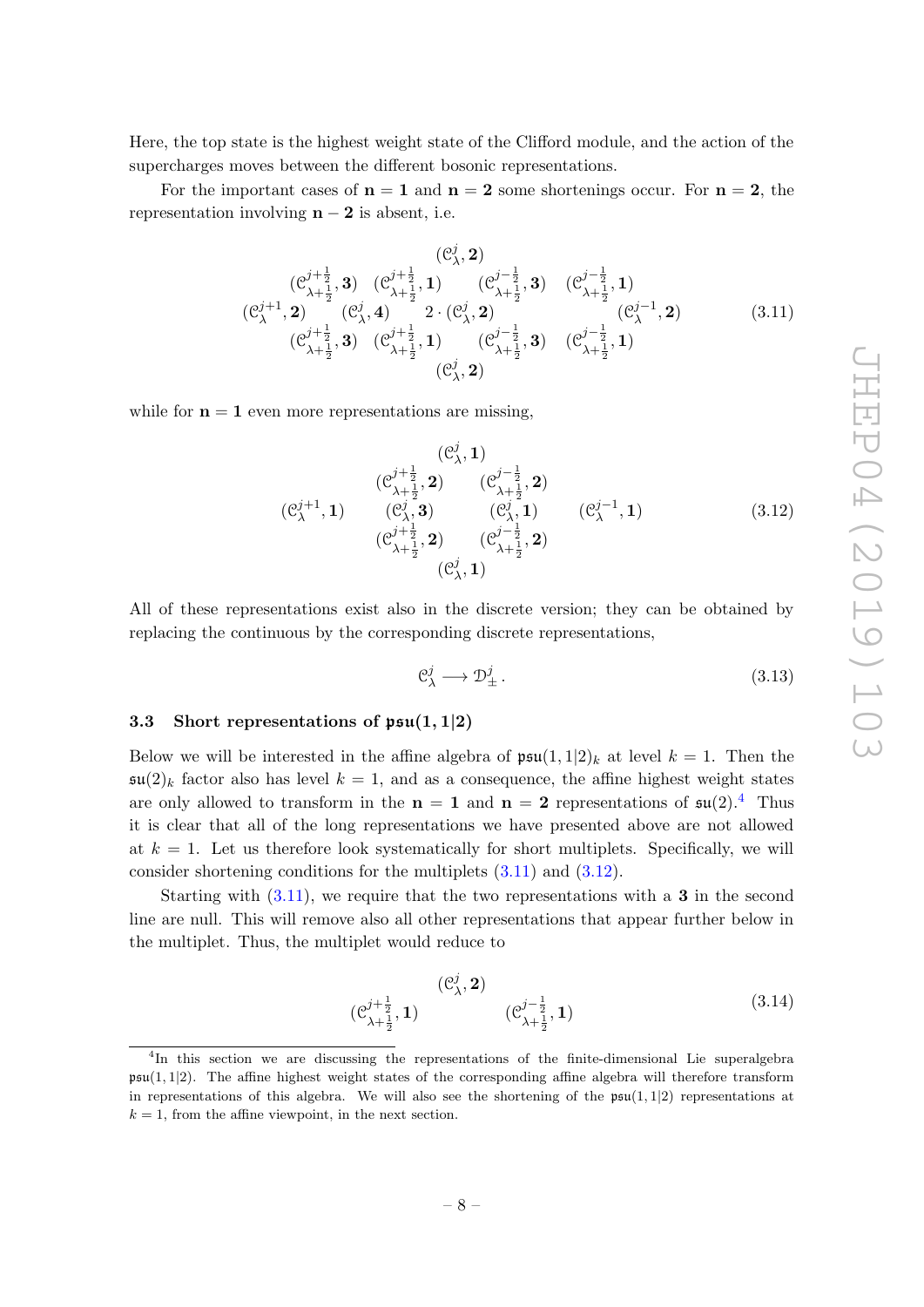Actually, we will see below that this requires  $j=\frac{1}{2}$  $\frac{1}{2}$ . Similarly, for the multiplet [\(3.12\)](#page-10-3), the only way to eliminate the representation involving the 3 is to require one of the representations in the second line to be null. This gives then the following two possibilities:

$$
(\mathcal{C}_{\lambda}^{j}, 1)
$$
  $(\mathcal{C}_{\lambda+\frac{1}{2}}^{j-\frac{1}{2}}, 2)$  or  $(\mathcal{C}_{\lambda+\frac{1}{2}}^{j+\frac{1}{2}}, 2)$   $(\mathcal{C}_{\lambda+1}^{j+\frac{1}{2}}, 2)$  (3.15)

However, after redefining  $j \to j \pm \frac{1}{2}$  $\frac{1}{2}$  (and rearranging the picture),<sup>[5](#page-11-0)</sup> these representations become equivalent to  $(3.14)$ . Thus, there is at most one such multiplet, and we shall describe it using the conventions of  $(3.14)$ . The above discussion works similarly for the discrete case where we replace  $\mathcal{C}_{\gamma}^{j}$  $\frac{j}{\lambda}$  by  $\mathcal{D}_{\pm}^{j}$ .

Next, we want to analyse the conditions under which this shortening can happen. For the discrete case  $\mathcal{D}_{+}^{j}$ , these multiplets are well-known in the context of superconformal field theories with small  $\mathcal{N} = 4$  superconformal symmetry, since  $\mathfrak{psu}(1,1|2)$  is the global subalgebra of this superconformal algebra. In particular, this algebra has the well-known BPS bound  $h = j \ge \ell$ , where  $\ell$  is the  $\mathfrak{su}(2)$ -spin. In this context, the  $\mathfrak{sl}(2,\mathbb{R})$ -spin is identified with the conformal weight. Thus, for a BPS-representation, we need  $j = \ell = \frac{1}{2}$ 2 in the discrete case. (Formally,  $j = \ell = 0$  is also possible, but this just corresponds to the lower representations in [\(3.14\)](#page-10-4) with  $j = \ell = \frac{1}{2}$  $(\frac{1}{2},)$ 

Since there is no  $\mathfrak{sl}(2,\mathbb{R})$  highest weight state for the continuous representation, the analysis for the continuous case is a bit more involved. First, we note that the  $\mathfrak{psu}(1,1|2)$ -Casimir decomposes into its bosonic and its fermionic components as

$$
\mathcal{C}^{\mathfrak{psu}(1,1|2)} = \mathcal{C}_{\text{bos}}^{\mathfrak{psu}(1,1|2)} + \mathcal{C}_{\text{ferm}}^{\mathfrak{psu}(1,1|2)}\,,\tag{3.16}
$$

$$
\mathcal{C}_{\rm bos}^{\rm psu(1,1|2)} = \mathcal{C}^{\rm sl(2,R)} + \mathcal{C}^{\rm su(2)}\,,\tag{3.17}
$$

$$
\mathcal{C}_{\text{ferm}}^{\mathfrak{psu}(1,1|2)} = -\frac{1}{2} \epsilon_{\alpha\mu} \epsilon_{\beta\nu} \epsilon_{\gamma\rho} S_0^{\alpha\beta\gamma} S_0^{\mu\nu\rho} . \tag{3.18}
$$

The fermionic component of the Casimir commutes by construction with the bosonic subalgebra. It is not difficult to compute its value on the different constituents of the short representation [\(3.14\)](#page-10-4). For instance, on the representation  $(\mathcal{C})$  $\lambda$ , 2), we determine its value on the highest weight state of the  $\mathfrak{su}(2)$ -algebra, which we denote by  $|m, \uparrow\rangle$ . (Here m labels the state in the  $\mathfrak{sl}(2,\mathbb{R})$  representation  $\mathcal{C}^j$  $\lambda$ , see eq. [\(3.5\)](#page-8-2).) We have

$$
\mathcal{C}_{\text{ferm}}^{\text{psu}(1,1|2)}|m,\uparrow\rangle = -\frac{1}{2}\epsilon_{\alpha\mu}\epsilon_{\beta\nu}\epsilon_{\gamma\rho}S_0^{\alpha\beta\gamma}S_0^{\mu\nu\rho}|m,\uparrow\rangle\tag{3.19}
$$

$$
= -\frac{1}{2} \epsilon_{\alpha\mu} \epsilon_{\gamma\rho} \{ S_0^{\alpha+\gamma}, S_0^{\mu-\rho} \} |m,\uparrow\rangle \tag{3.20}
$$

$$
= -\frac{1}{2} \epsilon_{\alpha\mu} \epsilon_{\gamma\rho} \left( -\epsilon^{\gamma\rho} c_a \sigma_a^{\ \alpha\mu} J_0^a + \epsilon^{\alpha\mu} \epsilon^{\gamma\rho} \sigma_a^{+ -} K_0^a \right) |m,\uparrow\rangle \tag{3.21}
$$

$$
= -2K_0^3|m,\uparrow\rangle = -|m,\uparrow\rangle. \tag{3.22}
$$

<span id="page-11-0"></span><sup>&</sup>lt;sup>5</sup>'Rearranging' means here that we change which state we regard as the highest weight state of the Clifford module.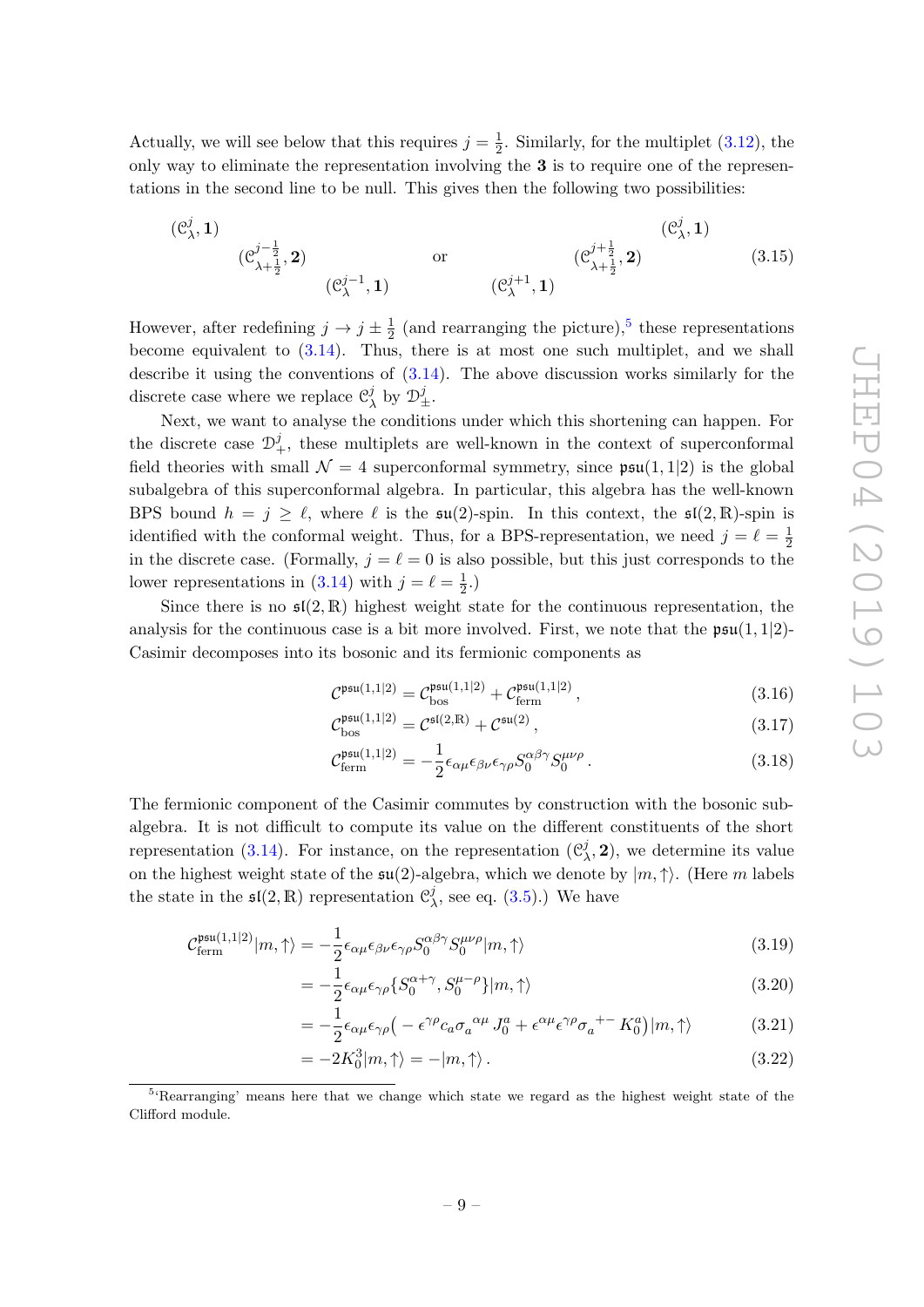Thus,

$$
\mathcal{C}_{\text{ferm}}^{\mathfrak{psu}(1,1|2)}(\mathcal{C}_{\lambda}^{j},\mathbf{2})=-1\,,\qquad \mathcal{C}_{\text{ferm}}^{\mathfrak{psu}(1,1|2)}(\mathcal{C}_{\lambda+\frac{1}{2}}^{j\pm\frac{1}{2}},\mathbf{1})=0\,,\tag{3.23}
$$

where the second equality follows by a similar computation. Since the complete  $\mathfrak{psu}(1,1|2)$ -Casimir must be equal on all the representations appearing in  $(3.14)$ , we conclude that the  $\mathfrak{sl}(2,\mathbb{R})$ -Casimir must satisfy

$$
\mathcal{C}^{\mathfrak{sl}(2,\mathbb{R})}(\mathcal{C}^{j\pm\frac{1}{2}}_{\lambda+\frac{1}{2}}) = \mathcal{C}^{\mathfrak{sl}(2,\mathbb{R})}(\mathcal{C}^{j}_{\lambda}) - \frac{1}{4}.
$$
 (3.24)

(Here we have used that the Casimir of  $\mathfrak{su}(2)$  equals  $\mathcal{C}^{\mathfrak{su}(2)} = 0$  on  $n = 1$  and  $\mathcal{C}^{\mathfrak{su}(2)} = \frac{3}{4}$  $rac{3}{4}$  on  $\mathbf{n} = 2$ .) Together with [\(3.7\)](#page-8-3), this then implies that  $j = \frac{1}{2}$  $\frac{1}{2}$ , see the comment after eq.  $(3.14)$ above. (Incidentally, this is also the same condition as for the discrete case.) Note that, as a consequence,

<span id="page-12-3"></span><span id="page-12-2"></span>
$$
\mathcal{C}^{\mathfrak{psu}(1,1|2)} = 0\tag{3.25}
$$

on these representations.

This is the only condition for the shortening to occur. The details of this short repre-sentation are spelled out in appendix [B.](#page-30-0) As we also explain there, the case  $\lambda = \frac{1}{2}$  $\frac{1}{2}$  is special since then the  $\mathfrak{sl}(2,\mathbb{R})$  representation  $\mathfrak{C}_2^j$  $\frac{j}{\lambda}$  (with  $j=\frac{1}{2}$  $(\frac{1}{2})$  becomes indecomposable.

# <span id="page-12-0"></span>4 The  $\mathfrak{psu}(1,1|2)_1$  WZW model

This section is devoted to a detailed study of the  $\mathfrak{psu}(1,1|2)_1$  WZW model. Our main aim is to show how to define a consistent CFT for this chiral algebra. We will discuss, in particular, the fusion rules and modular invariance. Subtleties appear due to the fact that this CFT is logarithmic.

# <span id="page-12-1"></span>4.1  $\mathfrak{psu}(1,1|2)_k$  for  $k > 2$

Let us first review the WZW model based on  $\mathfrak{psu}(1,1|2)_k$  for  $k \geq 2$ . The super Wakimoto representation states the equivalence [\[12,](#page-45-11) [28,](#page-46-6) [31\]](#page-46-9)

$$
\mathfrak{psu}(1,1|2)_k \cong \mathfrak{sl}(2,\mathbb{R})_{k+2} \oplus \mathfrak{su}(2)_{k-2}
$$
  

$$
\oplus 8
$$
 topologically twisted fermions in the 2 · (2,2). (4.1)

This looks then similar to what one would obtain from the RNS formulation upon rewriting it in GS-like language, i.e. applying the abstruse identity. Here, the 8 fermions transform in the 2 · (2, 2) with respect to the bosonic zero-mode algebra  $\mathfrak{sl}(2,\mathbb{R})\oplus \mathfrak{su}(2)\subset \mathfrak{psu}(1,1|2)$ . The fermions will lead to an  $2^{\frac{8}{2}} = 16$ -dimensional Clifford module, and there cannot be any shortenings in the Clifford module since the fermions are free. Thus only long representations of  $\mathfrak{psu}(1,1|2)$  appear in the theory. Furthermore, for the continuous representations, every  $\mathfrak{sl}(2,\mathbb{R})$ -Casimir  $\mathcal{C} \geq \frac{1}{4}$  (corresponding to  $j = \frac{1}{2} + is$  with s real) is allowed in the spectrum; the corresponding states describe the continuum of long strings in the spectrum of string theory on  $AdS_3 \times S^3 \times T^4$  [\[1\]](#page-45-0).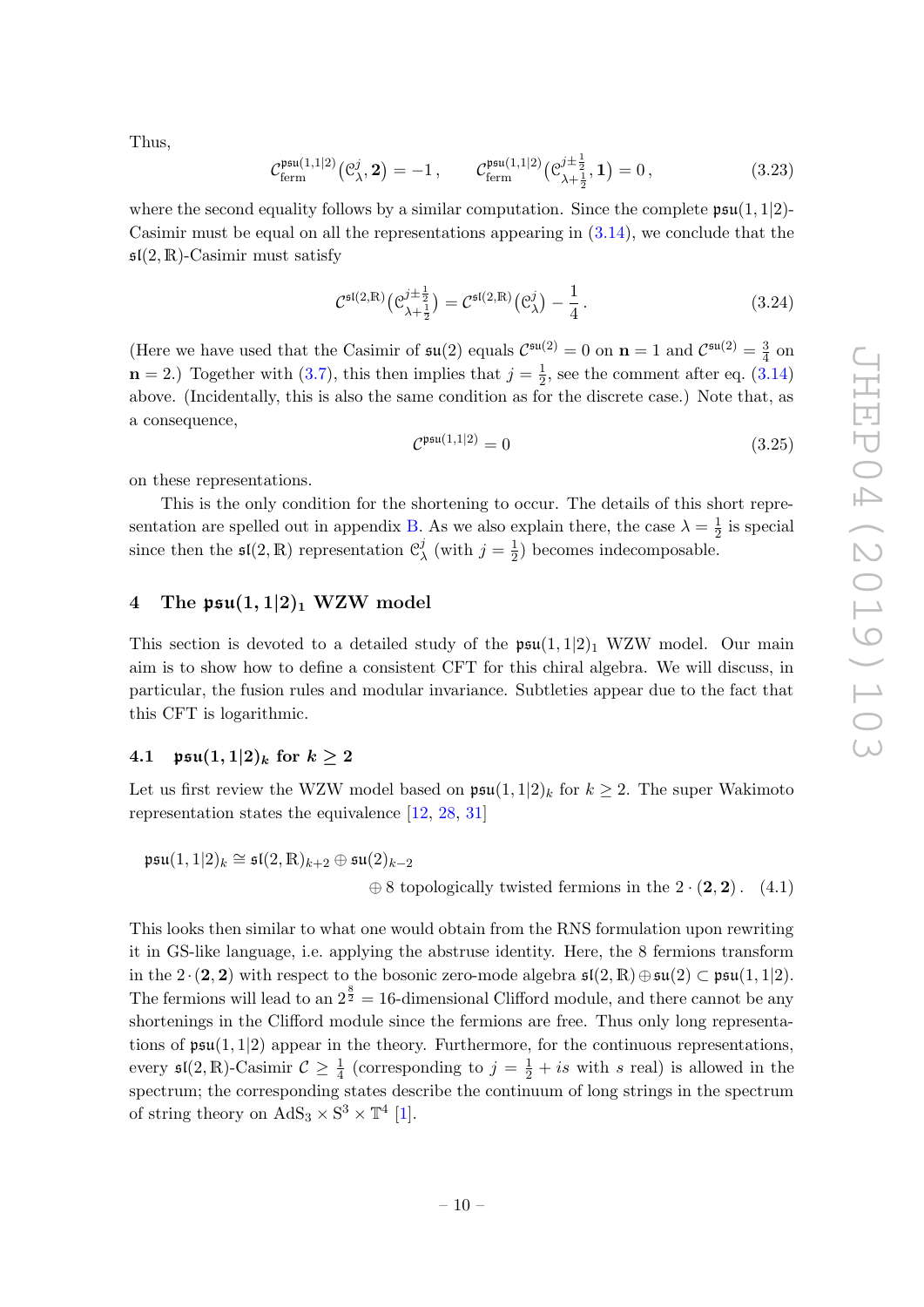# <span id="page-13-0"></span>4.2 Representations of  $\mathfrak{psu}(1,1|2)_1$

Let us now consider the case of  $k = 1$ . Then the equivalence [\(4.1\)](#page-12-2) does not hold any longer since the affine  $\mathfrak{su}(2)_{k-2}$  algebra has negative level  $-1$ , leading to an additional nonunitary factor. This is also reflected by the fact that the long representations lead to  $n = 3$ representations for  $\mathfrak{su}(2)$ , that are not allowed for  $\mathfrak{su}(2)_1 \subset \mathfrak{psu}(1,1|2)_1$ . (In particular, the  $n = 3$  representation is non-unitary at  $\mathfrak{su}(2)_1$ .

As we have explained before, there is a natural way around this problem: at  $k = 1$ we need to consider short representations of  $\mathfrak{psu}(1,1|2)$  that do not involve the  $n = 3$ representation of  $\mathfrak{su}(2)$ . Such short representations exist, and they take the form of  $(3.14)$ with  $j=\frac{1}{2}$ 2

<span id="page-13-3"></span>
$$
(\mathcal{C}_{\lambda+\frac{1}{2}}^{1}, 1) \qquad (\mathcal{C}_{\lambda+\frac{1}{2}}^{0}, 1) \qquad (4.2)
$$

Since the shortening condition fixes j to  $j = \frac{1}{2}$  $\frac{1}{2}$ , in particular also the Casimir is fixed. Thus the continuum of states (corresponding to arbitrary values of the Casimir for the continuous representations) is not allowed any longer, but only the bottom component (corresponding to  $j = \frac{1}{2} + is$  with  $s = 0$ ) survives. These  $\mathfrak{psu}(1,1|2)$ -representations can then be extended to consistent affine representations.

This is the main mechanism for how the problem with the RNS formalism at  $k = 1$  is circumvented in the hybrid description. In the RNS formalism only long representations of  $\mathfrak{psu}(1,1|2)$  appear, since the fermions are free and transform in the adjoint representation of  $\mathfrak{su}(2)$ . This is reflected in the equivalence  $(4.1)$ . On the other hand, in the hybrid formalism it is possible to consider instead the short representations of  $\mathfrak{psu}(1,1|2)$ .<sup>[6](#page-13-1)</sup> The introduction of short representations has another drastic consequence: it makes the string spectrum significantly smaller than in the generic case. In particular, the final spectrum will seem to have effectively only four bosonic and fermionic oscillators on the worldsheet, instead of the usual eight oscillators.

We should mention that the structure of the representations can also be deduced from the null-vector of  $\mathfrak{psu}(1,1|2)_1$ . The generating null-vector may be taken to be the vector  $K_{-1}^{+}K_{-1}^{+}|0\rangle = 0$ , which sits in the same  $\mathfrak{psu}(1,1|2)$  multiplet as the null-vector

<span id="page-13-2"></span>
$$
\left(L_{-2}^{\mathfrak{psu}(1,1|2)} - L_{-2}^{\mathfrak{sl}(2,\mathbb{R})} - L_{-2}^{\mathfrak{su}(2)}\right)|0\rangle = 0.
$$
\n(4.3)

This equation just means that we have a conformal embedding

$$
\mathfrak{sl}(2,\mathbb{R})_1\oplus \mathfrak{su}(2)_1\subset \mathfrak{psu}(1,1|2)_1\,,\tag{4.4}
$$

see also [\[32\]](#page-46-10) for a related discussion. Evaluated on affine highest weight states, we therefore conclude that

$$
C^{\mathfrak{psu}(1,1|2)} = -C^{\mathfrak{sl}(2,\mathbb{R})} + \frac{1}{3} C^{\mathfrak{su}(2)},
$$
\n(4.5)

<span id="page-13-1"></span> ${}^{6}$ In [\[11\]](#page-45-10), a proposal was made for how to make sense of the theory at  $k = 1$  in the RNS formalism. It was proposed there that the su(2)<sup>−</sup>1-factor can be represented by symplectic bosons, which effectively cancel half of the fermions. This prescription yields essentially the same spectrum as the introduction of the short representations in the hybrid description.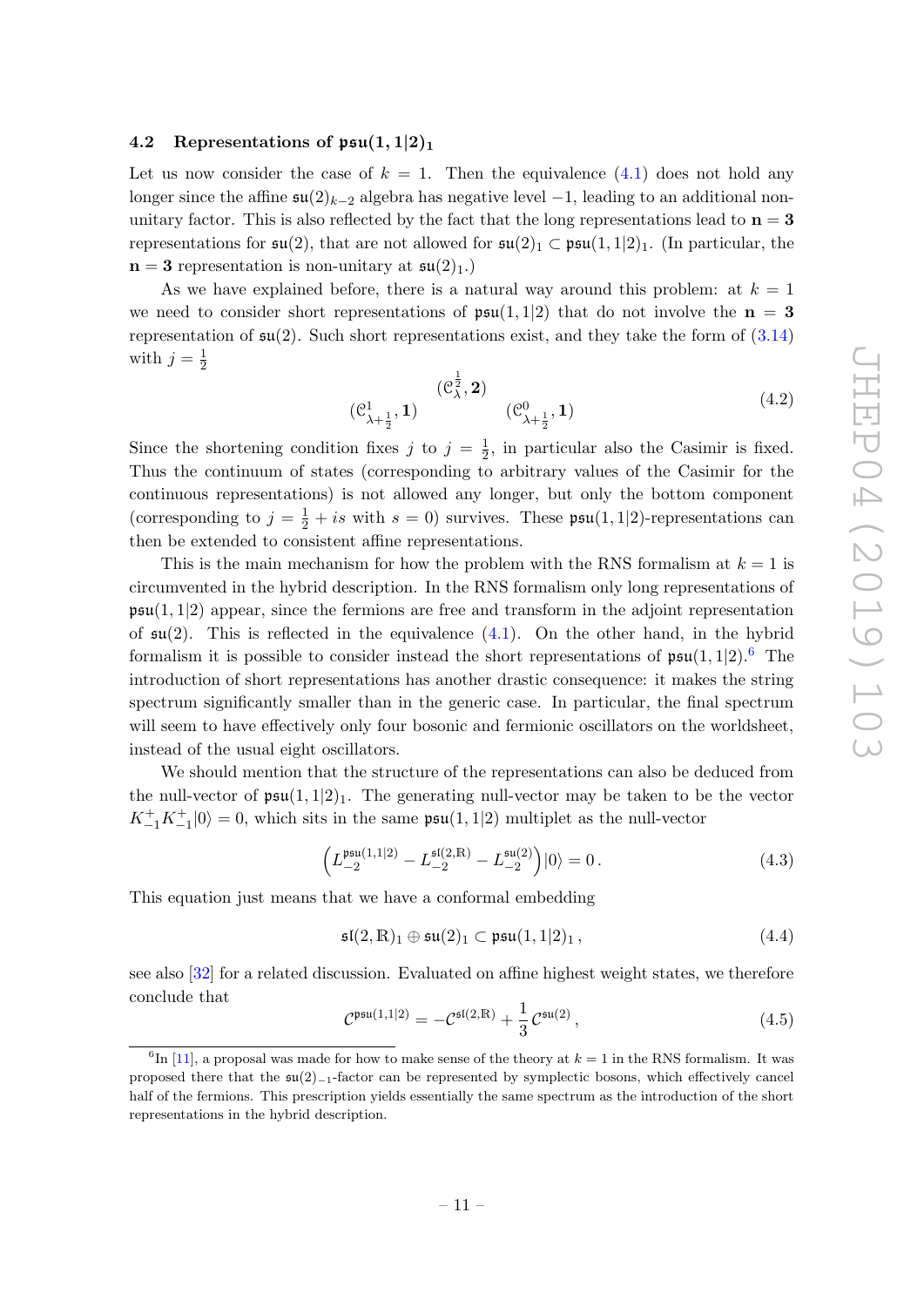which together with the condition that the only possible  $\mathfrak{su}(2)$  representations are  $n = 1$ and  $n = 2$ , fixes the allowed representations. On the other hand, for  $k \geq 2$ , the null-vector, i.e. the analogue of [\(4.3\)](#page-13-2), appears at higher mode number (conformal dimension), and hence we do not get a constraint on the quadratic Casimir.

We shall denote the affine representations that are generated from the affine highest weights in [\(4.2\)](#page-13-3) by  $\mathcal{F}_{\lambda}$ . These representations will be the main focus of study. For  $\lambda =$ 1  $\frac{1}{2}$ , the affine representation is not irreducible (see below), and we also need the affine representations associated to  $(4.2)$  where  $\mathcal{C}_{2}^{j}$  $\frac{j}{\lambda}$  has been replaced by  $\mathcal{D}_{\pm}^{j}$  with  $j = \frac{1}{2}$  $rac{1}{2}$  (see also appendix [B\)](#page-30-0); the corresponding affine representations will be denoted by  $\mathcal{G}_{\pm}$ . Finally, we also need the affine representation based on the trivial representation (i.e. the vacuum representation), which is also consistent; it will be denoted by  $\mathcal{L}$ .

#### <span id="page-14-0"></span>4.3 Spectral flow

psu(1, 1|2)<sub>k</sub> possesses a spectral flow automorphism  $\sigma$ . On the bosonic subalgebra  $\mathfrak{sl}(2,\mathbb{R})_k \oplus \mathfrak{su}(2)_k$ , it acts by a simultaneous spectral flow on both components. Explicitly, we have

<span id="page-14-2"></span>
$$
\sigma^w(J_m^3) = J_m^3 + \frac{kw}{2} \delta_{m,0} \,, \tag{4.6a}
$$

<span id="page-14-3"></span>
$$
\sigma^w(J_m^{\pm}) = J_{m \mp w}^{\pm} \,, \tag{4.6b}
$$

$$
\sigma^w(K_m^3) = K_m^3 + \frac{kw}{2} \delta_{m,0} \,, \tag{4.6c}
$$

<span id="page-14-4"></span>
$$
\sigma^w(K_m^{\pm}) = K_{m \pm w}^{\pm} \,, \tag{4.6d}
$$

$$
\sigma^w(S_m^{\alpha\beta\gamma}) = S_{m + \frac{1}{2}w(\beta - \alpha)}^{\alpha\beta\gamma}.
$$
\n(4.6e)

In addition, the energy-momentum tensor transforms as

<span id="page-14-5"></span>
$$
\sigma^w(L_m) = L_m + w(K_m^3 - J_m^3). \tag{4.7}
$$

Notice that the simultaneous spectral flow in  $\mathfrak{sl}(2,\mathbb{R})_k \oplus \mathfrak{su}(2)_k$  keeps the supercharges integer moded. As we shall see, it will be necessary to include also spectrally flowed representations into the theory so that the fusion rules close, see also  $[1]$ .<sup>[7](#page-14-1)</sup> Thus, we are considering the set of representations (for  $k = 1$ )

$$
\sigma^w(\mathcal{F}_\lambda)\,,\qquad w\in\mathbb{Z}\,.
$$
\n
$$
(4.8)
$$

As regards the discrete representations and the vacuum representation, we have in fact the identity

$$
\sigma(\mathcal{L}) \cong \mathcal{G}_+, \qquad \sigma^{-1}(\mathcal{L}) \cong \mathcal{G}_- \,. \tag{4.9}
$$

Thus, it suffices to consider the spectrally flowed versions of the vacuum,

$$
\sigma^w(\mathcal{L}), \qquad w \in \mathbb{Z} \,. \tag{4.10}
$$

<span id="page-14-1"></span><sup>&</sup>lt;sup>7</sup>The necessity to add spectrally flowed representations of  $\mathfrak{sl}(2,\mathbb{R})$  was first noticed, using arguments based on modular invariance, in [\[33\]](#page-46-11).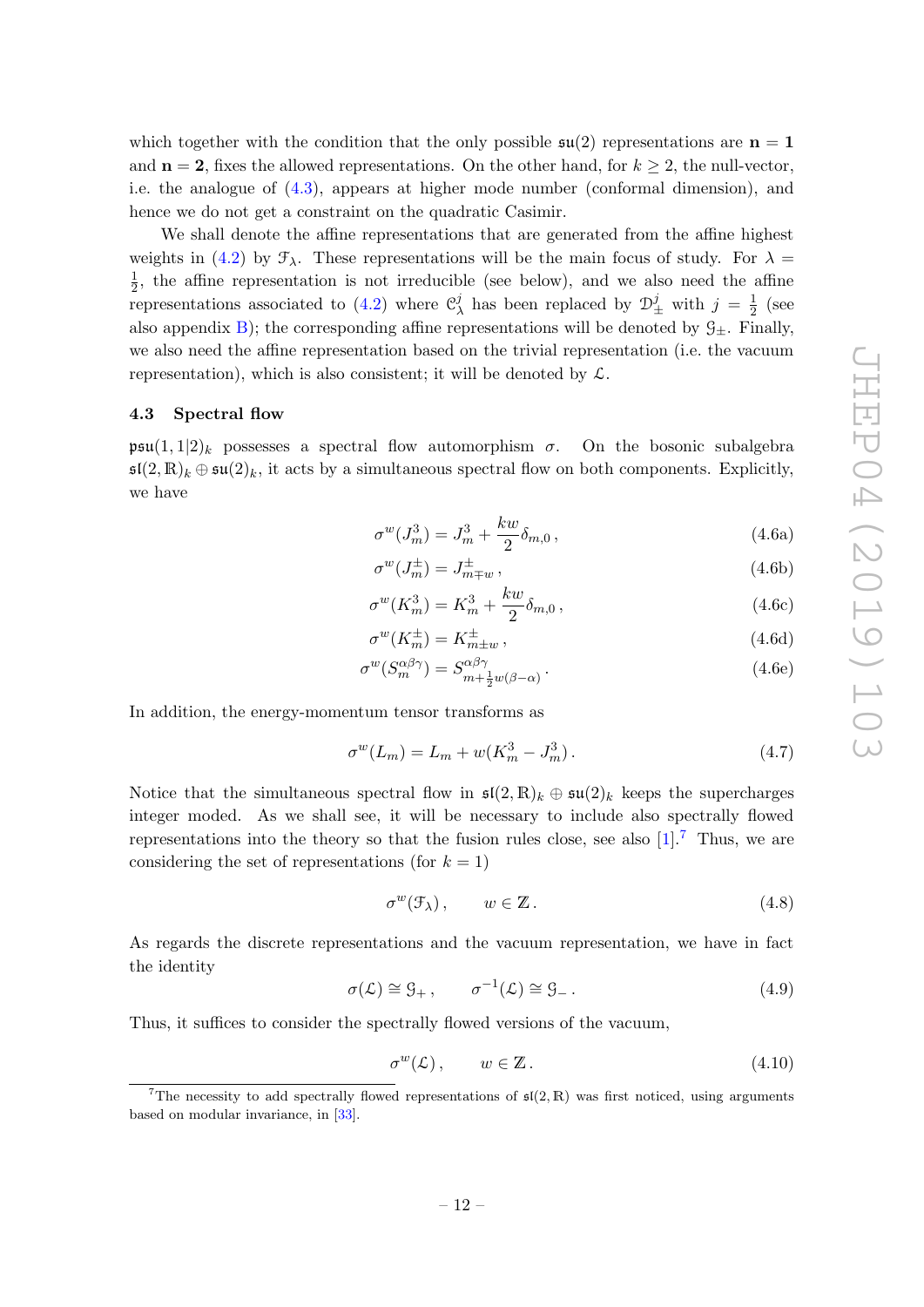There is one final complication: since the CFT is actually logarithmic, $8$  additional (indecomposable) representations will appear. This can already be seen at the zero-mode level, see also appendix [B:](#page-30-0)  $\mathfrak{C}_1^j$  $\lambda$  is not irreducible for  $\lambda = j$  (since it contains  $\mathcal{D}_{+}^{j}$  as a subrepresentation), but indecomposable. Hence, we expect that  $\lambda = \frac{1}{2}$  will play a special role. In fact, it turns out that  $\mathcal{F}_{1/2}$  is not separately part of the spectrum. Instead,  $\sigma(\mathcal{F}_{1/2})$ , two copies of the representation  $\mathcal{F}_{1/2}$ , as well as  $\sigma^{-1}(\mathcal{F}_{1/2})$  join up to form one indecomposable representation, which we denote by T. Thus, the representations appearing in the spectrum are in fact

<span id="page-15-2"></span>
$$
\sigma^w(\mathcal{F}_\lambda), \quad \lambda \neq \frac{1}{2} \quad \text{and} \quad \sigma^w(\mathcal{T}), \quad w \in \mathbb{Z}. \tag{4.11}
$$

While the emergence of the indecomposable representation  $\mathcal T$  leads to many technical complications, it will turn out that the resulting physical spectrum is largely unaffected by this subtlety, see also [\[25,](#page-46-4) [26\]](#page-46-12). Furthermore, for many considerations (in particular, for the analysis of the partition function) we may work with the so-called *Grothendieck ring* of modules, where modules related by short exact sequences are identified, i.e.

<span id="page-15-4"></span>
$$
\mathcal{C} \sim \mathcal{A} \oplus \mathcal{B} \quad \Longleftrightarrow \quad 0 \longrightarrow \mathcal{A} \longrightarrow \mathcal{C} \longrightarrow \mathcal{B} \longrightarrow 0. \tag{4.12}
$$

This equivalence relation therefore forgets the indecomposablity of modules. On this, level T becomes then equivalent to  $\sigma(\mathcal{F}_{1/2}) \oplus 2 \cdot \mathcal{F}_{1/2} \oplus \sigma^{-1}(\mathcal{F}_{1/2})$ . (Similarly,  $\mathcal{F}_{1/2}$  becomes equivalent to  $\mathcal{G}_+ \oplus 2 \cdot \mathcal{L} \oplus \mathcal{G}_-,$  see the end of appendix [B.](#page-30-0)) There is no material difference between the  $\lambda \neq \frac{1}{2}$  $\frac{1}{2}$  contributions and that for  $\lambda = \frac{1}{2}$  $\frac{1}{2}$  in [\(4.11\)](#page-15-2), except potentially for a factor of 4 that will also be resolved below, see eq. [\(D.15\)](#page-42-0). A more careful treatment of the indecomposable representations is given in appendix [D.](#page-40-0)

#### <span id="page-15-0"></span>4.4 The fusion rules of  $\mathfrak{psu}(1,1|2)_1$

Let us next discuss the fusion rules of the theory. For this, we use the well-tested conjecture that spectral flow respects fusion [\[34\]](#page-46-13). More precisely, for two modules  $A$  and  $B$ , we have

<span id="page-15-5"></span>
$$
\sigma^{w_1}(\mathcal{A}) \times \sigma^{w_2}(\mathcal{B}) \cong \sigma^{w_1 + w_2}(\mathcal{A} \times \mathcal{B}). \tag{4.13}
$$

In particular, since L is the identity of the fusion ring, this determines the fusion of  $\sigma^w(\mathcal{L})$ with any representation. Furthermore, it follows that it is sufficient to compute  $A \times B$ without worrying about spectral flow.

In order to motivate our ansatz for the fusion of  $\mathcal{F}_{\lambda}$ , we note that, on the level of the Grothendieck ring, we have

<span id="page-15-6"></span>
$$
\mathcal{F}_{1/2} \sim \mathcal{G}_+ \oplus 2 \cdot \mathcal{L} \oplus \mathcal{G}_- \cong \sigma(\mathcal{L}) \oplus 2 \cdot \mathcal{L} \oplus \sigma^{-1}(\mathcal{L}), \qquad (4.14)
$$

and hence

$$
\mathcal{F}_{1/2} \times \mathcal{F}_{1/2} \sim \left( \sigma(\mathcal{L}) \oplus 2 \cdot \mathcal{L} \oplus \sigma^{-1}(\mathcal{L}) \right) \times \mathcal{F}_{1/2}
$$
\n(4.15)

<span id="page-15-3"></span>
$$
\cong \sigma(\mathfrak{F}_{1/2}) \oplus 2 \cdot \mathfrak{F}_{1/2} \oplus \sigma^{-1}(\mathfrak{F}_{1/2}). \tag{4.16}
$$

<span id="page-15-1"></span><sup>&</sup>lt;sup>8</sup>In fact, the same phenomenon also appears for  $\mathfrak{psu}(1,1|2)_k$  with  $k > 1$ , see [\[25,](#page-46-4) [26\]](#page-46-12).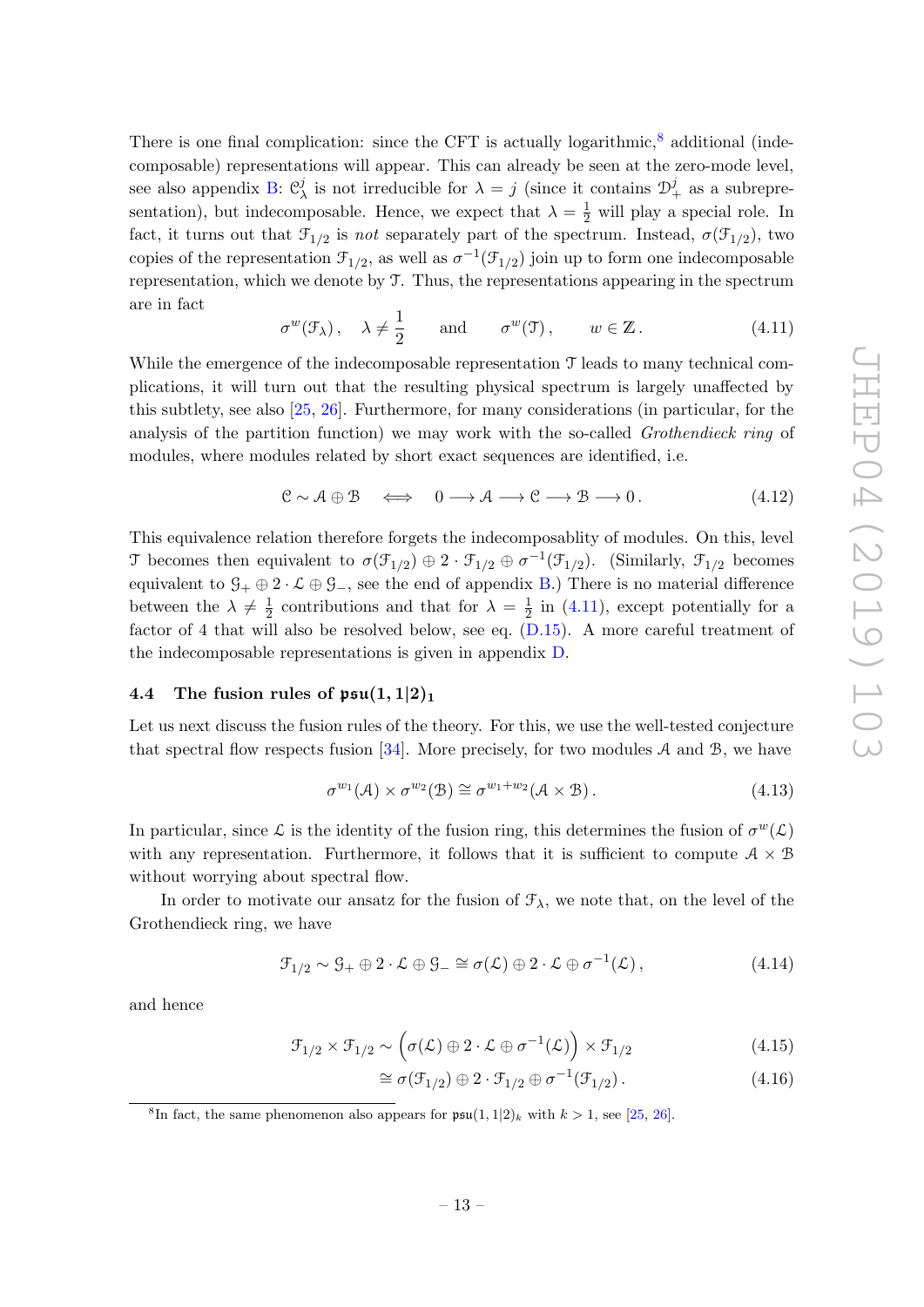Assuming that the general structure is similar for generic  $\lambda$ , this then suggests that (on the level of the Grothendieck ring, i.e. ignoring indecomposability issues)

<span id="page-16-1"></span>
$$
\mathcal{F}_{\lambda} \times \mathcal{F}_{\mu} = \sigma(\mathcal{F}_{\lambda + \mu + \frac{1}{2}}) \oplus 2 \cdot \mathcal{F}_{\lambda + \mu + \frac{1}{2}} \oplus \sigma^{-1}(\mathcal{F}_{\lambda + \mu + \frac{1}{2}}), \tag{4.17}
$$

where the dependence on  $\lambda$  and  $\mu$  follows by requiring that the  $J_0^3$  eigenvalues add up correctly — this requires that the right-hand-side must only depend on  $\lambda + \mu$  — together with the requirement that [\(4.17\)](#page-16-1) reduces to [\(4.15\)](#page-15-3) for  $\lambda = \mu = \frac{1}{2}$  $\frac{1}{2}$ . Note that the  $J_0^3$  charges of the middle term differ by  $1/2$  with respect to those on the left-hand-side; since only the fermionic generators of  $\mathfrak{psu}(1,1|2)$  have half-integer charges, it follows that the middle term has opposite fermion number relative to the left-hand-side (and indeed opposite fermion number relative to the other two terms on the right-hand-side, since one unit of spectral flow shifts the  $J_0^3$  eigenvalue by  $\frac{1}{2}$ , see eq. [\(4.6a\)](#page-14-2)). In terms of fusion rules, this means that the middle term arises in the 'odd' fusion rules, while the other two terms are part of the 'even' fusion rules, see e.g. [\[35\]](#page-46-14). This will play an important role in section [6.2.](#page-24-0)

#### <span id="page-16-0"></span>4.5 A free field construction and the full fusion rules

We can in fact deduce these fusion rules (including the correct indecomposable structure, see appendix [D\)](#page-40-0), using a free field realisation of  $\mathfrak{psu}(1,1|2)_1$ . To start with, we have the free field constructions

$$
\mathfrak{su}(2)_1 \oplus \mathfrak{u}(1) \cong 2 \text{ complex fermions},\tag{4.18}
$$

$$
\mathfrak{sl}(2,\mathbb{R})_1 \oplus \mathfrak{u}(1) \cong 2 \text{ pairs of symplectic bosons.} \tag{4.19}
$$

The first equivalence is well-known: if we denote the two complex fermions by  $\psi^{\alpha}$  and  $\bar{\psi}^{\alpha}$ with  $\alpha = \pm$ , then the  $\mathfrak{su}(2)_1 \oplus \mathfrak{u}(1)_V$  generators come from the bilinears  $\psi^{\alpha} \bar{\psi}^{\beta}$ . The second equivalence was first discussed in [\[36\]](#page-46-15) and is probably less familiar. Recall that a pair of symplectic bosons consists of the two fields  $\xi$  and  $\overline{\xi}$ , whose modes satisfy the commutation relations

$$
[\bar{\xi}_m, \xi_n] = \delta_{m+n,0} , \qquad [\xi_m, \xi_n] = [\bar{\xi}_m, \bar{\xi}_n] = 0 . \qquad (4.20)
$$

(Thus, the fields are bosons of spin  $\frac{1}{2}$ .) Considering two such pairs  $\xi^{\alpha}$  and  $\bar{\xi}^{\alpha}$  with  $\alpha = \pm$ , the bilinears  $\xi^{\alpha} \bar{\xi}^{\beta}$  generate the Lie algebra  $\mathfrak{sl}(2,\mathbb{R})_1 \oplus \mathfrak{u}(1)_U$ .<sup>[9](#page-16-2)</sup> If we consider in addition the (neutral) bilinear generators involving one fermion and one symplectic boson, i.e. the generators  $\psi^{\alpha}\bar{\xi}^{\beta}$  and  $\bar{\psi}^{\alpha}\xi^{\beta}$ , we obtain eight supercharges. Altogether, we thus generate the superalgebra  $\mathfrak{u}(1,1|2)_1$ 

 $\mathfrak{u}(1,1|2)_1 \cong 2$  pairs of symplectic bosons and 2 complex fermions. (4.21)

<span id="page-16-2"></span> $9$ This is exactly the same construction as described in [\[11\]](#page-45-10), except that it was interpreted there in terms of  $\mathfrak{sl}(2,\mathbb{R})_1 \cong \mathfrak{su}(2)_{-1}$ .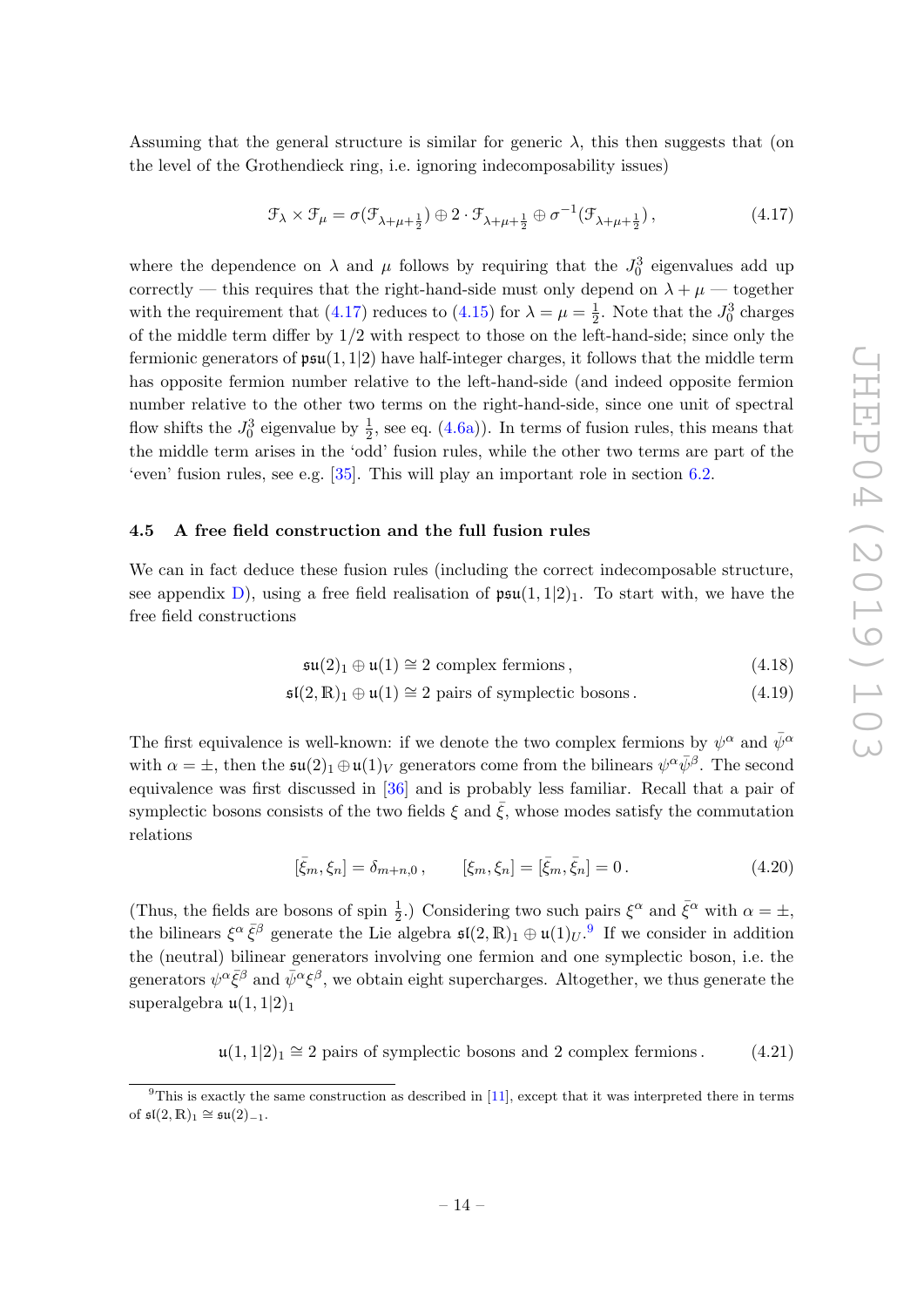In order to reduce this to  $\mathfrak{psu}(1,1|2)_1$ , we thus only need to quotient out by the two  $\mathfrak{u}(1)$ currents  $\mathfrak{u}(1)_U$  and  $\mathfrak{u}(1)_V$ , i.e. we have <sup>[10](#page-17-1)</sup>

$$
\mathfrak{psu}(1,1|2)_1 \cong \frac{\mathfrak{u}(1,1|2)_1}{\mathfrak{u}(1)_U \oplus \mathfrak{u}(1)_V} \tag{4.22}
$$

<span id="page-17-5"></span><span id="page-17-3"></span>
$$
\approx \frac{2 \text{ pairs of symplectic bosons and } 2 \text{ complex fermions}}{\mathfrak{u}(1)_U \oplus \mathfrak{u}(1)_V}.
$$
 (4.23)

The details and our precise conventions for the free fields are summarised in appendix [C.2.](#page-33-0) As expected, this free field construction only has short representations of  $\mathfrak{psu}(1,1|2)_1$ , since it makes use of only four fermions.

While representations of complex fermions are standard, the fusion rules of the symplectic boson theory were worked out in detail in [\[37\]](#page-46-16). One should note that even though this is a free field construction, the fusion rules are highly non-trivial. (In particular, the symplectic boson theory is also a logarithmic CFT.) Translating the fusion rules of the free fields leads then to the fusion rules of the  $\mathfrak{psu}(1,1|2)$ <sub>1</sub>-theory, see appendix [C](#page-31-0)

$$
\mathcal{F}_{\lambda} \times \mathcal{F}_{\mu} = \begin{cases}\n\sigma^{-1}(\mathcal{F}_{\lambda+\mu+\frac{1}{2}}) \oplus 2 \cdot \mathcal{F}_{\lambda+\mu+\frac{1}{2}} \oplus \sigma(\mathcal{F}_{\lambda+\mu+\frac{1}{2}}), & \lambda + \mu \neq 0, \\
\mathcal{T}, & \lambda + \mu = 0,\n\end{cases}
$$
\n(4.24a)

$$
\mathcal{F}_{\lambda} \times \mathcal{T} = \sigma^{-2}(\mathcal{F}_{\lambda}) \oplus 4 \cdot \sigma^{-1}(\mathcal{F}_{\lambda}) \oplus 6 \cdot \mathcal{F}_{\lambda} \oplus 4 \cdot \sigma(\mathcal{F}_{\lambda}) \oplus \sigma^{2}(\mathcal{F}_{\lambda}), \qquad (4.24b)
$$

$$
\mathcal{T} \times \mathcal{T} = \sigma^{-2}(\mathcal{T}) \oplus 4 \cdot \sigma^{-1}(\mathcal{T}) \oplus 6 \cdot \mathcal{T} \oplus 4 \cdot \sigma(\mathcal{T}) \oplus \sigma^{2}(\mathcal{T}). \tag{4.24c}
$$

In particular, this argument shows that the set of representations given in  $(4.11)$  closes under fusion. As we shall see below, the chiral fields of the dual CFT come from the representation  $\sigma(\mathcal{T})$ , whose fusion with itself indeed contains  $\sigma(\mathcal{T})$  again.

One can also obtain these fusion rules from a Verlinde formula; this is explained in appendix [C.6.](#page-39-0)

#### <span id="page-17-0"></span>4.6 The partition function and modular invariance

Next we will demonstrate that these representations give rise to a modular invariant spectrum, thus making the  $\mathfrak{psu}(1,1|2)_1$  model also well-defined on the torus. The relevant modular invariant is the 'diagonal modular invariant' with spectrum

<span id="page-17-4"></span><span id="page-17-2"></span>
$$
\mathcal{H} \cong \bigoplus_{w \in \mathbb{Z}} \oint_{[0,1) \setminus \{\frac{1}{2}\}} \Phi \, d\lambda \, \sigma^w(\mathcal{F}_\lambda) \otimes \overline{\sigma^w(\mathcal{F}_\lambda)} \, . \tag{4.25}
$$

Including the indecomposable module  $\mathcal T$  makes the structure of the Hilbert space slightly more complicated. In particular, an ideal has to be factored out to make the action of  $L_0 - \bar{L}_0$  diagonalisable and ensure locality [\[38\]](#page-46-17); this is again described in more detail in appendix [D.](#page-40-0) Once this ideal is factored out, and working on the level of the Grothendieck ring (as appropriate for the discussion of the partition function), the above factor of  $16 = 4 \times 4$ 

<span id="page-17-1"></span><sup>&</sup>lt;sup>10</sup>More abstractly, while  $\mathfrak{su}(1,1|2)$  is a subalgebra of  $\mathfrak{u}(1,1|2)$ ,  $\mathfrak{psu}(1,1|2)$  is obtained from  $\mathfrak{su}(1,1|2)$  by quotienting out the ideal generated by the identity, i.e.  $\mathfrak{su}(1,1|2)$  is a central extension of  $\mathfrak{psu}(1,1|2)$ .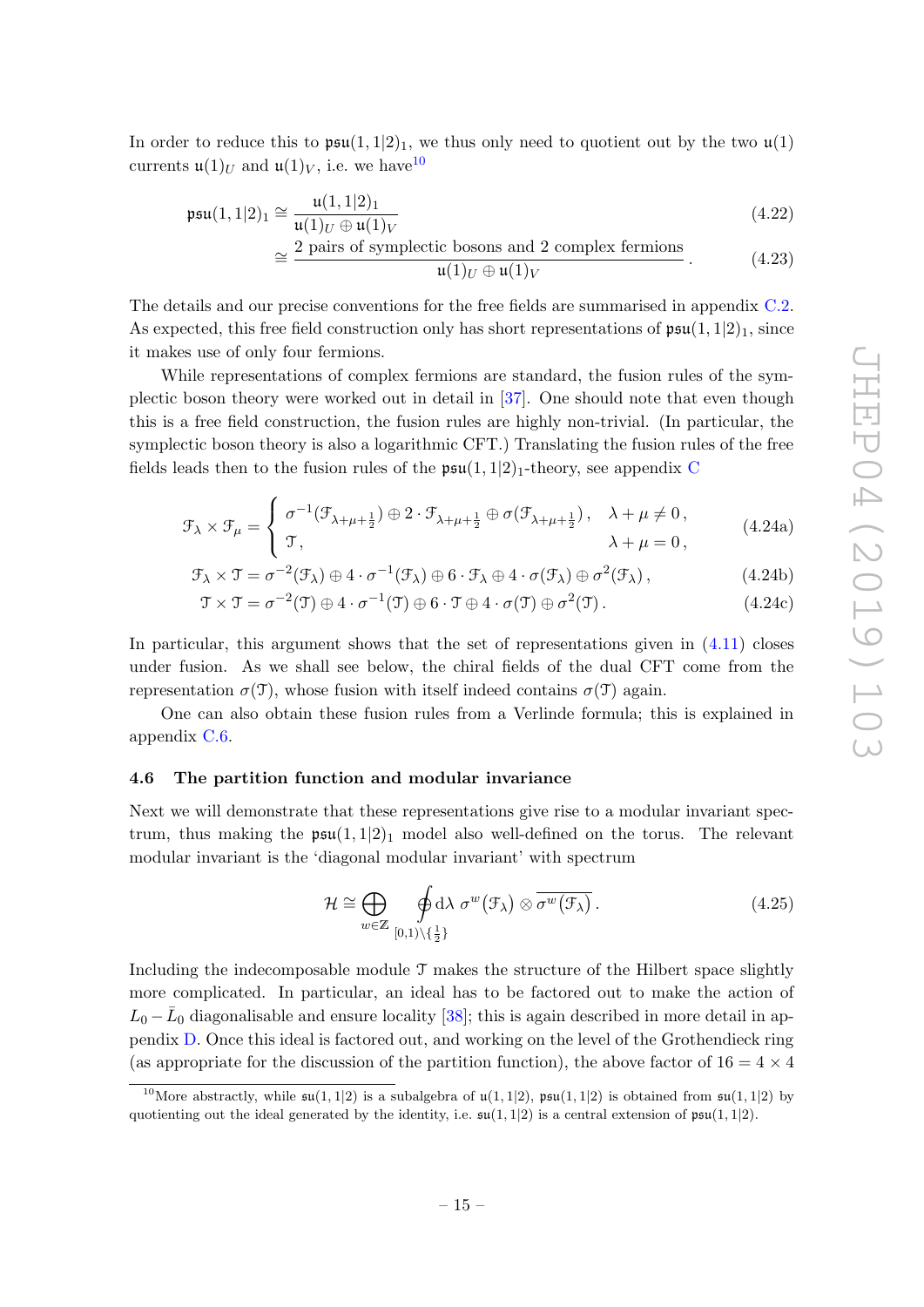is removed (see the discussion below eq.  $(4.12)$ ), and the indecomposable representation just fills in the contribution for  $\lambda = \frac{1}{2}$  $rac{1}{2}$ .

To show that [\(4.25\)](#page-17-2) is indeed modular invariant, we have to determine the characters of the representations  $\mathcal{F}_{\lambda}$ . This is done in appendix [C](#page-31-0) with the help of the free field realization  $(4.23)$ , and leads to (see eq.  $(C.38)$ )

$$
\operatorname{ch}[\sigma^w(\mathcal{F}_\lambda)](t,z;\tau) = q^{\frac{w^2}{2}} \sum_{r \in \mathbb{Z}+\lambda} x^r q^{-rw} \frac{\vartheta_2\left(\frac{t+z}{2};\tau\right)\vartheta_2\left(\frac{t-z}{2};\tau\right)}{\eta(\tau)^4},\tag{4.26}
$$

where our conventions for theta-functions are spelled out in appendix [F.](#page-44-0) Here  $x = e^{2\pi i t}$ is the chemical potential of  $\mathfrak{sl}(2,\mathbb{R})$ , while  $y=e^{2\pi i z}$  is the chemical potential of  $\mathfrak{su}(2)$ . In particular, t will play the role of the modular parameter of the boundary torus of  $AdS_3$ . The characters are treated as formal power series and not as meromorphic functions. Indeed, the sum over  $r$  formally leads to the factor

<span id="page-18-1"></span><span id="page-18-0"></span>
$$
\sum_{r \in \mathbb{Z} + \lambda} x^r q^{-rw} = e^{2\pi i \lambda (t - \tau w)} \sum_{m \in \mathbb{Z}} \delta(t - \tau w + m), \qquad (4.27)
$$

and thus modular invariance is a somewhat formal property. Note that this problem is not specific to  $k = 1$ , but also arises for generic k in the original discussion of [\[1\]](#page-45-0), see appendix B.4 of that paper. Incidentally, the delta-functions that appear in  $(4.27)$ arise precisely at the points in the  $\tau$ -plane where the worldsheet torus can be mapped holomorphically to the boundary torus, see eq. (74) of [\[2\]](#page-45-1). Unlike the situation described there (where for these values of  $\tau$  there was a pole in partition function), the partition function localises in our case to these maps, thus suggesting that the  $AdS_3 \times S^3$  factor has become topological.

Under modular transformations, the characters transform into one another. Since invariance of [\(4.25\)](#page-17-2) under the T-modular transformation is clear, we focus on the S-modular transformation. As usual in string partition functions, to get a good modular behaviour, we have to include a  $(-1)^{F}$  into the character. With this, the S-modular transformation of the characters is described by the formal S-matrix

<span id="page-18-2"></span>
$$
S_{(w,\lambda),(w',\lambda')} = -i \operatorname{sgn}(\operatorname{Re}(\tau)) e^{2\pi i (w'\lambda + w\lambda')}, \qquad (4.28)
$$

see appendix [C.5](#page-37-0) for more details. The fact that the S-matrix depends on  $\tau$  is typical of logarithmic conformal field theories [\[39,](#page-46-18) [40\]](#page-46-19), and it will cancel out once left- and rightmovers are correctly combined. The S-matrix is formally unitary and symmetric. This allows us to deduce that [\(4.25\)](#page-17-2) is at least formally modular invariant.

Up to the zero modes, the character [\(4.26\)](#page-18-1) agrees precisely with the character of four R-sector fermions and two bosons (where the fermions transform in the  $(2, 2)$  with respect to  $\mathfrak{sl}(2,\mathbb{R})\oplus\mathfrak{su}(2)$ . Morally, they originate from the four free bosons and fermions of the free field construction, of which two bosons have been factored out by the coset [\(4.23\)](#page-17-3). We should note that, for generic  $k$ , we should have expected to find six bosonic oscillators corresponding to the six-dimensional bosonic subalgebra (capturing the 6-dimensional space  $AdS_3 \times S^3$ , and eight fermionic oscillators, one for each supercharge. Thus the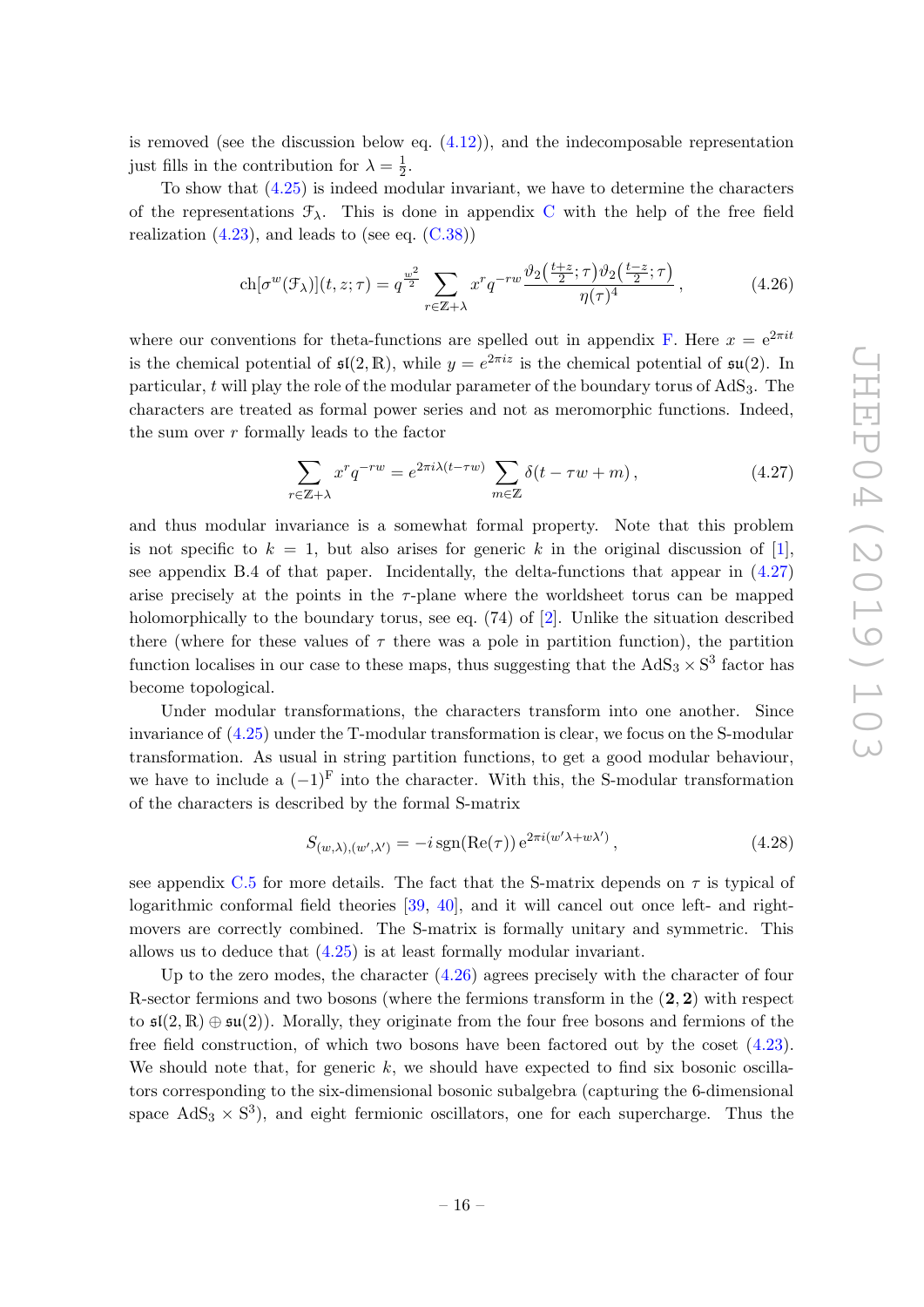character [\(4.26\)](#page-18-1) has four bosonic and fermionic oscillators fewer than in the generic case. (In particular, these representation have therefore many null-states!) This feature will carry through and is responsible for the fact that also in the final string theory answer, we will only have four bosonic and four fermionic oscillators.

#### <span id="page-19-0"></span>5 The string theory spectrum

In the final step we now combine the  $\mathfrak{psu}(1,1|2)_1$  WZW model with the other ingredients of the hybrid formalism and discuss the physical state conditions.

#### <span id="page-19-1"></span>5.1 Physical state conditions

In addition to the  $\mathfrak{psu}(1,1|2)_1$  WZW model, we have the sigma model corresponding to  $\mathcal{M}_4$ , as well as the ghosts. In this subsection we will first deal with the ghost contribution.

For any  $k > 2$ , we can obtain the physical string spectrum of the hybrid string by comparison to the RNS formalism.<sup>[11](#page-19-3)</sup> The characters of the  $\mathfrak{psu}(1,1|2)_k$  WZW model for  $k \geq 2$  are known [\[28\]](#page-46-6), and thus the spectrum before imposing the physical state conditions can be computed in the hybrid formalism. By comparison to the known physical spectrum as determined in the RNS formalism, we then conclude that the ghost contribution to the partition function in the hybrid formalism cancels four fermionic oscillators transforming in the (2, 2) of  $\mathfrak{sl}(2,\mathbb{R})\oplus\mathfrak{su}(2)$ , and two bosonic oscillators.<sup>[12](#page-19-4)</sup> The details of this computation are spelled out in appendix [E.](#page-43-0) Thus, we have for  $k \geq 2$ 

<span id="page-19-5"></span>
$$
Z_{\text{ghost}}(t, z; \tau) = \left| \frac{\eta(\tau)^4}{\vartheta_2\left(\frac{z+t}{2}; \tau\right) \vartheta_2\left(\frac{z-t}{2}; \tau\right)} \right|^2. \tag{5.1}
$$

Since this is independent of  $k$  and the ghosts are free fields not interacting with the WZW model at the pure NS-NS point, the ghost contribution should remain the same also for  $k = 1$ . Comparing with  $(4.26)$ , we note that at the end of the day only the zero mode contribution survives after the physical state conditions have been imposed. This will, in turn, be fixed by the mass-shell condition. We should note that this structure is strongly reminiscent of a topological theory.

# <span id="page-19-2"></span> $5.2$  The sigma-model on  $\mathbb{T}^4$

Let us concentrate in the following on the case where  $\mathcal{M}_4$  is described by the sigma-model on  $\mathbb{T}^4$  with small  $\mathcal{N} = (4, 4)$  supersymmetry. As discussed in [\[12\]](#page-45-11), we actually need a topologically twisted version of the sigma-model. The topological twist will effectively amount to evaluating the partition function in the R-sector, for which we then find

<span id="page-19-6"></span>
$$
Z_{\mathbb{T}^4}^{\mathcal{R}}(z,t;\tau) = \left| \frac{\vartheta_2\left(\frac{z+t}{2};\tau\right)\vartheta_2\left(\frac{z-t}{2};\tau\right)}{\eta(\tau)^6} \right|^2 \Theta_{\mathbb{T}^4}(\tau). \tag{5.2}
$$

<span id="page-19-3"></span><sup>&</sup>lt;sup>11</sup>One could also attempt to calculate the physical spectrum directly in the hybrid formalism, using the cohomological description of the physical state condition, but this calculation seems to be difficult. In fact, even for generic k, this has only been done for the first few energy levels and in the unflowed sector, see [\[27\]](#page-46-5).

<span id="page-19-4"></span><sup>&</sup>lt;sup>12</sup>Note that, prior to imposing the physical state condition, the hybrid string has  $8 + 4$  fermions (8 from the  $\mathfrak{psu}(1,1|2)_k$  WZW model and 4 from the  $\mathbb{T}^4$ ) but only  $6+4$  bosons. Thus this is the expected number.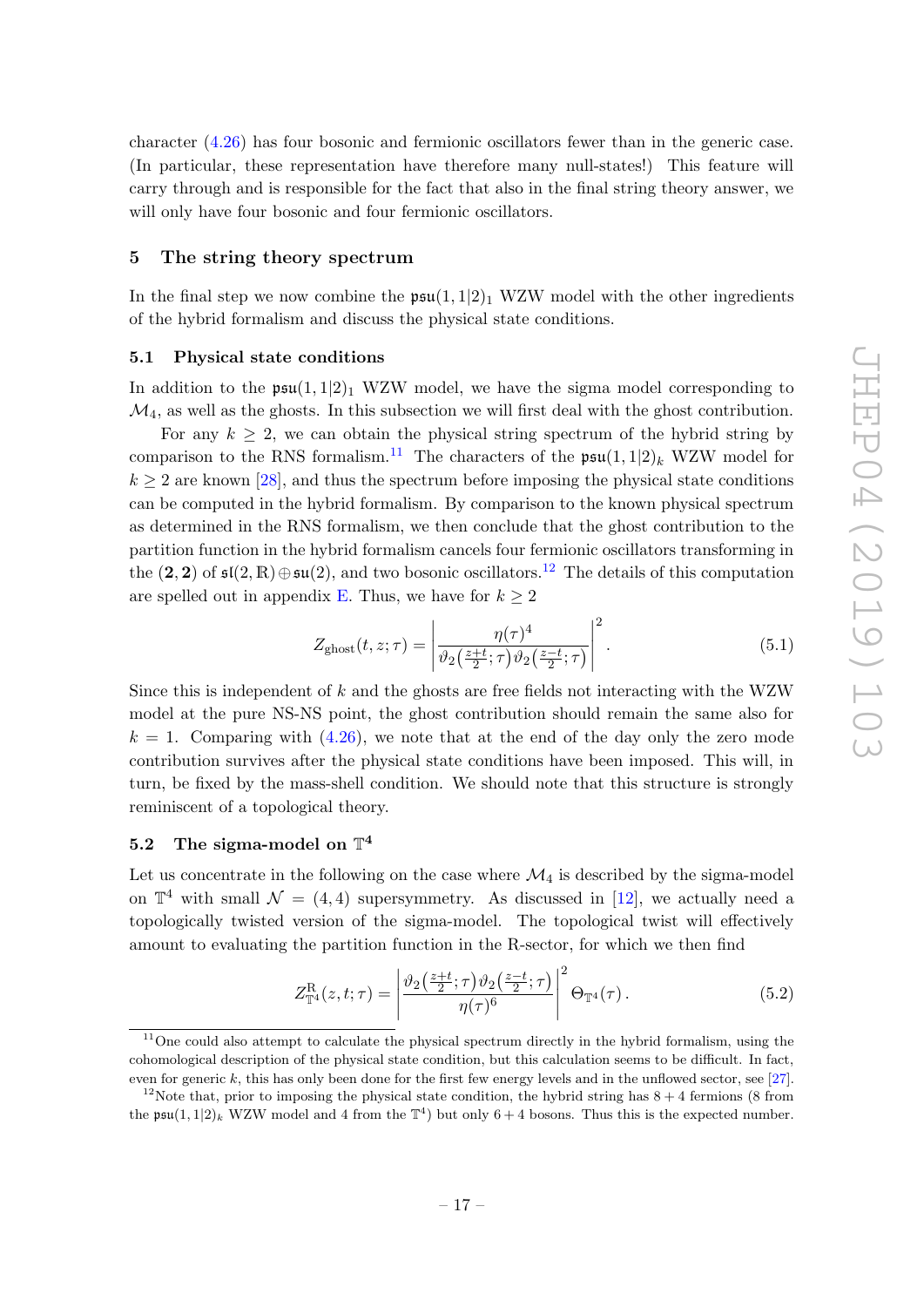Here, the two theta-functions account for the four fermions in the R-sector, which transform in the (2, 2) with respect to  $\mathfrak{sl}(2,\mathbb{R})\oplus \mathfrak{su}(2)$ , and the eta-functions in the denominator describe the four free bosons. We have also included the lattice theta-function

$$
\Theta_{\mathbb{T}^4}(\tau) = \sum_{(p,\bar{p}) \in \Gamma_{4,4}} q^{\frac{1}{2}p^2} \bar{q}^{\frac{1}{2}\bar{p}^2},\tag{5.3}
$$

which accounts for the non-zero winding and momentum states. Here  $\Gamma_{4,4}$  is the Narain lattice of the torus.

Combining the three ingredients  $(4.26)$ ,  $(5.1)$  and  $(5.2)$ , we see that the representation  $\sigma^w(\mathcal{F}_\lambda)$  contributes altogether

<span id="page-20-3"></span>
$$
\left| \sum_{m \in \mathbb{Z} + \lambda} x^m q^{-mw + \frac{w^2}{2}} \right|^2 Z^{\mathcal{R}}_{\mathbb{T}^4}(z, t; \tau) \tag{5.4}
$$

to the worldsheet spectrum. Next we have to impose the mass-shell and level-matching conditions, i.e. we need to demand that

<span id="page-20-2"></span>
$$
h_{\text{osc}} - mw + \frac{w^2}{2} = 0 \quad \Rightarrow \quad m = \frac{w}{2} + \frac{h_{\text{osc}}}{w},\tag{5.5}
$$

where  $h_{\text{osc}}$  is the conformal dimension coming from the  $\mathbb{T}^4$  sigma model, and similarly for the right-movers. Thus only one term in the sum survives, and the string partition function becomes

<span id="page-20-1"></span>
$$
Z_{\text{string}}(t,z) = \sum_{w=1}^{\infty} x^{\frac{w}{2}} \bar{x}^{\frac{w}{2}} Z_{\mathbb{T}^4}^{\mathbb{R}'} \left( z, t; \frac{t}{w} \right).
$$
 (5.6)

Here, we have performed already the sum over the spectrally flowed sectors.<sup>[13](#page-20-0)</sup> We should note that there is one additional constraint coming from the physical state conditions: since the left- and right-movers are both in  $\mathcal{F}_{\lambda}$  (for the same  $\lambda$ ), we have to have

$$
h_{\text{osc}} - \bar{h}_{\text{osc}} \equiv 0 \text{ mod } w. \tag{5.7}
$$

We have indicated this constraint by a prime in [\(5.6\)](#page-20-1). Next we can use the theta-function identity

$$
\vartheta_2\left(\frac{z\pm t}{2};\frac{t}{w}\right) = y^{\mp \frac{w}{4}} x^{-\frac{w}{8}} \begin{cases} \vartheta_2(\frac{z}{2};\frac{t}{w}) \,, & w \text{ even },\\ \vartheta_3(\frac{z}{2};\frac{t}{w}) \,, & w \text{ odd } \end{cases} \tag{5.8}
$$

to simplify the torus partition function [\(5.2\)](#page-19-6). Thus, we finally arrive at the complete string partition function

$$
Z_{\text{string}}(t,z) = \sum_{w=1, \text{ even}}^{\infty} x^{\frac{w}{4}} \overline{x}^{\frac{w}{4}} Z_{\mathbb{T}^4}^{\mathbb{R}'} \left( z, 0; \frac{t}{w} \right) + \sum_{w=1, \text{ odd}}^{\infty} x^{\frac{w}{4}} \overline{x}^{\frac{w}{4}} Z_{\mathbb{T}^4}^{\mathbb{NS}'} \left( z, 0; \frac{t}{w} \right), \quad (5.9)
$$

where  $Z_{\mathbb{T}^4}^{\text{NS}'}$  is the NS-sector version of [\(5.2\)](#page-19-6), for which the  $\vartheta_2$  factors have been replaced by  $\vartheta_3$ . This then reproduces precisely the single-particle partition function of the symmetric orbifold of  $\mathbb{T}^4$ , see [\[11\]](#page-45-10). The spectral flow index w is here identified with the length of the single cycle twisted sector of the orbifold CFT. We expect the analysis to work similarly for  $\mathcal{M}_4 =$  K3.

<span id="page-20-0"></span><sup>&</sup>lt;sup>13</sup>We have restricted the spectral flow to  $w > 0$ , see section [6](#page-22-1) below for an interpretation of the other states.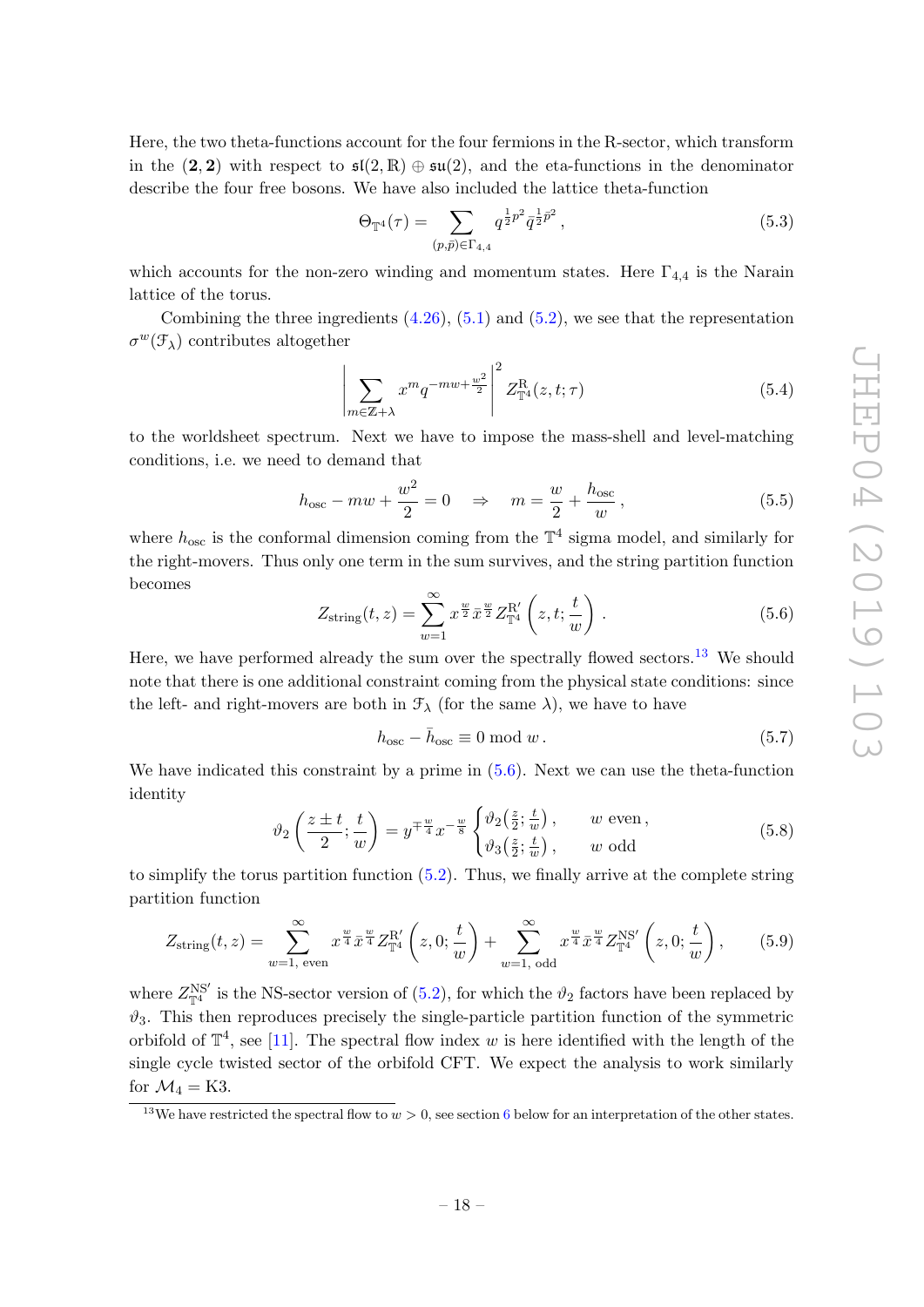#### <span id="page-21-0"></span>5.3 The chiral fields

Given that w corresponds to the length of the twisted sector cycle, the untwisted sector arises for  $w = 1$ . In particular, the chiral fields of the dual CFT therefore come from the  $w = 1$  sector, as was already anticipated in [\[9\]](#page-45-8) and [\[10\]](#page-45-9). We also see from  $(5.5)$ , that for  $w = 1$  the quantum number m must be a half-integer, i.e. that  $\lambda = \frac{1}{2}$  $\frac{1}{2}$ . Thus the chiral fields come in fact from  $\sigma(\mathfrak{T})$ . While  $\mathfrak{T}$  is the indecomposable representation discussed in appendix [D](#page-40-0) in detail, this is largely invisible on the level of the physical spectrum. Indeed, as shown in the appendix, we have to divide the space  $\bigoplus_{w\in\mathbb{Z}}\sigma^w(\mathfrak{I})\otimes\sigma^w(\mathfrak{I})$  by an ideal to obtain the true atypical contribution to the Hilbert space. In the resulting quotient space, we can choose a gauge such that  $\mathcal T$  becomes the moral analogue of  $\mathcal F_{1/2}$ , i.e.

<span id="page-21-1"></span>
$$
(\mathfrak{I})^{\text{gauge-fixed}} \sim \sigma^{-1}(\mathcal{L}) \oplus 2 \cdot \mathcal{L} \oplus \sigma(\mathcal{L}) \sim \mathfrak{F}_{1/2}, \qquad (5.10)
$$

where L denotes the vacuum representation of  $\mathfrak{psu}(1,1|2)_1$ . After the gauge-fixing,  $\sigma(\mathfrak{T})$ consists then of the modules  $\mathcal{L}, 2 \cdot \sigma(\mathcal{L})$  and  $\sigma^2(\mathcal{L})$ .

The vacuum module  $\mathcal{L}$  yields exactly one physical state, namely the vacuum itself. (Any excited state has positive conformal weight on the worldsheet and hence cannot satisfy the worldsheet mass-shell condition.) This state has vanishing spacetime conformal dimension and hence corresponds to the spacetime vacuum. Thus, as one might have anticipated, the spacetime vacuum comes directly from a vacuum module on the worldsheet — which sits however in a larger indecomposable module.

Next,  $\sigma(\mathcal{L}) = \mathcal{G}_+$  is part of a continuous representation. In particular, its  $L_0$  spectrum is bounded from below and hence only the ground states of the representation survive the mass-shell condition. In spacetime,  $\sigma(\mathcal{L})$  hence yields exactly one  $\mathfrak{psu}(1,1|2)$ representation, which corresponds to a  $h = \frac{1}{2}$  BPS-representation. The only such representation in the vacuum sector of the symmetric orbifold are two of the fermions together with their superconformal descendants. Accounting for the multiplicity, we thus see that  $2 \cdot \sigma(\mathcal{L})$  yields in spacetime the fundamental fields, i.e. the four fermions and the four bosons together with their derivatives.

Finally, the remaining chiral fields come from the module  $\sigma^2(\mathcal{L})$ . Since its  $L_0$  eigenvalue on the worldsheet is unbounded from below, there are many excited states which satisfy the mass-shell condition. In particular, this is the sector where the higher spin square (HSS) symmetry generators of [\[15,](#page-45-14) [41\]](#page-47-0) sit.

It is also instructive to understand where the exactly marginal operators come from. In the untwisted sector they sit in the sector

$$
4 \cdot \sigma(\mathcal{L}) \otimes \sigma(\mathcal{L}) \subset \sigma(\mathfrak{I}) \otimes \sigma(\mathfrak{I}), \qquad (5.11)
$$

corresponding to the  $4 \times 4 = 16$  moduli which deform the 4-torus  $\mathbb{T}^4$ . The theory has one more exactly marginal operator that comes from the 2-cycle twisted sector, and hence arises from

$$
\sigma(\mathcal{L}) \otimes \sigma(\mathcal{L}) \subset \sigma^2(\mathfrak{I}) \otimes \sigma^2(\mathfrak{I}). \tag{5.12}
$$

We should mention that each worldsheet representation  $\sigma(\mathcal{L})$  gives only rise to one physical  $\mathfrak{psu}(1,1|2)$  multiplet in the dual CFT, and hence each  $\sigma(\mathcal{L}) \otimes \sigma(\mathcal{L})$  factor yields four moduli. This structure therefore reflects the  $SO(4,5)$  symmetry of the moduli space of the theory [\[42\]](#page-47-1).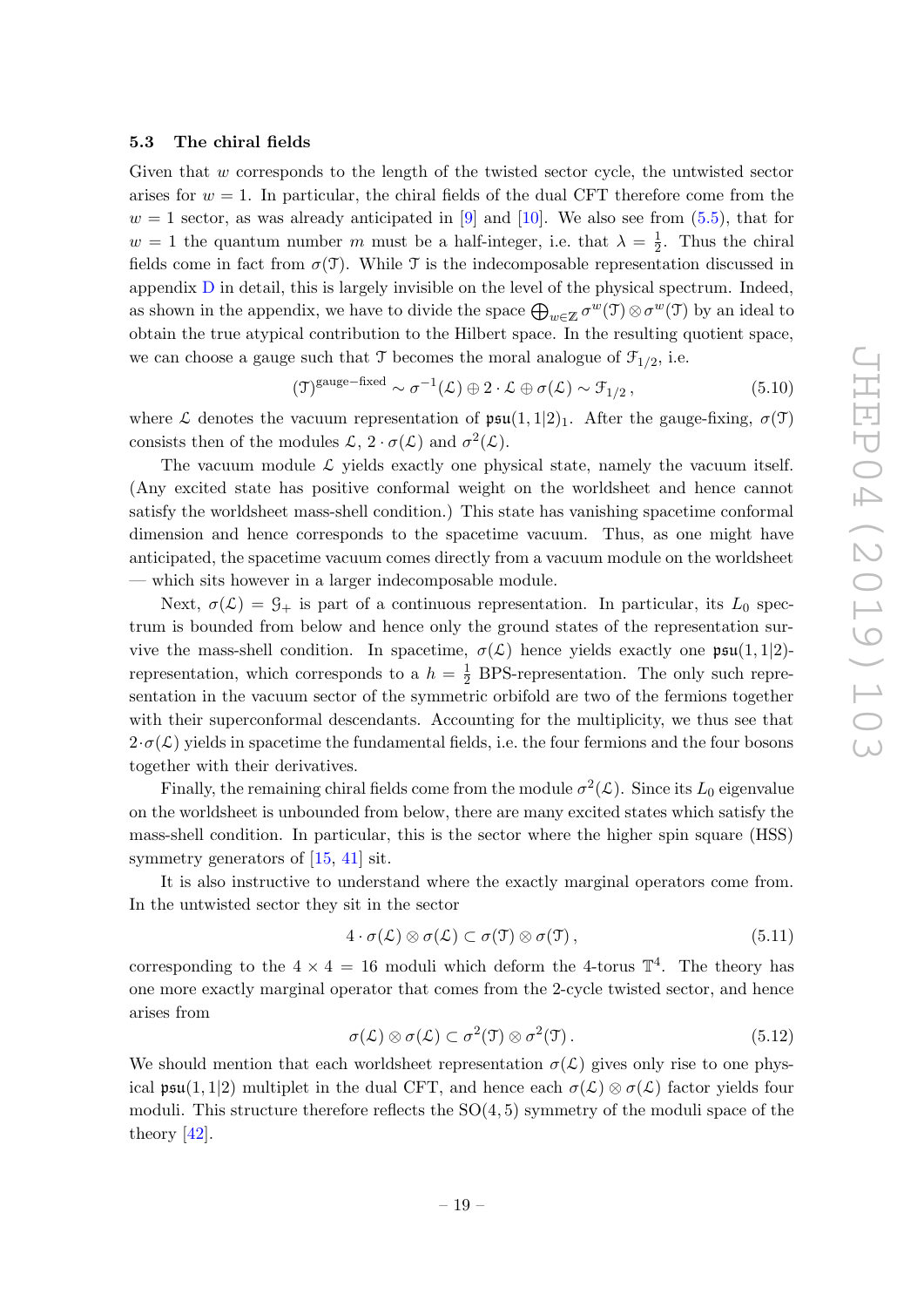Finally, it is worth mentioning that T plays also another special role in our construction: all spacetime (quarter)-BPS states come on the worldsheet from the spectrally flowed images of T! This is simply a consequence of the fact that the spacetime conformal weight of the BPS states is in  $\frac{1}{2}\mathbb{Z}$ , and hence they have to come from  $\sigma^w(\mathfrak{I})$  on the worldsheet. (A more careful argument shows that they cannot come from  $\sigma^w(\mathcal{F}_0)$ .) In particular, the chiral ring sits entirely in  $\sigma^w(\mathfrak{I})$ , which ties together with the fact that  $\bigoplus_{w\in\mathbb{Z}}\sigma^w(\mathfrak{I})$  closes under fusion on itself, see eq.  $(4.24c)$ . Furthermore, each summand in  $(5.10)$  contains precisely one BPS state, and similarly for the w-flowed versions.

#### <span id="page-22-0"></span>5.4 A subtlety at  $w = 0$

Finally, we notice that there are in fact also 'physical' states for  $w = 0$ . Looking back at [\(5.5\)](#page-20-2) we see that for  $w = 0$  the ground states of  $\mathfrak{psu}(1,1|2)$  satisfy the physical state condition, without any excitation along either  $\mathfrak{psu}(1,1|2)$  or  $\mathbb{T}^4$ . (This is a direct consequence of [\(3.25\)](#page-12-3), and therefore independent of  $\lambda$ .) From the perspective of the spacetime CFT, these states therefore transform as in  $(4.2)$ . In particular, this representation is non-unitary since it contains the summand

<span id="page-22-2"></span>
$$
\left(\mathcal{C}_{\lambda+\frac{1}{2}}^0,\mathbf{1}\right),\tag{5.13}
$$

which is a non-unitary representation of  $\mathfrak{sl}(2,\mathbb{R})$  (unless  $\lambda = \frac{1}{2}$ )  $\frac{1}{2}$ ). Since  $(5.13)$  is the 'zeromomentum' ground state of  $AdS_3 \times S^3$ , these states are the natural analogue of the state in, say, bosonic string theory given by

$$
\alpha_{-1}^0 |p=0\rangle \,,\tag{5.14}
$$

which is also physical despite having negative norm. (Here  $\alpha_{-1}^0$  denotes the time-like oscillator, and  $|p = 0\rangle$  is the ground state with zero momentum.) These states should therefore be discarded. We note that this is consistent since the  $w = 0$  states can never be produced in OPEs of physical states with  $w > 0$ , which follows, as we shall see, from the fusion rules [\(6.8\)](#page-25-1).

#### <span id="page-22-1"></span>6 The fusion rules

In the previous sections we have shown that the spectrum of the hybrid string on  $AdS_3 \times$  $S^3 \times \mathbb{T}^4$  with a single unit of NS-NS flux  $(k = 1)$  agrees precisely with that of the symmetric orbifold of  $\mathbb{T}^4$ . However, on the face of it, it seems that the fusion rules of the worldsheet theory, see in particular eq. [\(4.13\)](#page-15-5), are not compatible with those of the symmetric orbifold theory. (This issue was already alluded to in [\[13\]](#page-45-12).) Indeed, the above dictionary implies that we should identify w with the length of the twisted cycle  $\ell$  in the symmetric orbifold. However, as was shown in [\[43](#page-47-2)[–45\]](#page-47-3), the fusion rules of single cycle twisted sectors at leading order in  $1/N$  take the form

<span id="page-22-3"></span>
$$
[\ell_1] \times [\ell_2] = \bigoplus_{\ell = |\ell_1 - \ell_2| + 1}^{\ell_1 + \ell_2 - 1} [\ell], \tag{6.1}
$$

where  $\ell$  denotes the length of the cycle, and the sum on the right-hand-side runs over every other value, i.e.  $\ell_1 + \ell_2 + \ell$  is odd.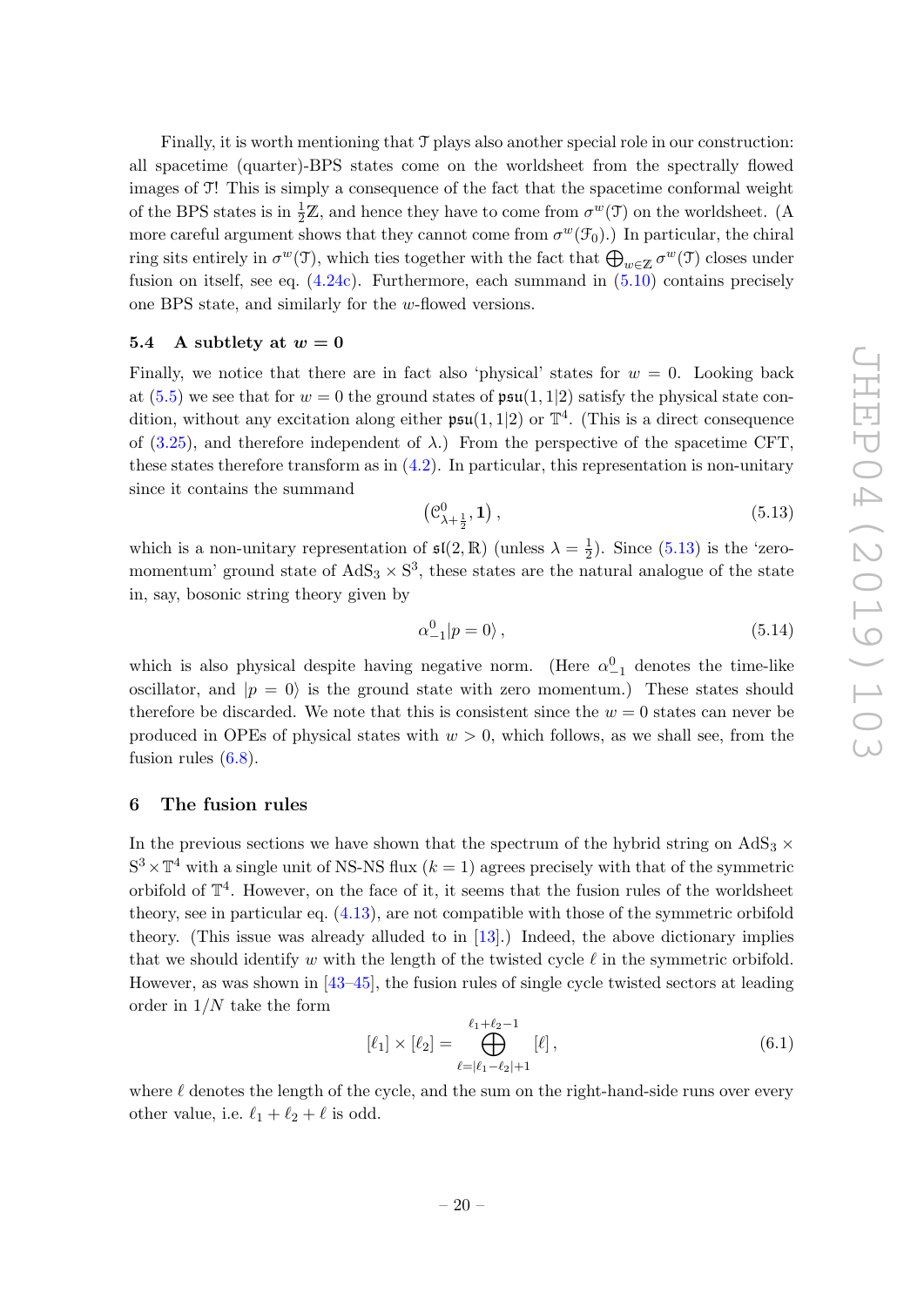#### <span id="page-23-0"></span>6.1 The x-basis

In order to see how to reconcile this with the worldsheet description, we recall from sec-tion [3.1](#page-8-0) and appendix [A](#page-27-0) that the representation theory of the Möbius group of the dual CFT requires us to work in the so-called x-basis of  $[1]$ .<sup>[14](#page-23-1)</sup> In that 'basis' the fusion rules were worked out at the end of appendix D of [\[3\]](#page-45-2), where it was argued that they only lead to the constraint (see eq. (D.8) of [\[3\]](#page-45-2))

<span id="page-23-2"></span>
$$
w \le w_1 + w_2 + 1, \tag{6.2}
$$

but that the lower bound (that is visible in the m-basis, see for example eq.  $(D.7)$  of that paper) is not present any longer. As a consequence, the fusion rules of the symmetric orbifold are then compatible with those of the worldsheet theory.

In the following we want to explain the fusion rules in the x-basis more conceptually. To start with we recall that the spectral flow in eq.  $(4.6a)$  and  $(4.6b)$  can be understood as arising from conjugation by a loop in the  $J_0^3$  direction [\[46,](#page-47-4) [47\]](#page-47-5). Under the action of the spacetime Möbius group  $SL(2, \mathbb{R})$ , a state in a spectrally flowed representation is hence mapped to one in which the spectral flow direction has been conjugated, see also the paragraph below eq. (D.8) in [\[3\]](#page-45-2). Thus there is really a moduli space of (isomorphic) spectrally flowed representations that are characterised by the direction of the spectral flow. This direction is described by an element in the Lie algebra of  $\mathfrak{sl}(2,\mathbb{R})$ , and hence transforms in the 3 of  $\mathfrak{sl}_2$ .

The above analysis applies directly to the case of unit spectral flow  $(w = 1)$ . If we combine two spectral flow automorphisms corresponding to  $w = 1$ , we may in principle choose them to point in different directions. The resulting spectral flow automorphism thus transforms in the tensor product

$$
3 \otimes 3 = 1 \oplus 3 \oplus 5. \tag{6.3}
$$

Note that the special case where the two spectral flow directions point in the same direction describes the highest weight state of this tensor product, and hence lies in the 5 of this  $\mathfrak{sl}_2$ ; this is therefore the spectral flow that should be identified with the  $w = 2$  sector. Recursively proceeding in this manner we thus conclude that the w-spectrally flowed sector is characterised by transforming in the  $2w + 1$  dimensional representation of  $\mathfrak{sl}_2$ .

We note in passing that this prescription naturally incorporates the constraint  $w > 0$ : the states with negative  $w$  lie in the same representation of the spacetime Möbius group  $SL(2,\mathbb{R})$  since the conformal transformation  $\gamma(x) = -\frac{1}{x}$  $\frac{1}{x}$  inverts the sign of w. Indeed,  $\gamma$ induces the inner automorphism of  $\mathfrak{sl}(2,\mathbb{R})$  corresponding to

$$
J^3 \mapsto -J^3, \qquad J^\pm \mapsto J^\mp,\tag{6.4}
$$

<span id="page-23-1"></span><sup>&</sup>lt;sup>14</sup>As is also explained there, this is not just a basis change of a given representation, but rather considers certain direct sums of representations. In fact, the x-basis only depends on j, i.e. the value of the Casimir  $C = -j(j-1)$ , but does not fix  $\lambda$ ; it therefore includes all representations corresponding to the different values of  $\lambda$ . We should also note that in the *m*-basis the fusion rules preserve the  $J_0^3$  eigenvalue modulo integers. If the m-basis was the correct basis for the description of the dual CFT, this would imply that conformal dimensions in OPEs of the dual CFT would add modulo integers, which is not true in general.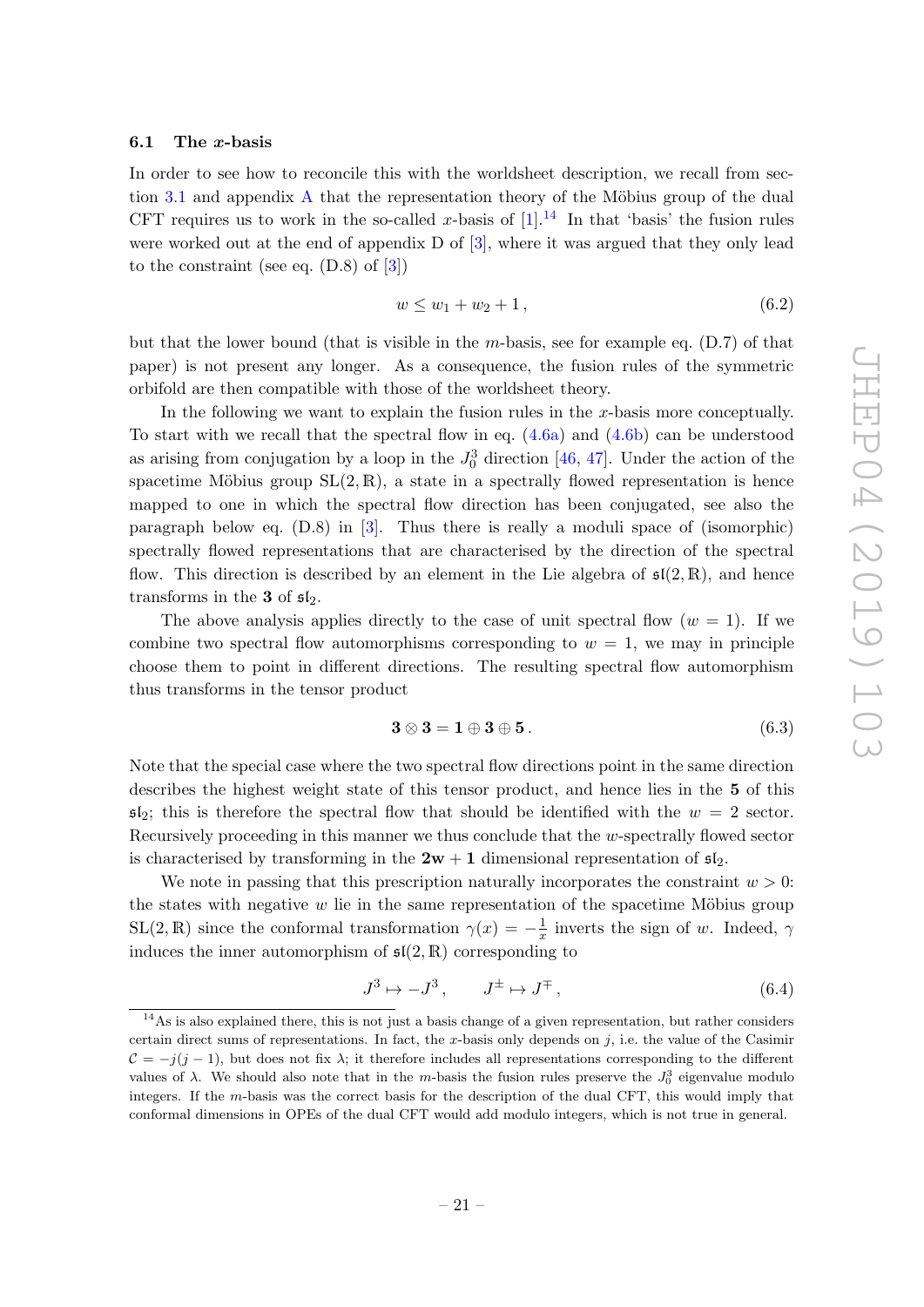which inverts the sign of w in  $(4.6a)$  and  $(4.6b)$ . This also ties in with the fact that, as already argued in [\[3\]](#page-45-2),  $w > 0$  describes the 'in'-states at  $x = 0$ , while  $w < 0$  corresponds to the 'out'-states that are inserted at  $x = \infty = \gamma(0)$ .

The fusion rules of the spectral flow (in the x-basis) are therefore constrained by the representation theory of this  $\mathfrak{sl}_2$ , and hence take the form

<span id="page-24-1"></span>
$$
[w_1] \times [w_2] = \bigoplus_{w=|w_1-w_2|}^{w_1+w_2} [w]. \tag{6.5}
$$

This selection rule replaces [\(4.13\)](#page-15-5), which was derived under the assumption that all spectral flow automorphisms point in the same direction — this is the situation that arises for  $w = w_1 + w_2$ . Together with the shift by  $\pm 1$  in spectral flow that comes directly from the fusion rules, see eq.  $(4.24a)$ , the upper limit of  $(6.5)$  thus reproduces  $(6.2)$ .

Since the different spectral flow directions lead to isomorphic representations — they are related to one another by an inner automorphism — one may wonder why one cannot always choose them to lie in the same direction. The reason why this is not possible is that this is a singular 'gauge' choice; indeed, from the viewpoint of the dual CFT, the spectral flow direction is related to the position x in the dual CFT since the Möbius group that maps the 'in' states at  $x = 0$  to some generic point also rotates the spectral flow direction. Thus requiring the spectral flow directions to align corresponds to the (singular) configuration where the points in the dual CFT coincide, see also the discussion leading to  $(6.8)$  below.

#### <span id="page-24-0"></span>6.2 Symmetric orbifold fusion rules

While these fusion rules are now compatible with the symmetric orbifold answer of  $(6.1)$ , they do not quite match precisely yet. In particular, the upper and lower bounds on  $w$  are  $w = w_1 + w_2 + 1$  and  $w = |w_1 - w_2| - 1$ , respectively, while from the symmetric orbifold we would expect  $w = w_1 + w_2 - 1$  and  $w = |w_1 - w_2| + 1$ , respectively. In addition, in the symmetric orbifold we have the parity constraint that  $\ell_1 + \ell_2 + \ell \equiv w_1 + w_2 + w$  is odd, which is not visible in the above fusion rules.

As regards the second point, we note that spectral flow by one unit changes the fermion number by one, see e.g. [\[10\]](#page-45-9). If we use the convention that the ground state of the vacuum representation  $\mathcal L$  is bosonic (as is natural), then the ground state of  $\sigma(\mathcal L) = \mathcal G_+ \subset \mathcal F_{1/2}$  is fermionic, and hence the ground state of  $\sigma^w(\mathcal{F}_\lambda)$  has fermion number

<span id="page-24-2"></span>fermion number 
$$
\left[\sigma^w(\mathcal{F}_\lambda)\right] = (-1)^{w+1}.
$$
 (6.6)

Here by the 'ground state' of  $\sigma^w(\mathcal{F}_\lambda)$  we mean the (spectral flow) of the affine primaries transforming in the  $(\mathcal{C}_{\lambda}^{\frac{1}{2}}, 2)$  of  $\mathcal{F}_{\lambda}$ , see eq. [\(4.2\)](#page-13-3). Incidentally, the fermion number may also be read off from the  $\mathfrak{su}(2)$  spin: since the fermionic generators transform in the 2 with respect to  $\mathfrak{su}(2)$ , we note that the states in 1 are bosonic, while those in 2 are fermionic. Together with the fact that each single spectral flow exchanges the two  $\mathfrak{su}(2)$ representations, this also leads to [\(6.6\)](#page-24-2).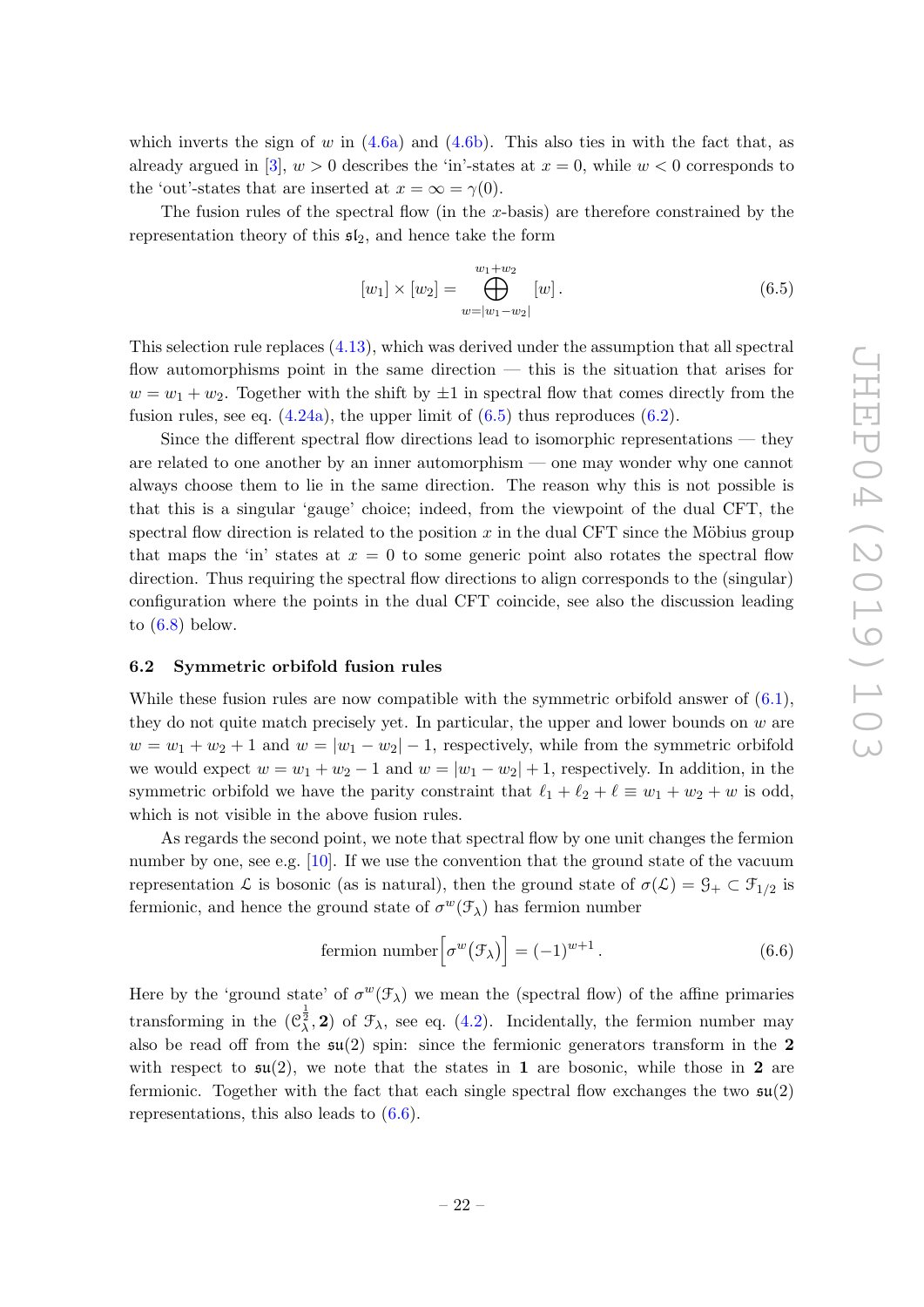Thus the term  $\sigma^w(\mathcal{F}_\lambda)$  has the same fermion number as  $\sigma^{w_1}(\mathcal{F}_\lambda)\times \sigma^{w_2}(\mathcal{F}_\mu)$  (and hence appears in the 'even' fusion rules) provided that

$$
(-1)^{w_1+1}(-1)^{w_2+1} = (-1)^{w+1}, \qquad \text{i.e. if } w_1 + w_2 + w = \text{odd}.
$$
 (6.7)

On the other hand, as we have seen in section [5](#page-19-0) above, the ghost contribution removes the entire  $\mathfrak{psu}(1,1|2)_1$  descendants, including the fermionic zero modes, since only the bosonic zero modes survive, see eq. [\(5.4\)](#page-20-3). Thus the physical states all come from 'bosonic' fields in  $\mathfrak{psu}(1,1|2)_1$ , and hence in correlation functions of physical states only the even fusion rules contribute. This then implies that for the OPE of physical states we need to have  $w_1 + w_2 + w = \text{odd}.$ 

This leaves us with understanding the extremal values  $w = w_1 + w_2 + 1$  and  $w =$  $|w_1 - w_2| - 1$ . Looking back at [\(6.5\)](#page-24-1), it is clear that  $w = w_1 + w_2 + 1$  can only arise if the two spectral flow directions point in exactly the same direction, i.e. it comes from the  $w = w_1 + w_2$  term in  $(6.5)^{15}$  $(6.5)^{15}$  $(6.5)^{15}$  In terms of the dual CFT this means that two of the fields are inserted at the same point, which we should exclude. Incidentally, the same issue is also visible from the viewpoint of [\[44,](#page-47-6) [45\]](#page-47-3), where it is assumed that the branched coverings are regular in the sense that the branch points do not coincide; if we relaxed this condition,  $w = w_1 + w_2$  would also appear in the analogue of [\(6.5\)](#page-24-1). Thus we conclude that the even fusion rules (that are relevant for the physical states) are

<span id="page-25-1"></span>
$$
\sigma^{w_1}(\mathcal{F}) \times \sigma^{w_2}(\mathcal{F}) = \bigoplus_{w=|w_1-w_2|+1}^{w_1+w_2-1} \sigma^w(\mathcal{F}), \qquad (6.8)
$$

where  $w_1 + w_2 + w$  is odd, and we have suppressed the dependence on  $\lambda$  and  $\mu$  — as we have mentioned before, see footnote  $14$ , the actual representations of the spacetime Möbius group involve all values of  $\lambda$ . This is then in precise agreement with the symmetric product fusion rules  $(6.1)$ .

# <span id="page-25-0"></span>7 Conclusion and outlook

We have brought together several of the observations in [\[9,](#page-45-8) [10\]](#page-45-9), and more specifically [\[11\]](#page-45-10), into a coherent picture of the tensionless limit of  $AdS_3$  superstring theory (with NS-NS flux) and its precise equivalence to the free symmetric product CFT. The evidence for this equivalence consists of matching, not only the spectra, but also the fusion rules governing vertex operators on the worldsheet with the selection rules for correlators in the orbifold CFT. It will be nice to actually compare a set of three point correlators on both sides such as for the extremal ones of [\[45\]](#page-47-3) but especially those of non-BPS operators. We focussed here on the particular case of  $AdS_3 \times S^3 \times T^4$ , but there seem to be no barriers for the considerations to go through to the other maximally supersymmetric backgrounds as well [\[48\]](#page-47-7).

The resulting picture that emerges fits in with many of the expectations one has on the tensionless limit of AdS string theory. The match of the spectra directly implies that there are enhanced unbroken symmetries: they arise from the massless higher spin gauge

<span id="page-25-2"></span><sup>&</sup>lt;sup>15</sup>The analysis for  $w = |w_1 - w_2| - 1$  is similar since again the three spectral flow directions all have to align.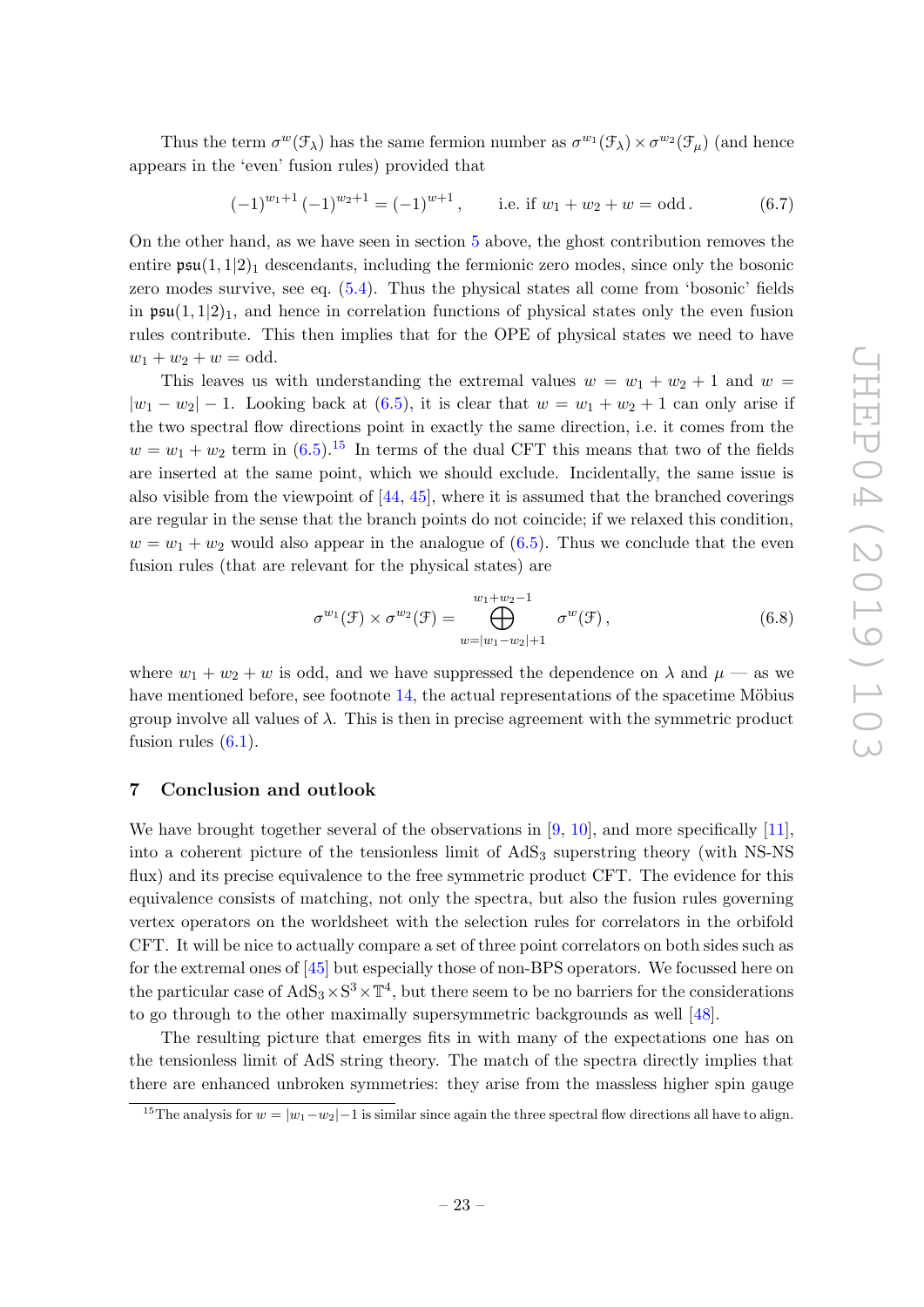fields which are dual to the additional conserved currents in the dual free CFT [\[41,](#page-47-0) [49–](#page-47-8) [52\]](#page-47-9). Indeed, as explained in [\[15,](#page-45-14) [53\]](#page-47-10), the tensionless string theory dual to the symmetric product CFT must have an enlarged stringy symmetry — the Higher Spin Square (HSS) — which organises the entire perturbative spectrum. We identified, in section [5.3,](#page-21-0) the sector of the worldsheet spectrum which corresponds to the chiral currents generating the HSS. Given the explicit description that we have now proposed for the string theory, it should be possible to investigate the properties of the HSS and its representations from the worldsheet viewpoint. We find it quite striking that the dual of the spacetime free CFT is also given in terms of free fields on the worldsheet. Note that the free field description on the worldsheet arises precisely at  $k = 1$  whereas the supergroup sigma model is generically an interacting theory for  $k \geq 2$ . This is perhaps a reflection of the general phenomenon whereby additional symmetries in spacetime are mirrored on the worldsheet.

There have been indications from several directions that the tensionless limit in AdS is a topological string theory. For instance, this is the natural way in which one can reproduce correlators of a dual free CFT. Thus, in the proposed general scheme of [\[54–](#page-47-11)[56\]](#page-47-12) to obtain the string worldsheet theory from the free CFT, one sees signatures of localisation of correlators on the worldsheet [\[57–](#page-47-13)[60\]](#page-47-14), a property common to topological string theories. In particular, a similar feature was also noticed in [\[44\]](#page-47-6) in their attempt to construct worldsheets dual to the symmetric orbifold CFT. It will be very interesting to connect our worldsheet description with these approaches that start from the field theory.

As remarked at several places, we see independent signatures of an underlying topological string description of our worldsheet theory. We have only short representations of the worldsheet CFT contributing and as a result there are no net string oscillator degrees of freedom in the  $AdS_3 \times S^3$  directions after including the ghost contributions (see eq. [\(5.4\)](#page-20-3) which has only the zero mode contributions in these directions). Yet another indication comes from the worldsheet partition function of the  $\mathfrak{psu}(1,1|2)_1$  theory which is formally a sum of contact terms — see eq.  $(4.27)$ . This kind of localisation to maps which are holomorphic from the worldsheet to the boundary spacetime torus is seen in A-model topological string theories [\[61\]](#page-47-15). It will be interesting to relate our worldsheet description to proposals made by Berkovits et al. for an A-model topological string dual for the free  $\mathcal{N}=4$  Super Yang-Mills theory  $[62-65]$  (see also  $[66]$  for the AdS<sub>4</sub> case). These works are similar in spirit to the present case in that they start from the corresponding supercoset sigma models. We also note the topological sector of  $AdS_3$  superstring theory studied in [\[67,](#page-48-3) [68\]](#page-48-4) though their specific proposal, based on the RNS formalism, appears to be for  $k \geq 2$ .

Other directions also open up through having a worldsheet dual to the spacetime CFT. These include the possibility of much more refined tests of the AdS/CFT correspondence in this background, going beyond tree level in string coupling. One should also be able to study specific marginal perturbations away from the free theory and study their possible integrability, thus connecting with the growing literature of integrable spin chain descriptions for this system — see the recent works  $[69-71]$  $[69-71]$  and references therein. Finally, studying the effect of the specific marginal perturbation which corresponds to the blowup mode of the symmetric orbifold can shed light on the stringy higgsing of the higher spin symmetries — see [\[72\]](#page-48-7) for a study from the orbifold CFT point of view.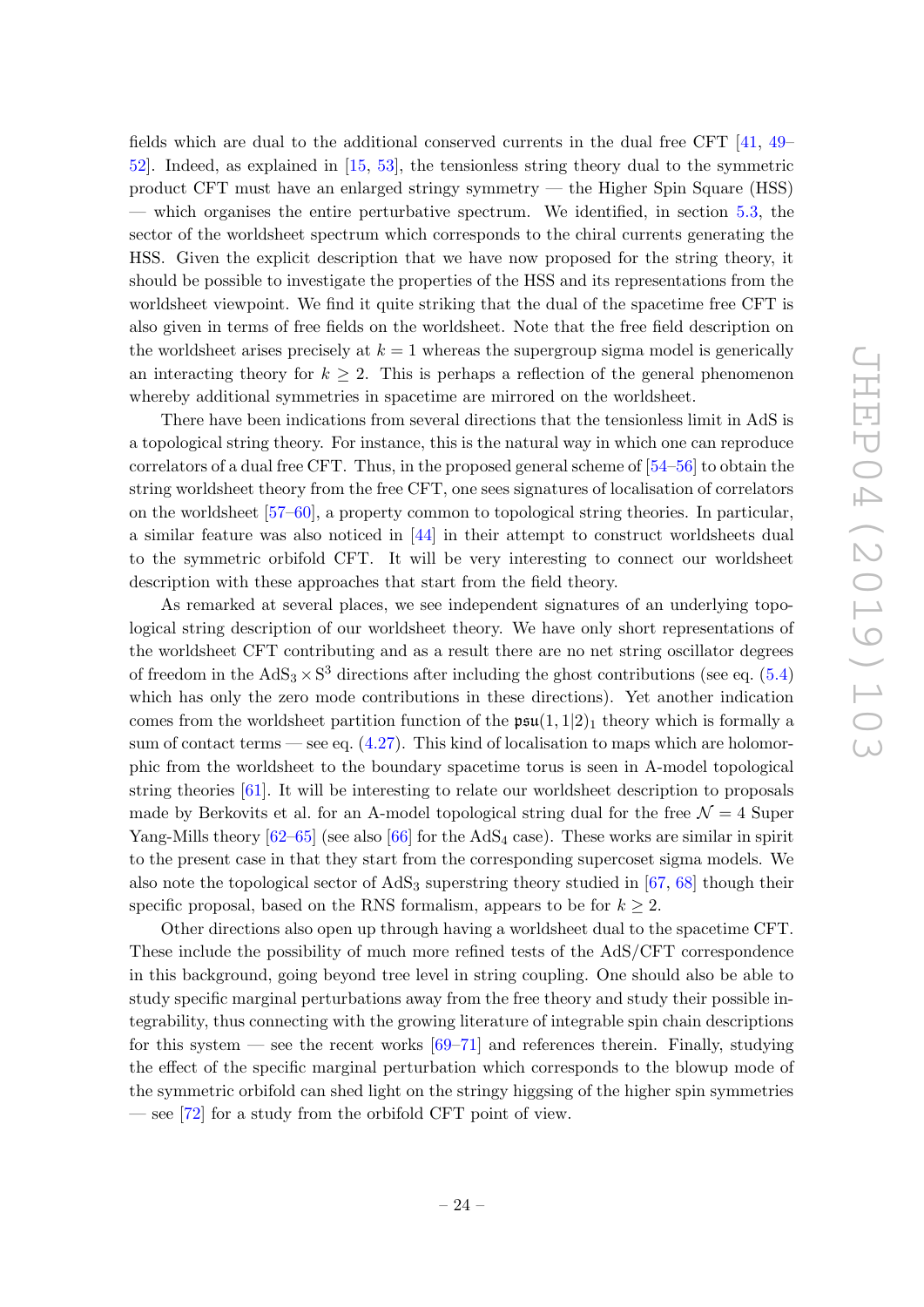#### Acknowledgments

We thank Andrea Dei, Gian Michele Graf, Kevin Ferreira, Shiraz Minwalla, Sylvain Ribault, and Ashoke Sen for useful discussions. LE would like to thank Imperial College, London for hospitality, where this work was started. The work of LE is supported by the Swiss National Science Foundation, and LE and MRG acknowledge support by the NCCR SwissMAP, which is also funded by the Swiss National Science Foundation. RG's research was supported in part by the J.C. Bose Fellowship of the SERB, Govt. of India, and the Infosys Excellence Grant to the ICTS. He would like to specially acknowledge the overarching framework of support for the basic sciences from the people of India.

# <span id="page-27-0"></span>A Representations of  $SL(2,\mathbb{R})$

In this appendix we describe the representations of (the universal cover of)  $SL(2,\mathbb{R})$  that are relevant for the description of the Maldacena & Ooguri theory [\[1\]](#page-45-0). We begin by reviewing the 'usual' construction of unitary representations of  $SL(2, \mathbb{R})$ , see e.g. [\[29\]](#page-46-7).

#### <span id="page-27-1"></span>A.1 Representations of  $SU(1,1)$

The unitary representations of  $SL(2,\mathbb{R})$  are most easily constructed in terms of the group  $SU(1, 1)$ , which is isomorphic to  $SL(2, \mathbb{R})$ . The group  $SU(1, 1)$  consists of the complex  $2 \times 2$ matrices of the form

$$
D = \begin{pmatrix} a & b \\ \bar{b} & \bar{a} \end{pmatrix}
$$
 (A.1)

with  $|a|^2 - |b|^2 = 1$ . These matrices have a natural action on the unit disc  $|z| \leq 1$  via

<span id="page-27-2"></span>
$$
z \mapsto \gamma_D(z) = \frac{az + b}{\overline{b}z + \overline{a}},\tag{A.2}
$$

which in particular maps the unit circle,  $|z|=1$ , to itself. The irreducible unitary (continuous) representations of  $SU(1,1)$  can be constructed on the Hilbert space

$$
L_{j,\lambda}^{2}(S^{1}) = \left\{ f : S^{1} \to \mathbb{C} \, | \, f(\phi + 2\pi) = e^{-2\pi i(j+\lambda)} f(\phi) \right\},\tag{A.3}
$$

where the action of a group element  $D \in SU(1,1)$  is defined via

$$
(D \cdot f)(z) = (\gamma_D^{-1})'(z)^j f(\gamma_D^{-1}(z)), \qquad (A.4)
$$

and  $\gamma_D(z)$  is given in [\(A.2\)](#page-27-2). (Here we identify S<sup>1</sup> with the set  $|z|=1$ , and write  $z=e^{i\phi}$ .) We have denoted the spin by j (or equivalently the quadratic Casimir by  $\mathcal{C} = -j(j-1)$ ).

It is not difficult to show that the whole group  $SU(1,1)$  acts on  $L^2_{j,\lambda}(S^1)$ . There is a natural set of basis functions  $f_m(\phi)$ ,  $m \in \mathbb{Z} + \lambda$ , of  $\mathcal{L}^2_{j,\lambda}(\mathbb{S}^1)$ , given by

$$
f_m(\phi) = e^{-i(j+m)\phi},\tag{A.5}
$$

and on them the Lie algebra generator

$$
\Lambda_0 = \frac{i}{2} \begin{pmatrix} 1 & 0 \\ 0 & -1 \end{pmatrix} \in \mathfrak{su}(1,1) \tag{A.6}
$$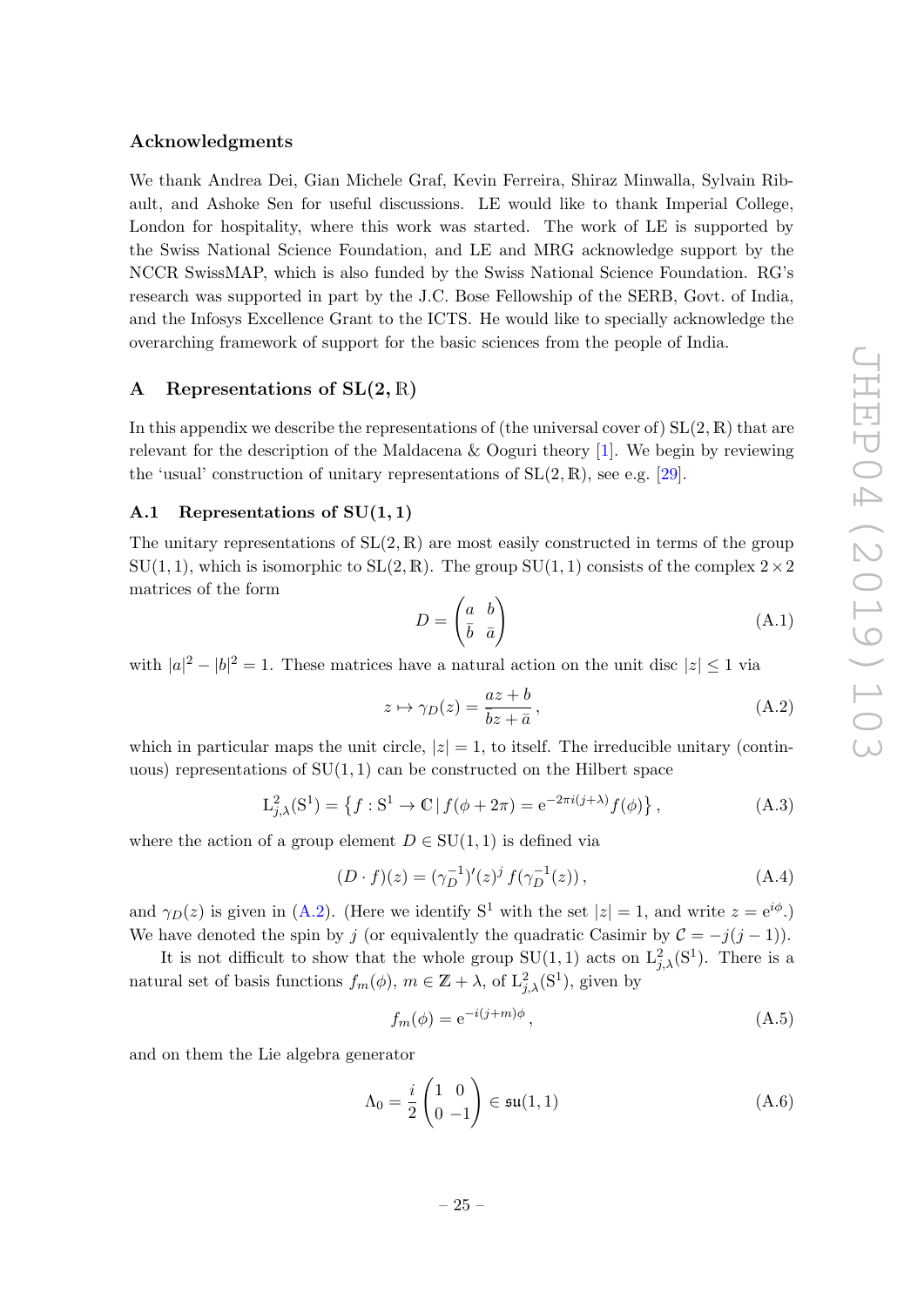acts diagonally with eigenvalue

$$
(\Lambda_0 \cdot f_m)(\phi) = im f_m(\phi). \tag{A.7}
$$

Note that  $\Lambda_0$  generates the compact Cartan torus  $U(1) \subset SU(1, 1)$ . Depending on the value of j and  $\lambda$ , these representations therefore define the usual continuous and discrete representations of  $SU(1,1)$ .

#### <span id="page-28-0"></span>A.2 Representations of  $SL(2,\mathbb{R})$

On the other hand, the Lie group  $SL(2, \mathbb{R})$  consists of the real  $2 \times 2$  matrices

$$
M = \begin{pmatrix} a & b \\ c & d \end{pmatrix}, \qquad ad - bc = 1.
$$
 (A.8)

This group acts naturally on the upper half-plane via

$$
\tau \mapsto \gamma_M(\tau) = \frac{a\tau + b}{c\tau + d},\tag{A.9}
$$

and it fixes the real line  $\tau \in \mathbb{R}$ . Its Lie algebra is generated by the elements  $L_0, L_{\pm 1}$  with

$$
L_0 = \frac{1}{2} \begin{pmatrix} 1 & 0 \\ 0 & -1 \end{pmatrix}, \qquad L_{-1} = \begin{pmatrix} 0 & 1 \\ 0 & 0 \end{pmatrix}, \qquad L_1 = \begin{pmatrix} 0 & 0 \\ -1 & 0 \end{pmatrix}, \tag{A.10}
$$

that satisfy the Lie algebra

$$
[L_m, L_n] = (m - n)L_{m+n}, \qquad m, n = -1, 0, 1.
$$
 (A.11)

Note that the Cartan torus corresponding to  $L_0$  is, in this case, the noncompact subgroup of diagonal matrices of  $SL(2, \mathbb{R})$ .

The Lie group  $SL(2,\mathbb{R})$  is isomorphic to  $SU(1,1)$ : the isomorphism is achieved by the Cayley transform that maps the upper half-plane to the unit disc,

$$
C = \frac{e^{-\frac{i\pi}{4}}}{\sqrt{2}} \begin{pmatrix} 1 & -i \\ 1 & i \end{pmatrix}, \qquad c(\tau) = z = \frac{\tau - i}{\tau + i}.
$$
 (A.12)

Indeed, for any  $M \in SL(2, \mathbb{R}),$ 

$$
D = C M C^{-1} \in SU(1, 1).
$$
\n(A.13)

As a consequence, any irreducible unitary representation of  $SU(1,1)$  gives rise to such a representation of  $SL(2, \mathbb{R})$ , and vice versa. Under this isomorphism, the generator  $\Lambda_0$  that acts diagonally on the unitary representations of  $SU(1, 1)$  becomes

$$
L'_0 = C^{-1} \Lambda_0 C = \frac{1}{2} (L_{-1} + L_1).
$$
 (A.14)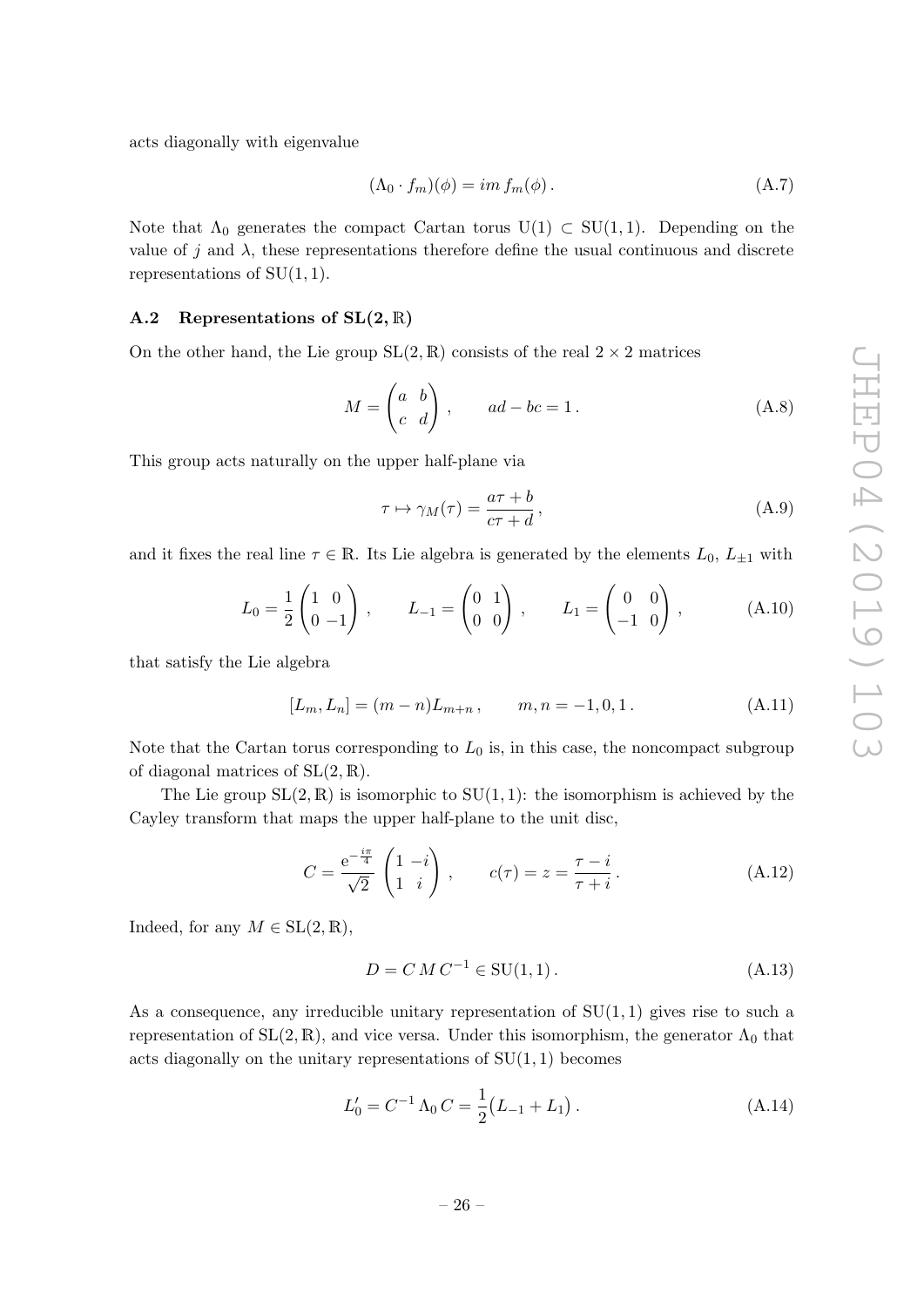In the analysis of [\[1\]](#page-45-0)  $J_0^3$  is taken to be the (compact)  $L'_0$  generator of the WZW algebra  $\mathfrak{sl}(2,\mathbb{R})$  (which acts diagonally on the standard representations of  $\mathfrak{sl}(2,\mathbb{R})$ ). However, from the viewpoint of the spacetime theory,  $J_0^3$  is identified with the (non-compact) Möbius generator  $L_0$  (rather than  $L'_0$ ) of the dual CFT. This has important consequences since the corresponding representations are not isomorphic as representations of  $SL(2,\mathbb{R})$ . This is a consequence of the fact that  $L_0$  and  $L'_0$  are not conjugate to one another in  $SL(2, \mathbb{R})$ , but only in  $SL(2, \mathbb{C})$ .

In order to understand the structure of the representations for which  $L_0$  acts diagonally, we consider the vector space of functions

<span id="page-29-0"></span>
$$
\mathcal{H} = \{f : \mathbb{R} \to \mathbb{C}\},\tag{A.15}
$$

on which  $M \in SL(2,\mathbb{R})$  acts via

<span id="page-29-1"></span>
$$
(M \cdot f)(x) = (\gamma_M^{-1})'(x)^j f(\gamma_M^{-1}(x)), \qquad (A.16)
$$

where

$$
\gamma_M(x) = \frac{ax+b}{cx+d}, \qquad \text{for} \qquad M = \begin{pmatrix} a & b \\ c & d \end{pmatrix} \in SL(2, \mathbb{R}). \tag{A.17}
$$

In this representation the Lie algebra generators  $L_m$  of  $\mathfrak{sl}(2,\mathbb{R})$  are the differential operators

$$
L_1 = -\frac{\partial}{\partial x}, \qquad L_0 = -x\frac{\partial}{\partial x} - j, \qquad L_{-1} = -x^2\frac{\partial}{\partial x} - 2jx, \tag{A.18}
$$

and the Casimir equals  $C = -j(j-1)$ . The Lie algebra generators act on the subspace of functions that is generated by

$$
g_m(x) = x^{-j-m}, \qquad m \in \mathbb{Z} + \lambda,
$$
\n(A.19)

where  $L_0$  acts diagonally with eigenvalue

$$
(L_0 \cdot g_m)(x) = m g_m(x). \tag{A.20}
$$

For generic  $\lambda$ , the Lie algebra generators map the different  $g_m(x)$  into one another, and hence realise a representation of the Lie algebra that is isomorphic to the usual continuous representation  $\mathfrak{C}_1^j$ <sup>*j*</sup>. On the other hand, for  $λ = -j$ , we can restrict to the subspace of functions with  $m + j \in \mathbb{Z}_{\leq 0}$  which leads to  $\mathcal{D}_j^-$ , while for  $\lambda = j$  we get  $\mathcal{D}_j^+$  from the functions with  $m - j \in \mathbb{Z}_{\geq 0}$ .

However, unlike the situation described above in the context of  $SU(1,1)$ , this realisation does not actually lead to the corresponding representation of the Lie group  $SL(2, \mathbb{R})$ . Indeed, for the inversion element of  $SL(2, \mathbb{R}),$ 

$$
M_{\text{inv}} = \begin{pmatrix} 0 & 1 \\ -1 & 0 \end{pmatrix}, \qquad \gamma_{M_{\text{inv}}}(x) = -\frac{1}{x}, \qquad (A.21)
$$

we find

$$
(M_{\text{inv}} \cdot g_m)(x) = e^{-\pi i (j+m)} x^{-j+m}, \qquad (A.22)
$$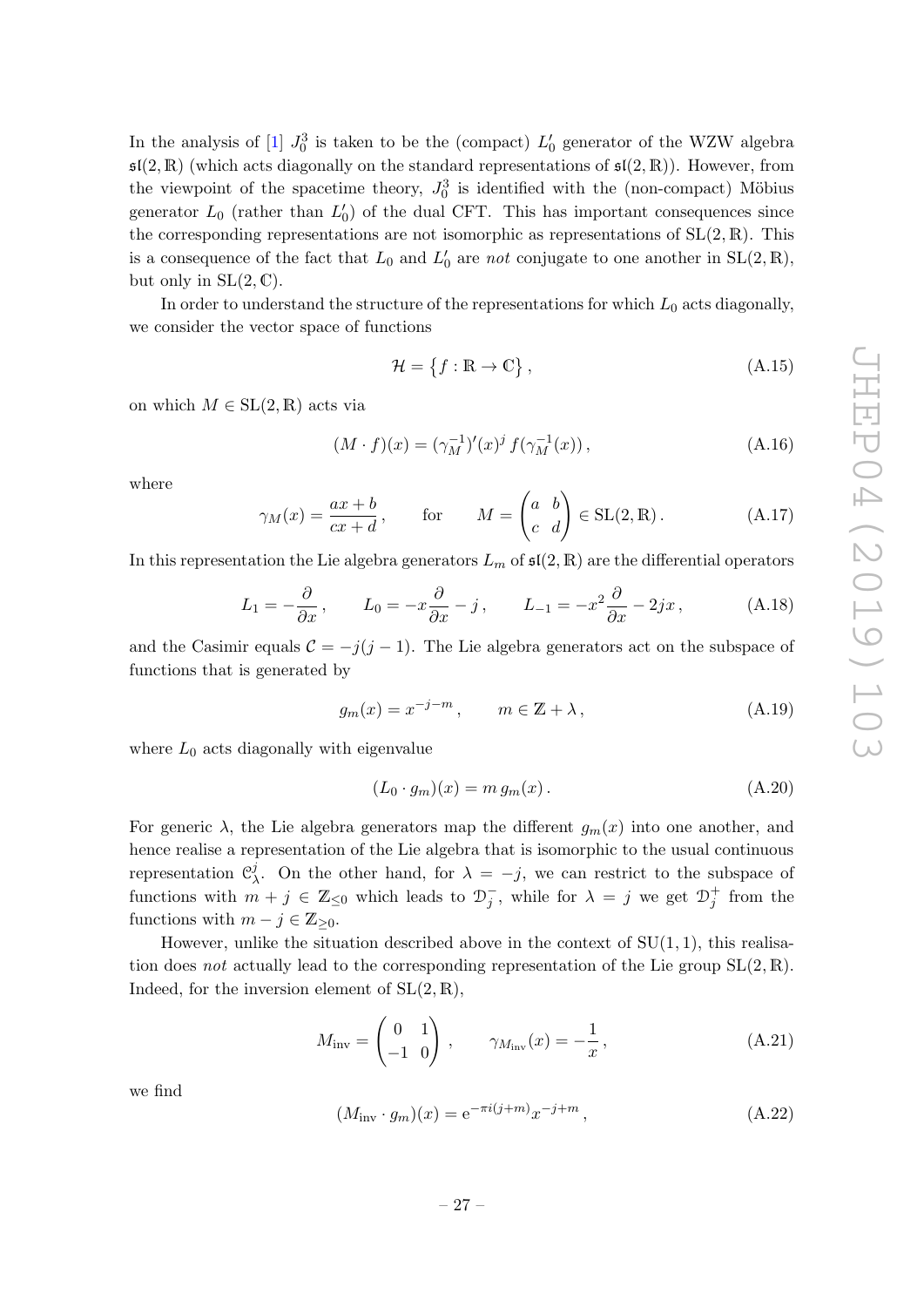which cannot (in general, i.e. if  $\lambda \notin \frac{1}{2}\mathbb{Z}$ ) be written in terms of the  $g_m(x)$  functions. (Similarly, the discrete representations  $\mathcal{D}_{j}^{\pm}$  do not define a representation of the Lie group by themselves, but the inversion element of  $SL(2, \mathbb{R})$  maps  $\mathcal{D}_j^+$  to  $\mathcal{D}_j^-$ , and vice versa.) Other group elements in  $SL(2, \mathbb{R})$  (in particular, translations) map  $g_m(x)$  also to functions that have branch-cuts originating from other points  $x \neq 0$  on the real line. While one can formally write these functions in terms of Laurent polynomials around  $x = 0$ , the more natural way to describe the space on which (the universal covering group of)  $SL(2,\mathbb{R})$ acts, is as the full space  $(A.15)$ , with the action being given by  $(A.16)$ . This is then the so-called x-basis of [\[1\]](#page-45-0).<sup>[16](#page-30-1)</sup> In particular, the representation of this  $SL(2, \mathbb{R})$  incorporates all representations of  $\mathfrak{sl}(2,\mathbb{R})$  with a given value of j (and hence of the Casimir  $\mathcal{C} = -j(j-1)$ ), but with all values of  $\lambda$ , including the two discrete representations  $\mathcal{D}_j^+$  and  $\mathcal{D}_j^-$ , see also [\[73\]](#page-48-8) for a related observation. This observation plays an important role in section [6.](#page-22-1)

# <span id="page-30-0"></span>B The short representation of  $\mathfrak{psu}(1,1|2)$

In this appendix we describe the short representation described by [\(3.14\)](#page-10-4) explicitly. We label the states as

$$
|m, \uparrow, 0\rangle, \qquad |m, \downarrow, 0\rangle \in (\mathcal{C}_{\lambda}^{\frac{1}{2}}, \mathbf{2}) \tag{B.1}
$$

$$
|m,0,\uparrow\rangle \in (\mathcal{C}^0_{\lambda+\frac{1}{2}},1), \quad |m,0,\downarrow\rangle \in (\mathcal{C}^1_{\lambda+\frac{1}{2}},1). \tag{B.2}
$$

Thus  $m \in \mathbb{Z} + \lambda$  in the first line, while  $m \in \mathbb{Z} + \lambda + \frac{1}{2}$  $\frac{1}{2}$  for the states in the second line. In each case the third entry keeps track of the quantum numbers with respect to the outer automorphism  $\mathfrak{su}(2)$ . In particular, the two states in the second line transform actually in a doublet under the outer automophism.<sup>[17](#page-30-2)</sup> The bosonic subalgebra  $\mathfrak{sl}(2,\mathbb{R})\oplus \mathfrak{su}(2)$  acts on these states according to the representation theory we described in subsection [3.1](#page-8-0) and the usual representation theory of  $\mathfrak{su}(2)$ . In our conventions, this takes the form

$$
J_0^3|m,\updownarrow,0\rangle = m|m,\updownarrow,0\rangle, \qquad J_0^3|m,0,\updownarrow\rangle = m|m,0,\downarrow\rangle, \qquad (B.3a)
$$

$$
J_0^+|m,\updownarrow,0\rangle=|m+1,\updownarrow,0\rangle\,,\qquad\qquad\qquad J_0^+|m,0,\updownarrow\rangle=|m+1,0,\updownarrow\rangle\,,\qquad\qquad\qquad\text{(B.3b)}
$$

$$
J_0^-|m,\updownarrow,0\rangle = \left(m - \frac{1}{2}\right)^2 |m-1,\updownarrow,0\rangle, \quad J_0^-|m,0,\updownarrow\rangle = m(m-1)|m-1,0,\updownarrow\rangle, \quad \text{(B.3c)}
$$

$$
K_0^3|m,\uparrow,0\rangle = \frac{1}{2}|m,\uparrow,0\rangle\,,\qquad\qquad K_0^3|m,\downarrow,0\rangle = -\frac{1}{2}|m,\downarrow,0\rangle\,,\tag{B.3d}
$$

$$
K_0^+|m,\downarrow,0\rangle = |m,\uparrow,0\rangle, \qquad K_0^-|m,\uparrow,0\rangle = |m,\downarrow,0\rangle. \tag{B.3e}
$$

<span id="page-30-2"></span><span id="page-30-1"></span><sup>&</sup>lt;sup>16</sup>Incidentally, the fact that both  $\mathcal{D}_j^+$  and  $\mathcal{D}_j^-$  appear in this basis was also already noticed there.

<sup>&</sup>lt;sup>17</sup>Note that  $\mathcal{C}^0_{\lambda+1/2} \cong \mathcal{C}^1_{\lambda+1/2}$  since both have the same Casimir  $\mathcal{C} = 0$ . On the other hand, the Casimir of the representation  $\mathcal{C}_{\lambda}^{1/2}$  equals  $\mathcal{C} = \frac{1}{4}$ .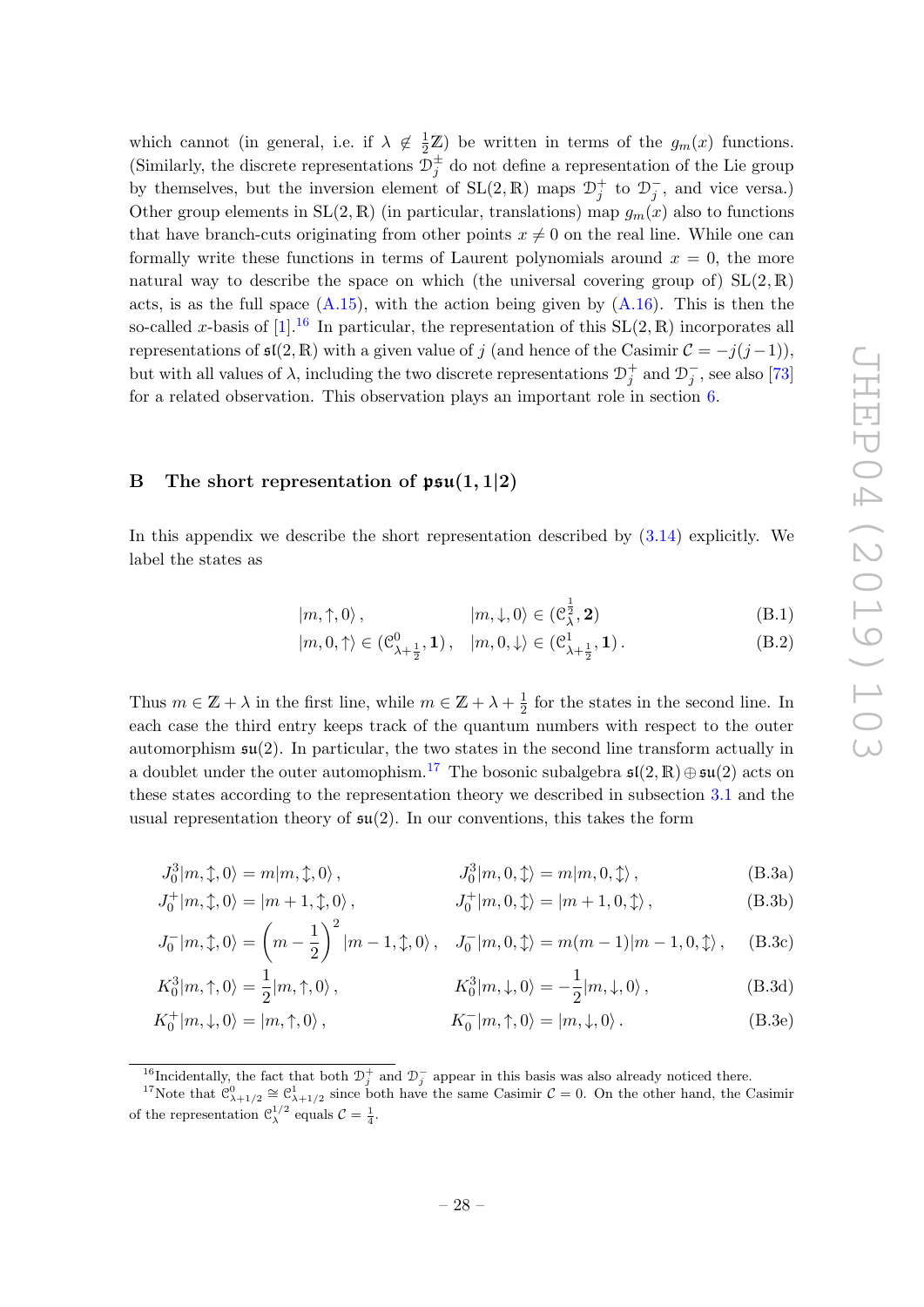Here, by  $\uparrow$  we mean either of the two states corresponding to  $\uparrow$  or  $\downarrow$ . On the other hand, the 8 supercharges act as

$$
S_0^{---}|m,\uparrow,0\rangle = -\left(m-\frac{1}{2}\right)|m-\frac{1}{2},0,\downarrow\rangle, \quad S_0^{+---}|m,\uparrow,0\rangle = |m+\frac{1}{2},0,\downarrow\rangle, \quad (B.3f)
$$

$$
S_0^{---}|m,0,\uparrow\rangle = m|m - \frac{1}{2},\downarrow,0\rangle, \qquad S_0^{+--}|m,0,\uparrow\rangle = -|m + \frac{1}{2},\downarrow,0\rangle, \quad (B.3g)
$$

$$
S_0^{-++}|m,\uparrow,0\rangle = -\left(m - \frac{1}{2}\right)|m - \frac{1}{2},0,\uparrow\rangle, \quad S_0^{+-+}|m,\uparrow,0\rangle = |m + \frac{1}{2},0,\uparrow\rangle, \quad \text{(B.3h)}
$$
  

$$
S_0^{--+}|m,\uparrow,0\rangle = |m + \frac{1}{2},0,\uparrow\rangle, \quad \text{(B.3h)}
$$

$$
S_0^{-++}|m,0,\downarrow\rangle = -m|m - \frac{1}{2},\downarrow,0\rangle, \qquad S_0^{+-+}|m,0,\downarrow\rangle = |m + \frac{1}{2},\downarrow,0\rangle, \qquad (B.3i)
$$
  

$$
S_0^{-+-}|m,\downarrow,0\rangle = \left(m - \frac{1}{2}\right)|m - \frac{1}{2},0,\downarrow\rangle, \qquad S_0^{++-}|m,\downarrow,0\rangle = -|m + \frac{1}{2},0,\downarrow\rangle, \qquad (B.3j)
$$

$$
S_0^{-+-}|m,\downarrow,0\rangle = \left(m - \frac{1}{2}\right)|m - \frac{1}{2},0,\downarrow\rangle, \qquad S_0^{++-}|m,\downarrow,0\rangle = -|m + \frac{1}{2},0,\downarrow\rangle, \qquad (B.3j)
$$
  

$$
S_0^{-+-}|m,0,\uparrow\rangle = m|m - \frac{1}{2},\uparrow,0\rangle, \qquad S_0^{++-}|m,0,\uparrow\rangle = -|m + \frac{1}{2},\uparrow,0\rangle, \qquad (B.3k)
$$

$$
S_0^{-+-}|m,0,\uparrow\rangle = m|m - \frac{1}{2},\uparrow,0\rangle, \qquad S_0^{++-}|m,0,\uparrow\rangle = -|m + \frac{1}{2},\uparrow,0\rangle, \quad \text{(B.3k)}
$$

$$
S_0^{-++}|m,\downarrow,0\rangle = \left(m - \frac{1}{2}\right)|m - \frac{1}{2},0,\uparrow\rangle, \qquad S_0^{+++}|m,\downarrow,0\rangle = -|m + \frac{1}{2},0,\uparrow\rangle, \qquad \text{(B.31)}
$$

$$
S_0^{-++}|m,0,\downarrow\rangle = -m|m-\frac{1}{2},\uparrow,0\rangle, \qquad S_0^{+++}|m,0,\downarrow\rangle = |m+\frac{1}{2},\uparrow,0\rangle, \qquad (B.3m)
$$

while all other actions are zero. This characterises the representation completely. As we have indicated in the main text, for  $\lambda = \frac{1}{2}$  $\frac{1}{2}$ , the states

<span id="page-31-3"></span>
$$
|m, \updownarrow, 0\rangle
$$
,  $m \ge \frac{1}{2}$  and  $|m, 0, \updownarrow\rangle$ ,  $m \ge 1$  (B.4)

form an irreducible subrepresentation which is obtained from [\(3.14\)](#page-10-4) upon replacing  $\mathcal{C}_{1/2}^{1/2}$  $\frac{1}{2}$  by its subrepresentation  $\mathcal{D}_{+}^{1/2}$ , and  $\mathcal{C}_{1}^{1} \cong \mathcal{C}_{1}^{0}$  by its subrepresentation  $\mathcal{D}_{+}^{1}$ . Similarly, the states

<span id="page-31-2"></span>
$$
|m, \updownarrow, 0\rangle
$$
,  $m \ge \frac{1}{2}$  and  $|m, 0, \updownarrow\rangle$ ,  $m \ge 0$  (B.5)

form a slightly bigger indecomposable subrepresentation. The quotient of  $(B.5)$  by  $(B.4)$ consists of the two states  $|0, 0, \updownarrow\rangle$ , which is isomorphic to twice the trivial representation.

# <span id="page-31-0"></span>C The free field representation of  $\mathfrak{psu}(1,1|2)_1$

In this appendix we provide details about the free field realisation of  $\mathfrak{psu}(1,1|2)_1$ . We begin by reviewing the free field realisation of  $\mathfrak{sl}(2,\mathbb{R})_{1/2}$  in terms of a pair of symplectic bosons [\[37,](#page-46-16) [74\]](#page-48-9).

## <span id="page-31-1"></span>C.1 The symplectic boson theory

We begin with a single pair of symplectic bosons  $\xi_m$  and  $\bar{\xi}_m$ , satisfying the commutation relations

$$
[\xi_m, \bar{\xi}_n] = \delta_{m,-n} . \tag{C.1}
$$

It gives rise to an  $\mathfrak{sl}(2,\mathbb{R})_{1/2}$  affine algebra since we have

$$
J_m^3 = -\frac{1}{2} (\xi \bar{\xi})_m, \qquad J_m^+ = \frac{1}{2} (\xi \xi)_m, \qquad J_m^- = \frac{1}{2} (\bar{\xi} \bar{\xi})_m.
$$
 (C.2)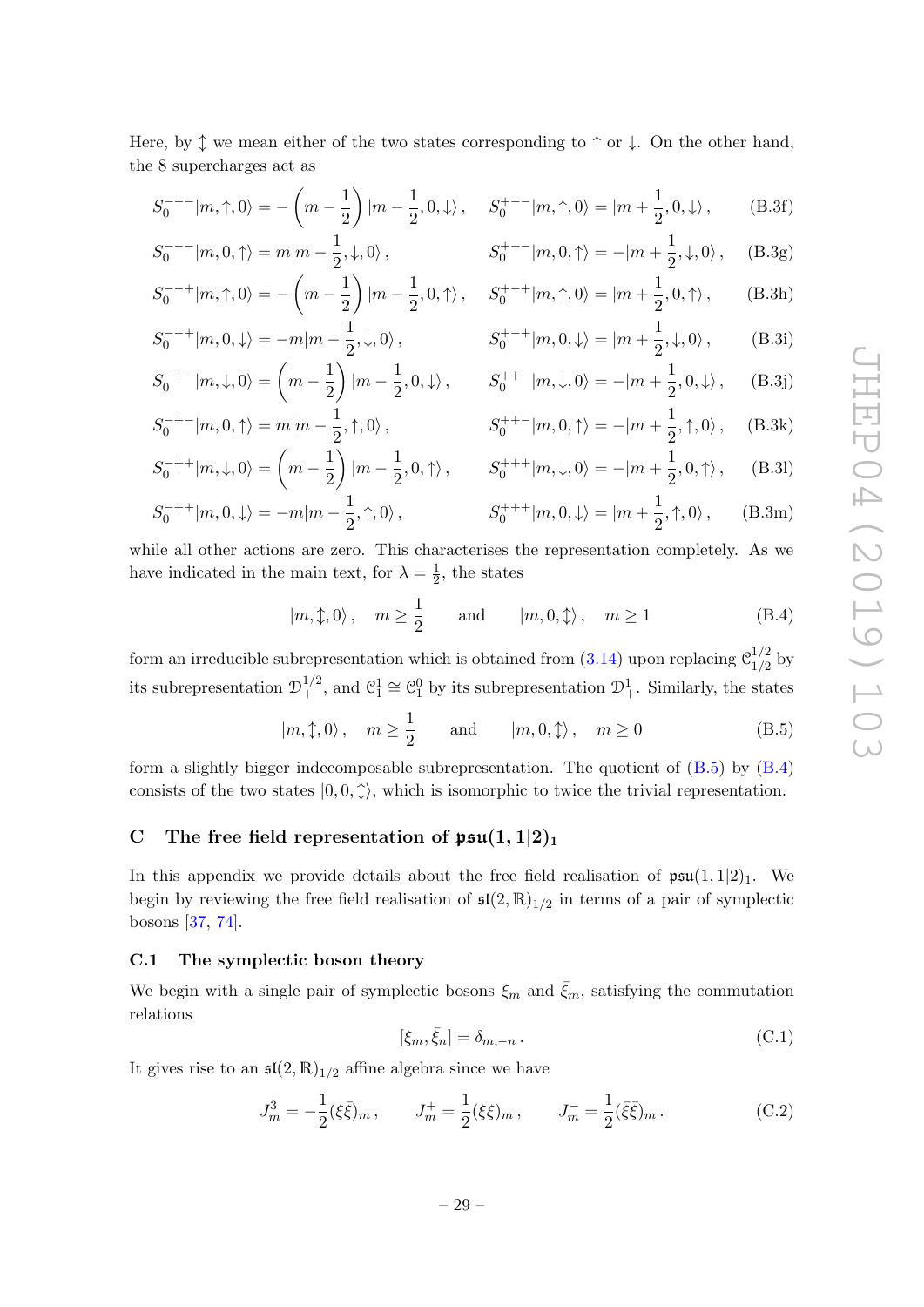Both  $\xi_m$  and  $\bar{\xi}_m$  are spin- $\frac{1}{2}$  fields and possess therefore NS- and R-sector representations. The NS-sector highest weight representation is described by

$$
\xi_r |0\rangle = 0, \qquad \bar{\xi}_r |0\rangle = 0, \qquad r \ge \frac{1}{2}, \tag{C.3}
$$

and gives the vacuum representation of the theory, which we denote by K. On the other hand, the R-sector representations of the symplectic boson pair have a zero-mode representation on the states  $|m\rangle$  with action

<span id="page-32-0"></span>
$$
\xi_0 |m\rangle = \sqrt{2} |m + \frac{1}{2}\rangle, \qquad \bar{\xi}_0 |m\rangle = -\sqrt{2} \left( m - \frac{1}{4} \right) |m - \frac{1}{2}\rangle, \tag{C.4}
$$

so that, in terms of the  $\mathfrak{sl}(2,\mathbb{R})$  generators we have

$$
J_0^3 |m\rangle = m |m\rangle, \qquad C^{\mathfrak{sl}(2,\mathbb{R})} |m\rangle = \frac{3}{16} |m\rangle. \tag{C.5}
$$

Thus the R-sector representations of the symplectic boson are labelled by  $\lambda \in \mathbb{R}/\frac{1}{2}\mathbb{Z}$ , describing the eigenvalues of  $J_0^3$  mod  $\frac{1}{2}\mathbb{Z}$ ; these representations are denoted by  $\mathcal{E}_{\lambda}$ . At  $\lambda = \frac{1}{4}$  $\frac{1}{4}$ ,  $\mathcal{E}_{1/4}$  becomes reducible, but indecomposable (as follows from the second term in  $(C.4)$ ). It is not separately part of the Hilbert space, but rather combines together with other representations into an indecomposable representation S [\[37\]](#page-46-16). Its structure is best described in terms of the so-called composition series, which takes for S the form

> S:  $\sigma^{-2}(\mathcal{K})$   $\sigma^2(\mathcal{K})$  $\mathcal{K}$  $\mathcal{K}$ (C.6)

Here the bottom line is the irreducible vacuum representation  $K$ , and it forms a proper subrepresentation of S. Since S is indecomposable, the complement of  $K$  does not form another subrepresentation of S. However, the quotient space  $S/X$  contains subrepresentations, namely the two irreducible representations described by the middle line of S. Again, their complement is not another subrepresentation, so one needs to quotient again by the representations in the middle line. The resulting space is then the irreducible vacuum representation  $K$  appearing at the top of the diagram. In this language, the direction of the arrows indicates the symplectic boson action: symplectic bosons can map from top to bottom, but not back. The top element of the composition series is called the "head", whereas the bottom element is called the "socle".

The representation S is closely related to  $\mathcal{E}_{1/4}$  since, on the level of the Grothendieck ring, we have

$$
\mathcal{E}_{1/4} \sim \sigma(\mathcal{K}) \oplus \sigma^{-1}(\mathcal{K}) \quad \Longrightarrow \quad \mathcal{S} \sim \sigma(\mathcal{E}_{1/4}) \oplus \sigma^{-1}(\mathcal{E}_{1/4}). \tag{C.7}
$$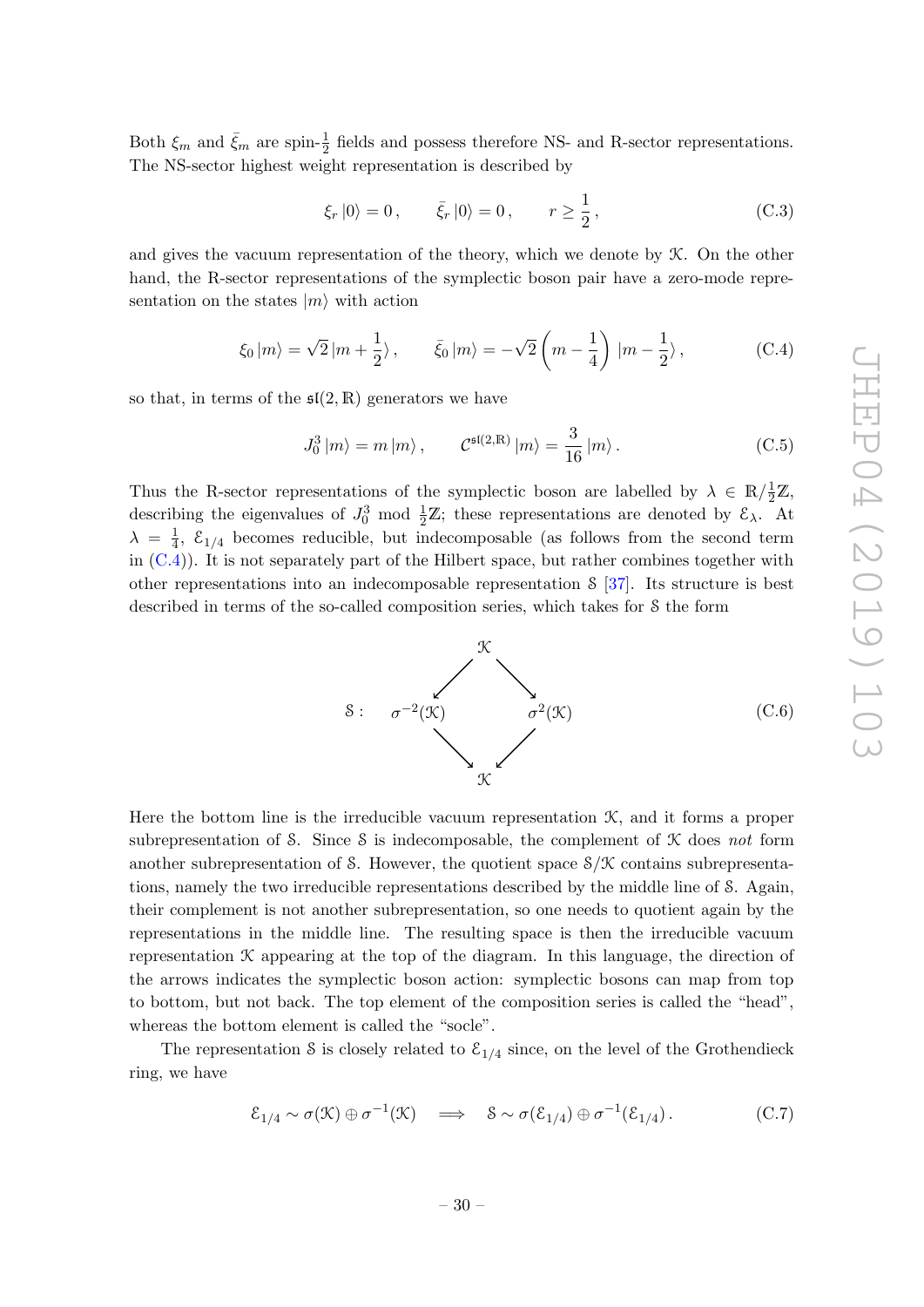Here  $\sigma$  denotes the spectral flow of the symplectic boson theory which acts via

<span id="page-33-6"></span><span id="page-33-5"></span><span id="page-33-4"></span>
$$
\sigma(\xi_r) = \xi_{r-\frac{1}{2}}, \qquad \sigma(\bar{\xi}_r) = \bar{\xi}_{r+\frac{1}{2}}.
$$
 (C.8)

The fusion rules of this theory were worked out in [\[37,](#page-46-16) eq. (5.8)],

$$
\mathcal{E}_{\lambda} \times \mathcal{E}_{\mu} \cong \begin{cases} \sigma(\mathcal{E}_{\lambda+\mu+\frac{1}{4}}) \oplus \sigma^{-1}(\mathcal{E}_{\lambda+\mu+\frac{1}{4}}), & \lambda+\mu \neq 0, \\ \mathcal{S}, & \lambda+\mu = 0, \end{cases}
$$
 (C.9a)

$$
\mathcal{E}_{\lambda} \times \mathcal{S} \cong \sigma^2(\mathcal{E}_{\lambda}) \oplus 2 \cdot \mathcal{E}_{\lambda} \oplus \sigma^{-2}(\mathcal{E}_{\lambda}), \tag{C.9b}
$$

$$
S \times S \cong \sigma^2(S) \oplus 2 \cdot S \oplus \sigma^{-2}(S).
$$
 (C.9c)

# <span id="page-33-0"></span>C.2 The explicit form of the free field representation

In order to describe the free field realisation of  $\mathfrak{psu}(1,1|2)_1$  we combine together two such pairs of symplectic bosons, together with 2 complex fermions. More explicitly, let us denote the fermions by  $\psi^{\alpha}$ ,  $\bar{\psi}^{\alpha}$ , and the symplectic bosons by  $\xi^{\alpha}$  and  $\bar{\xi}^{\alpha}$  with  $\alpha = \pm$  and (anti)commutation relations

$$
\{\bar{\psi}_r^{\alpha}, \psi_s^{\beta}\} = \epsilon^{\alpha\beta}\delta_{r,-s} , \qquad [\bar{\xi}_r^{\alpha}, \xi_s^{\beta}] = \epsilon^{\alpha\beta}\delta_{r,-s} . \tag{C.10}
$$

(Anti)-commutators of barred with barred oscillators vanish, and similarly for the unbarred combinations. As is clear from the previous section, we can construct two  $\mathfrak{sl}(2,\mathbb{R})_{1/2}$ algebras out of the symplectic bosons, which are explicitly given as

<span id="page-33-1"></span>
$$
J_m^{(+)3} = -\frac{1}{2}(\xi^+\bar{\xi}^-)_m, \qquad J_m^{(-)3} = -\frac{1}{2}(\xi^-\bar{\xi}^+)_m,
$$
  
\n
$$
J_m^{(+)+} = \frac{1}{2}(\xi^+\xi^+)_m, \qquad J_m^{(-)+} = \frac{1}{2}(\bar{\xi}^+\bar{\xi}^+)_m,
$$
  
\n
$$
J_m^{(+)-} = \frac{1}{2}(\bar{\xi}^-\bar{\xi}^-)_m, \qquad J_m^{(-)+} = \frac{1}{2}(\xi^-\xi^-)_m.
$$
  
\n(C.11)

We define the two spectral flow symmetries via

<span id="page-33-3"></span><span id="page-33-2"></span>
$$
\sigma^{(+)}(\xi_r^+) = \xi_{r-\frac{1}{2}}^+, \qquad \sigma^{(-)}(\bar{\xi}_r^+) = \bar{\xi}_{r-\frac{1}{2}}^+, \qquad (C.12a)
$$

$$
\sigma^{(+)}(\bar{\xi}_r^-) = \bar{\xi}_{r+\frac{1}{2}}^-, \qquad \sigma^{(-)}(\xi_r^-) = \xi_{r+\frac{1}{2}}^-, \qquad (C.12b)
$$

so that  $\sigma^{(+)}$  only acts on  $\xi^+$  and  $\bar{\xi}^-$  (that appear in the  $J^{(+)a}$  generators), while  $\sigma^{(-)}$  only acts on  $\xi^-$  and  $\bar{\xi}^+$ . We also define their action on the fermions via

$$
\sigma^{(+)}(\psi_r^+) = \psi_{r+\frac{1}{2}}^+, \qquad \sigma^{(-)}(\bar{\psi}_r^+) = \bar{\psi}_{r+\frac{1}{2}}^+, \qquad (C.13a)
$$

$$
\sigma^{(+)}(\bar{\psi}_r^-) = \bar{\psi}_{r-\frac{1}{2}}^-,\qquad \sigma^{(-)}(\psi_r^-) = \psi_{r-\frac{1}{2}}^-.
$$
 (C.13b)

We now realise the  $\mathfrak{u}(1,1|2)_1$  algebra via the combinations

$$
J_m^3 = -\frac{1}{2}(\xi^+\bar{\xi}^-)_m - \frac{1}{2}(\xi^-\bar{\xi}^+)_m, \qquad K_m^3 = -\frac{1}{2}(\psi^+\bar{\psi}^-)_m - \frac{1}{2}(\psi^-\bar{\psi}^+)_m, \qquad \text{(C.14a)}
$$

$$
J_m^{\pm} = (\xi^{\pm} \bar{\xi}^{\pm})_m, \qquad K_m^{\pm} = \pm (\psi^{\pm} \bar{\psi}^{\pm})_m, \qquad (C.14b)
$$
  

$$
S_m^{\alpha \beta +} = (\psi^{\beta} \bar{\xi}^{\alpha})_m, \qquad S_m^{\alpha \beta -} = -(\xi^{\alpha} \bar{\psi}^{\beta})_m, \qquad (C.14c)
$$

$$
S_{m}^{\alpha\beta+} = (\psi^{\beta}\bar{\xi}^{\alpha})_{m}, \qquad S_{m}^{\alpha\beta-} = -(\xi^{\alpha}\bar{\psi}^{\beta})_{m}, \qquad (C.14c)
$$
  

$$
U_{m} = -\frac{1}{2}(\xi^{+}\bar{\xi}^{-})_{m} + \frac{1}{2}(\xi^{-}\bar{\xi}^{+})_{m}, \qquad V_{m} = -\frac{1}{2}(\psi^{+}\bar{\psi}^{-})_{m} + \frac{1}{2}(\psi^{-}\bar{\psi}^{+})_{m}. \qquad (C.14d)
$$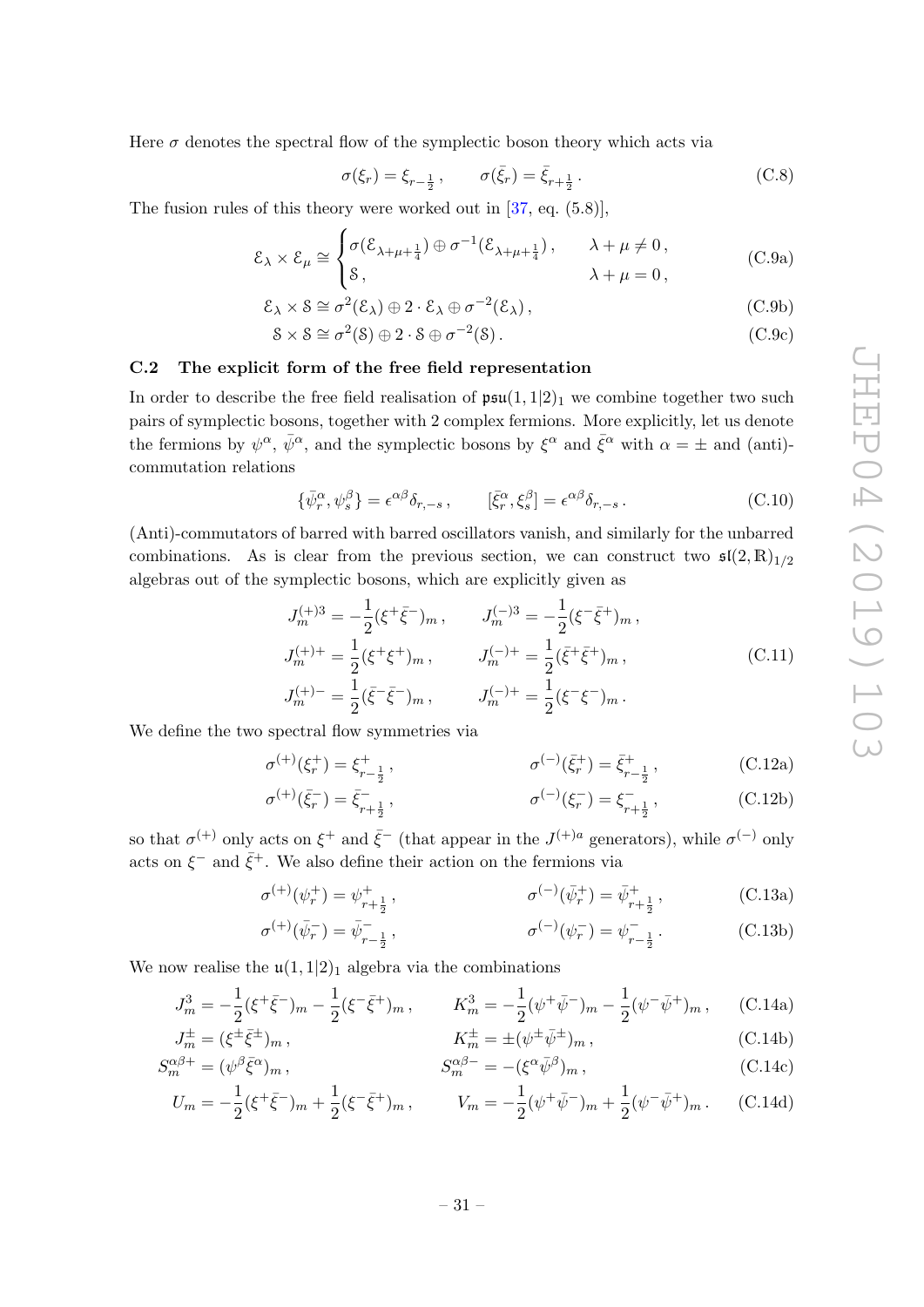Here the generators  $J_m^a$  define  $\mathfrak{sl}(2,\mathbb{R})_1$ , but they are *not* just the direct sums of the  $J_m^{(\pm)a}$ generators from  $(C.11)$ . It is convenient to define the two linear combinations

$$
Z_m = U_m + V_m \qquad \text{and} \qquad Y_m = U_m - V_m. \tag{C.15}
$$

Then the modes  $J_m^a$ ,  $K_m^a$  and  $S_m^{\alpha\beta\gamma}$  satisfy  $(3.1a)$ – $(3.1i)$  with  $k = 1$ , except that  $Z_m$  appears as a central extension in [\(3.1i\)](#page-7-2),

$$
\{S_m^{\alpha\beta\gamma}, S_n^{\mu\nu\rho}\} = km\epsilon^{\alpha\mu}\epsilon^{\beta\nu}\epsilon^{\gamma\rho}\delta_{m+n,0} - \epsilon^{\beta\nu}\epsilon^{\gamma\rho}c_a\sigma_a^{\ \alpha\mu}J_{m+n}^a
$$

$$
+ \epsilon^{\alpha\mu}\epsilon^{\gamma\rho}\sigma_a^{\ \beta\nu}K_{m+n}^a + \epsilon^{\alpha\mu}\epsilon^{\beta\nu}\delta^{\gamma,-\rho}Z_{m+n} \,. \tag{C.16}
$$

Here  $\delta^{\gamma,-\rho}$  denotes as usual the Kronecker delta.  $J_m^a$ ,  $K_m^a$ , the supercharges  $S_m^{\alpha\beta\gamma}$  and the central extension  $Z_m$  generate then the superalgebra  $\mathfrak{su}(1,1|2)_1$ . In particular,  $Z_m$  commutes with the modes of  $J_m^a$ ,  $K_m^a$ ,  $S_m^{\alpha\beta\gamma}$  and its own modes. The remaining commutators involving  $Y_m$  are given by

$$
[Y_m, J_n^a] = 0, \t [Y_m, K_n^a] = 0, \t [Y_m, S_n^{\alpha\beta\gamma}] = -\gamma S^{\alpha\beta\gamma}, \t (C.17)
$$

$$
[Y_m, Y_n] = 0, \t\t [Y_m, Z_n] = -m\delta_{m+n,0}.
$$
\t(C.18)

From these commutation relations, we see that only the zero-charge sector of the central extension Z lifts to representations of  $\mathfrak{psu}(1,1|2)_1$ . Furthermore, in order to obtain complete  $\mathfrak{psu}(1,1|2)$ <sub>1</sub>-representations, we have to sum over all charges of  $\mathfrak{u}(1)_Y$ , because the supercharges carry charge with respect to  $\mathfrak{u}(1)_Y$ .

We should mention that the combination of spectral flow  $\sigma^{(+)} \circ (\sigma^{(-)})^{-1}$  keeps the bosonic generators  $J_m^a$  and  $K_m^a$  invariant. On the other hand, the spectral flow  $\sigma$  of  $\mathfrak{psu}(1,1|2)_1$  can be identified with

$$
\sigma \equiv \sigma^{(+)} \circ \sigma^{(-)}.
$$
\n(C.19)

Its action on the generators coincides with [\(4.6a\)](#page-14-2)–[\(4.6e\)](#page-14-4).

#### <span id="page-34-0"></span>C.3 The fusion rules

The coset representations of [\(4.23\)](#page-17-3) are labelled by

$$
(\sigma^{(+)m}(\mathcal{E}_{\lambda}), \sigma^{(-)n}(\mathcal{E}_{\mu}); Y, Z), \qquad m + n \in 2\mathbb{Z}, \qquad (C.20)
$$

where the first entry  $\sigma^{(+)m}(\mathcal{E}_{\lambda})$  denotes the representation of the pair of symplectic bosons  $\xi^+$  and  $\bar{\xi}^-$ , while the second entry  $\sigma^{(-)n}(\mathcal{E}_\mu)$  is a representation of the pair of symplectic bosons  $\xi^-$  and  $\bar{\xi}^+$ . The condition  $m+n \in 2\mathbb{Z}$  imposes the constraint that all four symplectic bosons are equally moded, see  $(C.12a)$  and  $(C.12b)$ . Since the supercharges are bilinear expressions of one symplectic boson and one fermion, and since we require them to be integer-moded, the moding of the symplectic bosons also fixes that of the fermions. Thus the fermions will be in the R sector if  $m$  is even, and in the NS sector if  $m$  is odd. In particular, this thereby fixes the representations of the  $\mathfrak{su}(2)_1$  algebra. Finally, Y and Z denote the eigenvalues of  $Y_0$  and  $Z_0$ .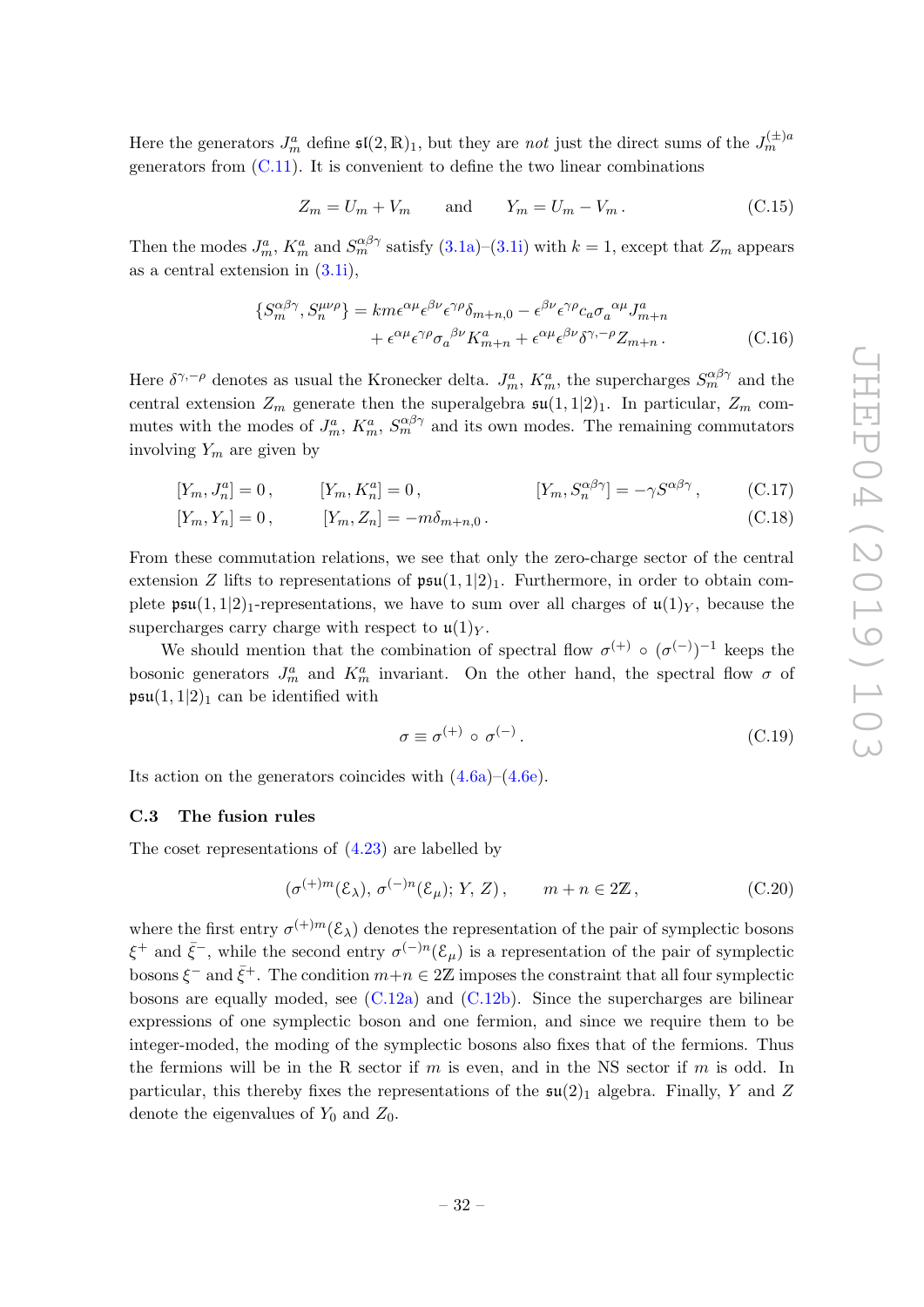We recall that  $Z_0$  is the central extension of  $\mathfrak{psu}(1,1|2)$ , while  $Y_0$  is the other  $\mathfrak{u}(1)$ charge extending  $\mathfrak{su}(1,1|2)$  to  $\mathfrak{u}(1,1|2)$ . With these conventions, the symplectic bosons and free fermions transform with respect to  $\mathfrak{sl}(2,\mathbb{R})\oplus \mathfrak{su}(2)\oplus \mathfrak{u}(1)_Y\oplus \mathfrak{u}(1)_Z$  as

symplectic bosons : 
$$
(2,1)_{1,1} \oplus (2,1)_{-1,-1}
$$
,  $(C.21)$ 

fermions : 
$$
(1,2)_{1,-1} \oplus (1,2)_{-1,1}
$$
.  $(C.22)$ 

We have explained above that for  $\mathfrak{psu}(1,1|2)$ -representations we have to require Z to vanish, but should sum over all possible charges of  $\mathfrak{u}(1)_Y$ . Furthermore, we have the selection rules that both  $Z$  and  $Y$  must satisfy

<span id="page-35-4"></span><span id="page-35-3"></span><span id="page-35-1"></span><span id="page-35-0"></span>
$$
Z, Y \in \frac{1}{2}\mathbb{Z} + \lambda - \mu.
$$
 (C.23)

Since  $\lambda, \mu \in \mathbb{R}/\frac{1}{2}\mathbb{Z}$ , the condition  $Z = 0$  allows us to choose, without loss of generality,  $\lambda = \mu$ . We have the identifications

$$
\mathcal{F}_{\lambda} \cong \bigoplus_{Y \in \mathbb{Z}} \left( \sigma^m(\mathcal{E}_{\frac{\lambda}{2}}), \, \sigma^{-m}(\mathcal{E}_{\frac{\lambda}{2}}); \, Y, \, 0 \right), \tag{C.24a}
$$

$$
\mathcal{L} \cong \bigoplus_{Y \in \mathbb{Z}} \left( \sigma^m(\mathcal{K}), \, \sigma^{-m}(\mathcal{K}); \, Y, \, 0 \right), \tag{C.24b}
$$

where the spectral flow parameter m is arbitrary (and we have suppressed the indices  $(\pm)$ on the spectral flows). Since the spectral flow  $(\sigma^w, \sigma^{-w})$  leaves the bosonic subalgebra of  $\mathfrak{psu}(1,1|2)_1$ -algebra invariant,  $(C.24a)$  and  $(C.24b)$  define indeed highest weight representations. We can then readily compute the fusion rules: for  $\lambda + \mu \neq 0$  we find from [\(C.9a\)](#page-33-4)

$$
(\mathcal{E}_{\frac{\lambda}{2}}, \mathcal{E}_{\frac{\lambda}{2}}; Y_1, 0) \otimes (\mathcal{E}_{\frac{\mu}{2}}, \mathcal{E}_{\frac{\mu}{2}}; Y_2, 0) \cong (\sigma(\mathcal{E}_{\frac{\lambda+\mu}{2}+\frac{1}{4}}), \sigma(\mathcal{E}_{\frac{\lambda+\mu}{2}+\frac{1}{4}}); Y_1 + Y_2, 0)
$$
  

$$
\oplus (\sigma^{-1}(\mathcal{E}_{\frac{\lambda+\mu}{2}+\frac{1}{4}}), \sigma^{-1}(\mathcal{E}_{\frac{\lambda+\mu}{2}+\frac{1}{4}}); Y_1 + Y_2, 0)
$$
  

$$
\oplus (\sigma(\mathcal{E}_{\frac{\lambda+\mu}{2}+\frac{1}{4}}), \sigma^{-1}(\mathcal{E}_{\frac{\lambda+\mu}{2}+\frac{1}{4}}); Y_1 + Y_2, 0)
$$
  

$$
\oplus (\sigma^{-1}(\mathcal{E}_{\frac{\lambda+\mu}{2}+\frac{1}{4}}), \sigma(\mathcal{E}_{\frac{\lambda+\mu}{2}+\frac{1}{4}}); Y_1 + Y_2, 0).
$$
 (C.25)

Summing over the Y-charge yields then the fusion rules for the  $\mathfrak{psu}(1,1|2)_1$  representations

<span id="page-35-2"></span>
$$
\mathcal{F}_{\lambda} \times \mathcal{F}_{\mu} \cong \sigma(\mathcal{F}_{\lambda+\mu+\frac{1}{2}}) \oplus 2 \cdot \mathcal{F}_{\lambda+\mu+\frac{1}{2}} \oplus \sigma^{-1}(\mathcal{F}_{\lambda+\mu+\frac{1}{2}}), \tag{C.26}
$$

where the middle term arises from the last two lines in  $(C.25)$ .

Let us also consider the exceptional case, where  $\lambda + \mu = 0$ . Then the symplectic boson language predicts the appearance of the module  $(8, 8; Y_1 + Y_2, 0)$ . This module has a composition series of 16 terms. When summing over the Y -charge, we get by definition the module T. Its composition series is (we have not specified how the arrows act on the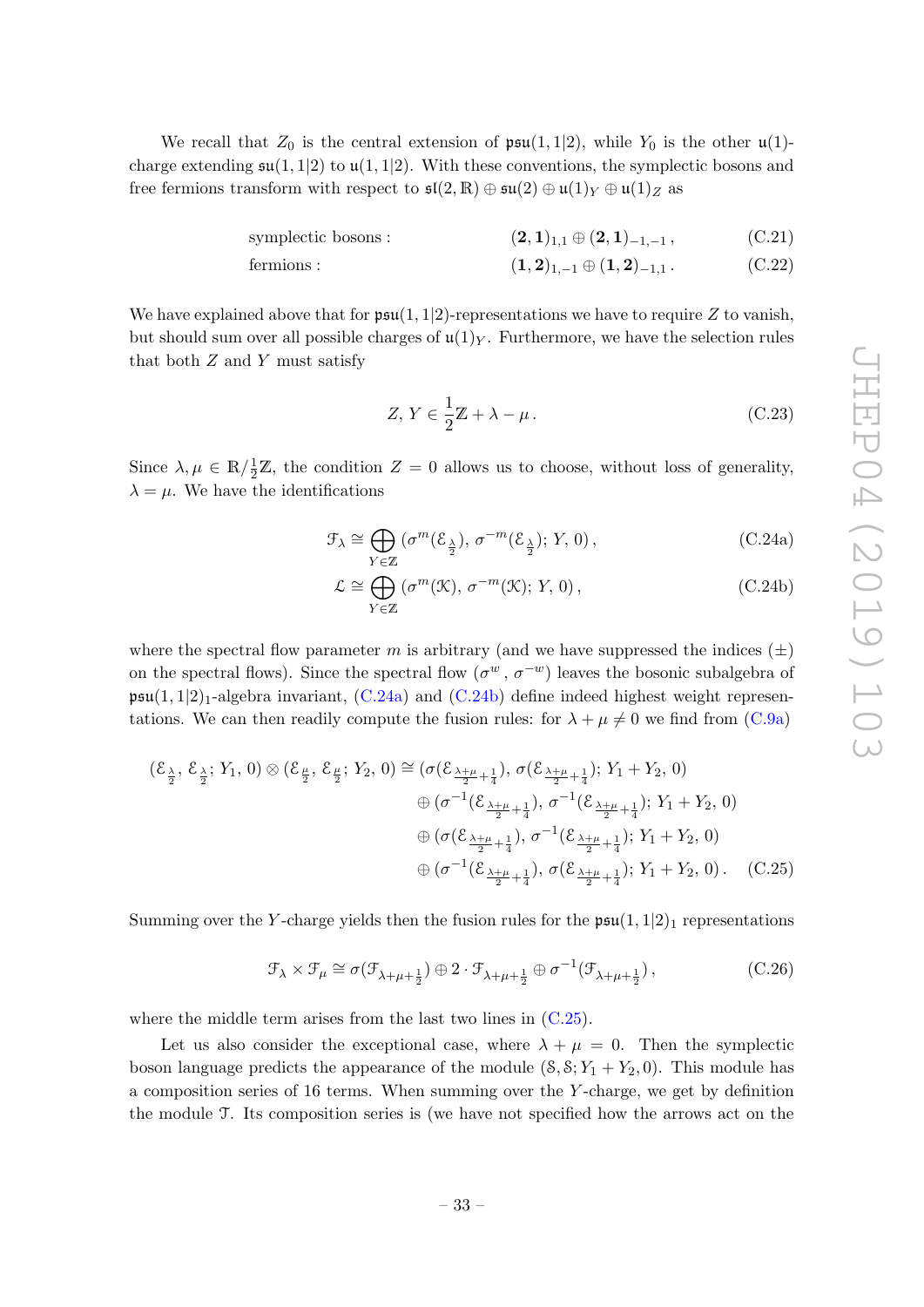different summands that have non-trivial multiplicities)

<span id="page-36-3"></span>

for the complete description, see appendix  $D$ . In particular, because of  $(4.14)$ , we have in the Grothendieck ring

<span id="page-36-1"></span>
$$
\mathcal{T} \sim \sigma(\mathcal{F}_{\frac{1}{2}}) \oplus 2 \cdot \mathcal{F}_{\frac{1}{2}} \oplus \sigma^{-1}(\mathcal{F}_{\frac{1}{2}}).
$$
 (C.28)

Next, we compute the fusion rules of  $\mathcal{F}_{\lambda}$  with T. Because of [\(C.28\)](#page-36-1), we expect that only  $\mathcal{F}_{\lambda}$  and spectrally flowed images can appear on the right hand side, and this indeed follows from the symplectic boson fusion rules [\(C.9b\)](#page-33-5), leading to

$$
\mathcal{F}_{\lambda} \times \mathcal{T} \cong \sigma^2(\mathcal{F}_{\lambda}) \oplus 4 \cdot \sigma(\mathcal{F}_{\lambda}) \oplus 6 \cdot \mathcal{F}_{\lambda} \oplus 4 \cdot \sigma^{-1}(\mathcal{F}_{\lambda}) \oplus \sigma^{-2}(\mathcal{F}_{\lambda}). \tag{C.29}
$$

Finally, the fusion of  $\mathcal T$  with itself follows from  $(C.9c)$ , and we find

$$
\mathcal{T} \times \mathcal{T} \cong \sigma^2(\mathcal{T}) \oplus 4 \cdot \sigma(\mathcal{T}) \oplus 6 \cdot \mathcal{T} \oplus 4 \cdot \sigma^{-1}(\mathcal{T}) \oplus \sigma^{-2}(\mathcal{T}). \tag{C.30}
$$

This reproduces  $(4.24a)$ – $(4.24c)$ .

#### <span id="page-36-0"></span>C.4 The characters

We can also use the free field realisation to compute the character of  $\mathfrak{psu}(1,1|2)<sub>1</sub>$ representations. For this, we recall that four free fermions in the R-sector have the character

<span id="page-36-2"></span>
$$
\frac{\vartheta_2(\frac{z+\mu-\nu}{2};\tau)\vartheta_2(\frac{z-\mu+\nu}{2};\tau)}{\eta(\tau)^2} = \frac{\vartheta_2(z;2\tau)\vartheta_3(\mu-\nu;2\tau) + \vartheta_3(z;2\tau)\vartheta_2(\mu-\nu;2\tau)}{\eta(\tau)^2}.
$$
 (C.31)

Our conventions regarding modular functions are collected in appendix [F.](#page-44-0) Here, we have introduced the chemical potentials  $\mu$  and  $\nu$ , which are associated to Y and Z, respectively, while z is the chemical potential with respect to the  $\mathfrak{su}(2)$  algebra, see eq. [\(C.22\)](#page-35-3). The right hand side of the equation expresses the character in terms of  $\mathfrak{su}(2)_1 \oplus \mathfrak{su}(2)_1$ -characters, which separates the chemical potentials, see eq.  $(F.4)$ . Similarly, the character of the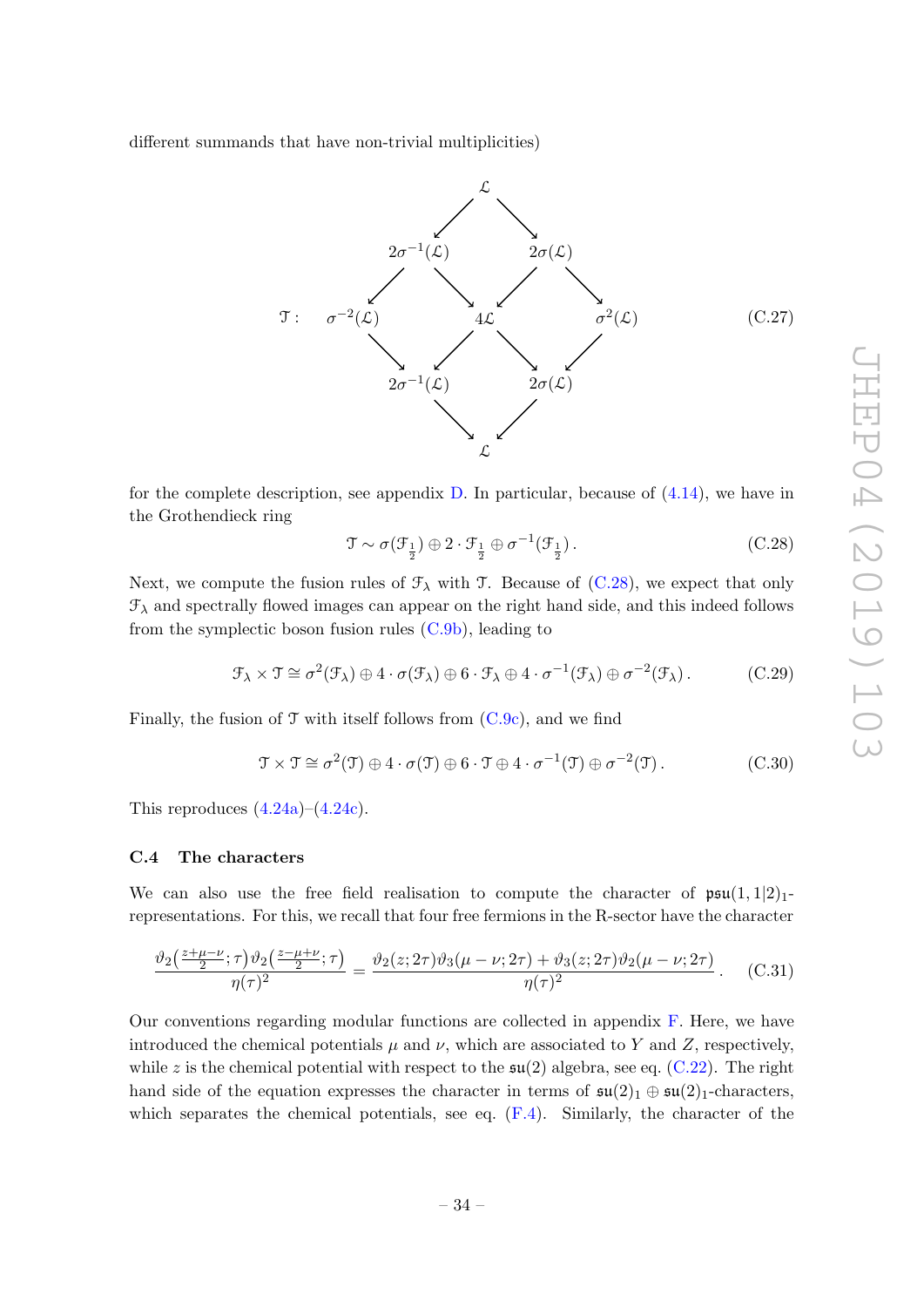continuous representation of two pairs of symplectic bosons  $(\mathcal{E}_{\lambda/2}, \mathcal{E}_{\lambda/2})$  is given by

<span id="page-37-2"></span>
$$
\sum_{m,n \in \frac{1}{2}\mathbb{Z} + \frac{\lambda}{2}} x^{m+n} e^{2\pi i(\mu+\nu)(m-n)} \frac{1}{\eta(\tau)^4}
$$
\n
$$
= \left(\sum_{r \in \mathbb{Z} + \lambda, s \in \mathbb{Z}} + \sum_{r \in \mathbb{Z} + \lambda + \frac{1}{2}, s \in \mathbb{Z} + \frac{1}{2}}\right) x^r e^{2\pi i(\mu+\nu)s} \frac{1}{\eta(\tau)^4},
$$
\n(C.32)

where t is the chemical potential of  $\mathfrak{sl}(2,\mathbb{R})_1$  and we have set  $x = e^{2\pi it}$ , see eq. [\(C.21\)](#page-35-4). The oscillator part of the character is uncharged, since any charge can be absorbed into the zero-modes of the representation.  $(C.31)$  and  $(C.32)$  can be multiplied to obtain the character of the numerator algebra in [\(4.23\)](#page-17-3). It is then straightforward to obtain the coset character of  $(\mathcal{E}_{\lambda/2}, \mathcal{E}_{\lambda/2}, Y, Z)$  by restricting to the respective exponents of  $e^{2\pi i \mu}$  and  $e^{2\pi i \nu}$ . In particular, we find for  $Z = 0$ 

$$
\text{ch}[(\mathcal{E}_{\lambda/2}, \mathcal{E}_{\lambda/2}, Y, 0)](t, z; \tau) = \begin{cases} q^{Y^2/4} \sum_{r \in \mathbb{Z} + \lambda} x^r \frac{\vartheta_2(z, 2\tau)}{\eta(\tau)^4} & Y \text{ even,} \\ q^{Y^2/4} \sum_{r \in \mathbb{Z} + \lambda + \frac{1}{2}} x^r \frac{\vartheta_3(z, 2\tau)}{\eta(\tau)^4} & Y \text{ odd.} \end{cases} (C.33)
$$

With the identification  $(C.24a)$ , we finally deduce the character of the continuous  $\mathfrak{psu}(1,1|2)_1$ -representations

$$
\text{ch}[\mathcal{F}_{\lambda}](t,z;\tau) = \sum_{r \in \mathbb{Z}+\lambda} x^r \frac{\vartheta_3(2\tau)\vartheta_2(z;2\tau)}{\eta(\tau)^4} + \sum_{r \in \mathbb{Z}+\lambda+\frac{1}{2}} x^r \frac{\vartheta_2(2\tau)\vartheta_3(z;2\tau)}{\eta(\tau)^4}
$$
(C.34)

$$
= \sum_{r \in \mathbb{Z} + \lambda} x^r \frac{\vartheta_3(t; 2\tau)\vartheta_2(z; 2\tau)}{\eta(\tau)^4} + \sum_{r \in \mathbb{Z} + \lambda} x^r \frac{\vartheta_2(t; 2\tau)\vartheta_3(z; 2\tau)}{\eta(\tau)^4}
$$
(C.35)

$$
=\sum_{r\in\mathbb{Z}+\lambda}x^r\frac{\vartheta_2\left(\frac{t+z}{2};\tau\right)\vartheta_2\left(\frac{t-z}{2};\tau\right)}{\eta(\tau)^4},\tag{C.36}
$$

where  $x = e^{2\pi it}$ , and we have used that

<span id="page-37-1"></span>
$$
\sum_{n \in \mathbb{Z}} q^{n^2} = \vartheta_3(2\tau), \qquad \sum_{n \in \mathbb{Z} + \frac{1}{2}} q^{n^2} = \vartheta_2(2\tau). \tag{C.37}
$$

We have also used the identity  $(F.4)$ . Thus, the character formally looks like 4 fermions in the  $(2, 2)$  of  $\mathfrak{sl}(2, \mathbb{R}) \oplus \mathfrak{su}(2)$  together with two free bosons and the zero-modes from the continuous representation.

The spectrally flowed character can be obtained from this by following the rules  $(4.6a)$ –  $(4.6e)$  and  $(4.7)$ . This gives

$$
\operatorname{ch}[\sigma^w(\mathcal{F}_\lambda)](t,z;\tau) = q^{\frac{w^2}{2}} \sum_{r \in \mathbb{Z}+\lambda} x^r q^{-rw} \frac{\vartheta_2\left(\frac{t+z}{2};\tau\right)\vartheta_2\left(\frac{t-z}{2};\tau\right)}{\eta(\tau)^4}.
$$
 (C.38)

#### <span id="page-37-0"></span>C.5 Modular properties

We now calculate the modular behaviour of the characters  $(C.38)$ . We stress that we are treating the character as a formal object and not as a meromorphic function. Hence the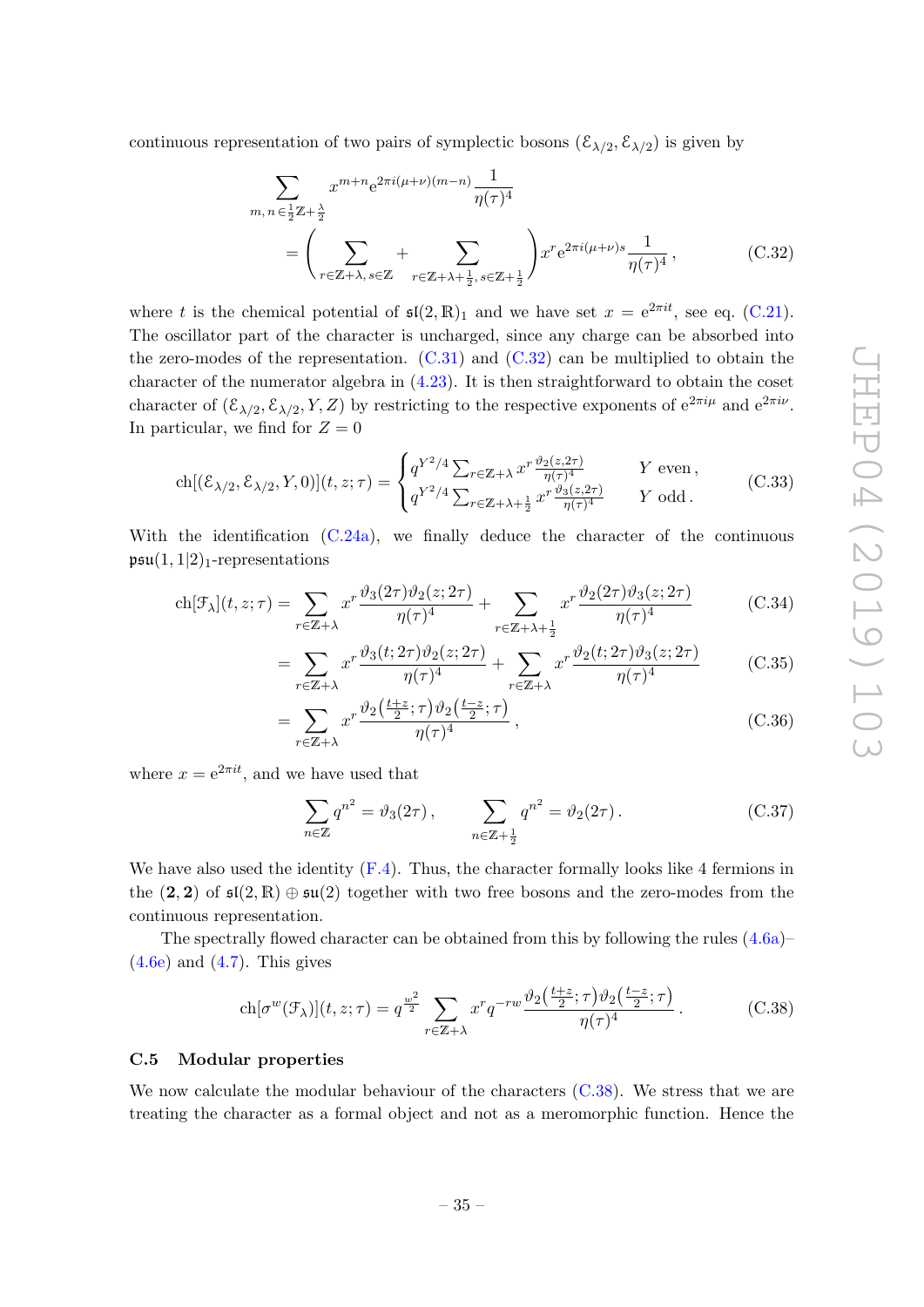following manipulations will be somewhat formal. Our calculations are inspired by [\[1,](#page-45-0) [75\]](#page-48-10). To obtain good modular properties, we include a  $(-1)^{F}$  into the character — the new characters will be denoted by  $\tilde{ch}$  — which corresponds to the replacement  $\vartheta_2 \longrightarrow \vartheta_1$ in [\(C.38\)](#page-37-1). We first note that we can write (recall that  $x = e^{2\pi i t}$  and  $q = e^{2\pi i \tau}$ )

$$
\tilde{\text{ch}}[\sigma^w(\mathcal{F}_\lambda)](t,z;\tau) = q^{\frac{w^2}{2}} e^{2\pi i (t-w\tau)\lambda} \sum_{r \in \mathbb{Z}} e^{2\pi i (t-w\tau)r} \frac{\vartheta_1\left(\frac{t+z}{2};\tau\right)\vartheta_1\left(\frac{t-z}{2};\tau\right)}{\eta(\tau)^4}
$$
(C.39)

$$
= q^{\frac{w^2}{2}} e^{2\pi i (t - w\tau)\lambda} \sum_{m \in \mathbb{Z}} \delta(t - w\tau - m) \frac{\vartheta_1\left(\frac{t+z}{2}; \tau\right) \vartheta_1\left(\frac{t-z}{2}; \tau\right)}{\eta(\tau)^4}
$$
(C.40)

$$
= q^{\frac{w^2}{2}} \sum_{m \in \mathbb{Z}} e^{2\pi i m \lambda} \delta(t - w\tau - m) \frac{\vartheta_1\left(\frac{t+z}{2}; \tau\right) \vartheta_1\left(\frac{t-z}{2}; \tau\right)}{\eta(\tau)^4}.
$$
 (C.41)

With this at hand, it is straightforward to compute the S-modular transformation of the characters from

$$
\tilde{\text{ch}}[\sigma^w(\mathcal{F}_\lambda)](t,z;\tau) \to e^{\frac{\pi i}{2\tau}(t^2-z^2)} \tilde{\text{ch}}[\sigma^w(\mathcal{F}_\lambda)]\left(\frac{t}{\tau}, \frac{z}{\tau}; -\frac{1}{\tau}\right)
$$
\n(C.42)

$$
=\frac{e^{\frac{\pi i}{\tau}(t^2-w^2)}}{i\tau}\sum_{m\in\mathbb{Z}}e^{2\pi im\lambda}\delta\left(\frac{t+w-m\tau}{\tau}\right)\frac{\vartheta_1\left(\frac{t+z}{2};\tau\right)\vartheta_1\left(\frac{t-z}{2};\tau\right)}{\eta(\tau)^4}\qquad\text{(C.43)}
$$

$$
= -i \operatorname{sgn}(\operatorname{Re}(\tau)) \sum_{m \in \mathbb{Z}} q^{\frac{m^2}{2}} e^{2\pi i m \lambda} \delta(t + w - m\tau)
$$

$$
\times \frac{\vartheta_1(\frac{t+z}{2}; \tau) \vartheta_1(\frac{t-z}{2}; \tau)}{\eta(\tau)^4}.
$$
(C.44)

Here the prefactor  $e^{\frac{\pi i}{2\tau}(t^2-z^2)}$  comes from the general transformation property of weak Jacobi forms of index 1 and  $-1$ , respectively, see e.g. [\[76\]](#page-48-11), and we have used [\(F.5\)](#page-44-2). In the final step we have also set  $t = m\tau - w$  (because of the  $\delta$  function), and used that both m and  $w$  are integers. Finally, we have inserted the formal identity

<span id="page-38-2"></span><span id="page-38-0"></span>
$$
\delta\left(\frac{x}{\tau}\right) = \tau \operatorname{sgn}(\operatorname{Re}(\tau)) \delta(x),\tag{C.45}
$$

which follows by writing

$$
\delta(x) = \lim_{\varepsilon \to 0} \frac{1}{\sqrt{2\pi\varepsilon}} e^{-\frac{x^2}{2\varepsilon}}.
$$
\n(C.46)

By definition, we put the branch cut of the square root on the imaginary axis, which is the reason for the jump in [\(C.45\)](#page-38-0) at this point. Of course, other choices for the branch cut give in the end the same physical result.<sup>[18](#page-38-1)</sup> In particular, the sign cancels out once we combine the left-movers with the right-movers.

The expression  $(C.44)$  can now be written as

$$
\sum_{w' \in \mathbb{Z}} \int_0^1 d\lambda' S_{(w,\lambda),(w',\lambda')} \tilde{\text{ch}}[\sigma^{w'}(\mathcal{F}_{\lambda'})](t,z;\tau) , \qquad (C.47)
$$

<span id="page-38-1"></span> $^{18}$ In particular, our formula differs from [\[75\]](#page-48-10). We feel that the holomorphic prescription we are using is more adequate, since in particular no  $\bar{\tau}$  should appear in the S-modular transformation of (formally) holomorphic characters.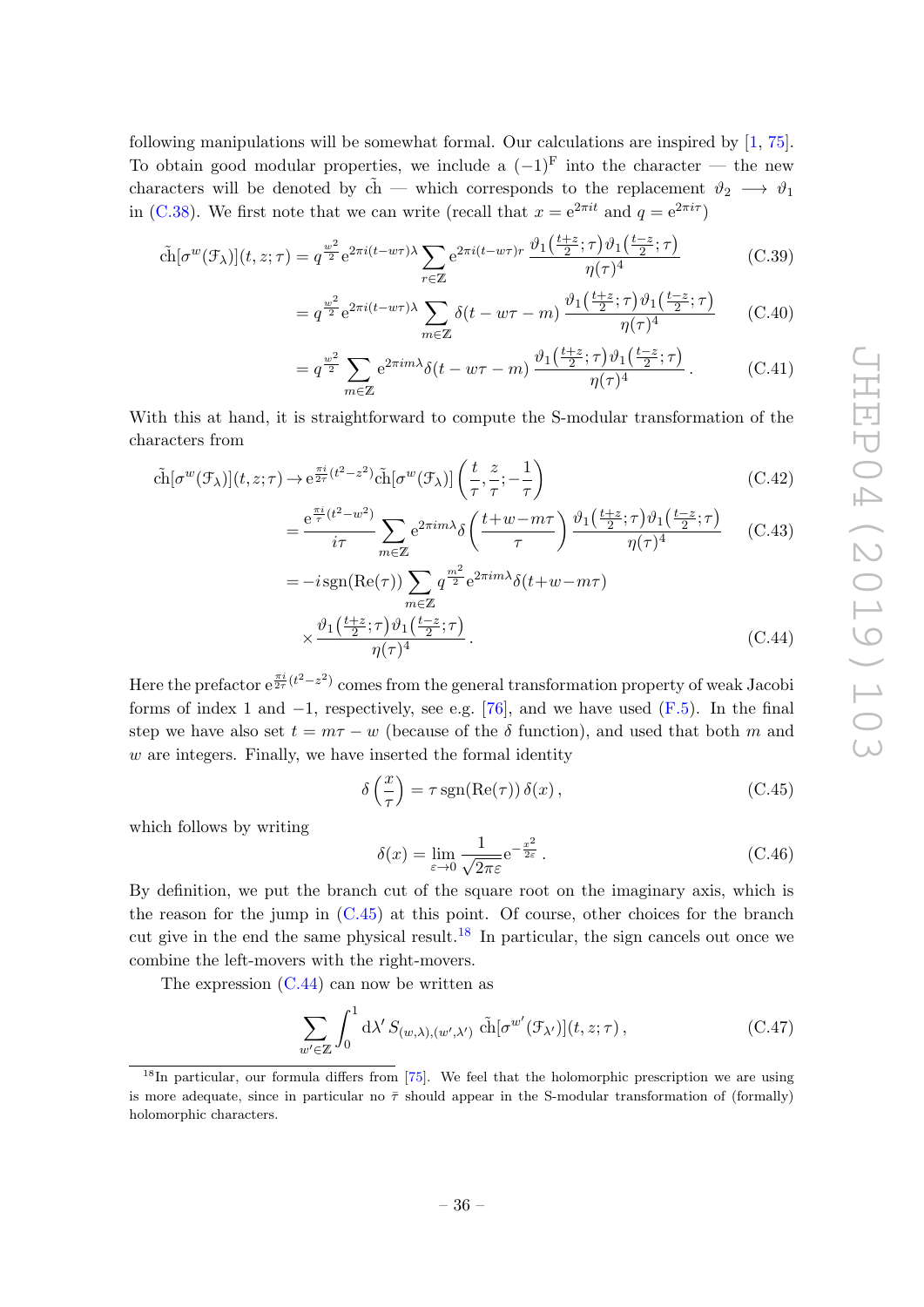with

$$
S_{(w,\lambda),(w',\lambda')} = -i \operatorname{sgn}(\operatorname{Re}(\tau)) e^{2\pi i (w'\lambda + w\lambda')}.
$$
 (C.48)

Thus, we have derived the formal S-matrix of the S-modular transformation, see eq. [\(4.28\)](#page-18-2). As in [\[75\]](#page-48-10), it is not entirely independent of  $\tau$ . This dependence cancels out in every physical calculation. The S-matrix is (formally) unitary since

$$
\sum_{w'' \in \mathbb{Z}} \int_0^1 d\lambda'' S^{\dagger}_{(w,\lambda),(w'',\lambda'')} S_{(w'',\lambda''),(w',\lambda')} = \sum_{w'' \in \mathbb{Z}} \int_0^1 d\lambda'' e^{2\pi i (w''\lambda' + w'\lambda'' - w\lambda'' - w''\lambda)} \quad (C.49)
$$

$$
= \delta_{w,w'} \sum_{w'' \in \mathbb{Z}} e^{2\pi i (w''\lambda' - w''\lambda)} \tag{C.50}
$$

$$
= \delta_{w,w'} \,\delta(\lambda - \lambda' \bmod 1). \tag{C.51}
$$

Moreover, it is clearly symmetric. These properties suffice to deduce that the combination [\(4.25\)](#page-17-2) is indeed modular invariant.

#### <span id="page-39-0"></span>C.6 The Verlinde formula

We now use the formal S-matrix to derive the typical fusion rules a third time by using a continuum version of the Verlinde formula. For this, we also need the S-matrix element of the vacuum with a continuous representation. To this end, we notice that on the level of the Grothendieck ring

$$
\sigma(\mathcal{F}_{1/2}) \sim \mathcal{L} \oplus 2 \cdot \sigma(\mathcal{L}) \oplus \sigma^2(\mathcal{L}). \tag{C.52}
$$

Using this identification repeatedly, one proves by induction

$$
ch[\mathcal{L}] = \sum_{m=1}^{n} (-1)^{m+1} m ch[\sigma^m(\mathcal{F}_{1/2})]
$$
  
+  $(-1)^n (n+1) ch[\sigma^n(\mathcal{L})] + (-1)^n n ch[\sigma^{n+1}(\mathcal{L})]$  (C.53)

for any n. Thus by taking  $n \to \infty$  we conclude

$$
ch[\mathcal{L}] = \sum_{m=0}^{\infty} (-1)^{m+1} m ch[\sigma^m(\mathcal{F}_{1/2})].
$$
 (C.54)

We can then calculate the S-matrix element

$$
S_{\text{vac},(w,\lambda)} = \sum_{m=0}^{\infty} (-1)^{m+1} m S_{(m,\frac{1}{2}),(w,\lambda)} = (-1)^w \frac{-i \operatorname{sgn}(\text{Re}(\tau))}{\left(e^{i\pi\lambda} + e^{-i\pi\lambda}\right)^2}.
$$
 (C.55)

Finally, we use the Verlinde formula to calculate the fusion rules:

$$
\mathcal{N}^{(w_3,\lambda_3)}_{(w_1,\lambda_1)(w_2,\lambda_2)} = \sum_{w \in \mathbb{Z}} \int_0^1 d\lambda \frac{S_{(w_1,\lambda_1)(w,\lambda)} S_{(w_2,\lambda_2)(w,\lambda)} S_{(w_3,\lambda_3)(w,\lambda)}^*}{S_{\text{vac},(w,\lambda)}}
$$
(C.56)

$$
= \sum_{w \in \mathbb{Z}} \int_0^1 d\lambda \ e^{2\pi i ((w_1 + w_2 - w_3)\lambda + w(\lambda_1 + \lambda_2 - \lambda_3))} (-1)^w \left(e^{\pi i \lambda} + e^{-\pi i \lambda}\right)^2 \tag{C.57}
$$

$$
= \left(\delta_{w_3, w_1 + w_2 - 1} + 2\delta_{w_3, w_1 + w_2} + \delta_{w_3, w_1 + w_2 + 1}\right) \delta\left(\lambda_3 = \lambda_1 + \lambda_2 + \frac{1}{2}\right). \quad (C.58)
$$

This reproduces [\(4.17\)](#page-16-1).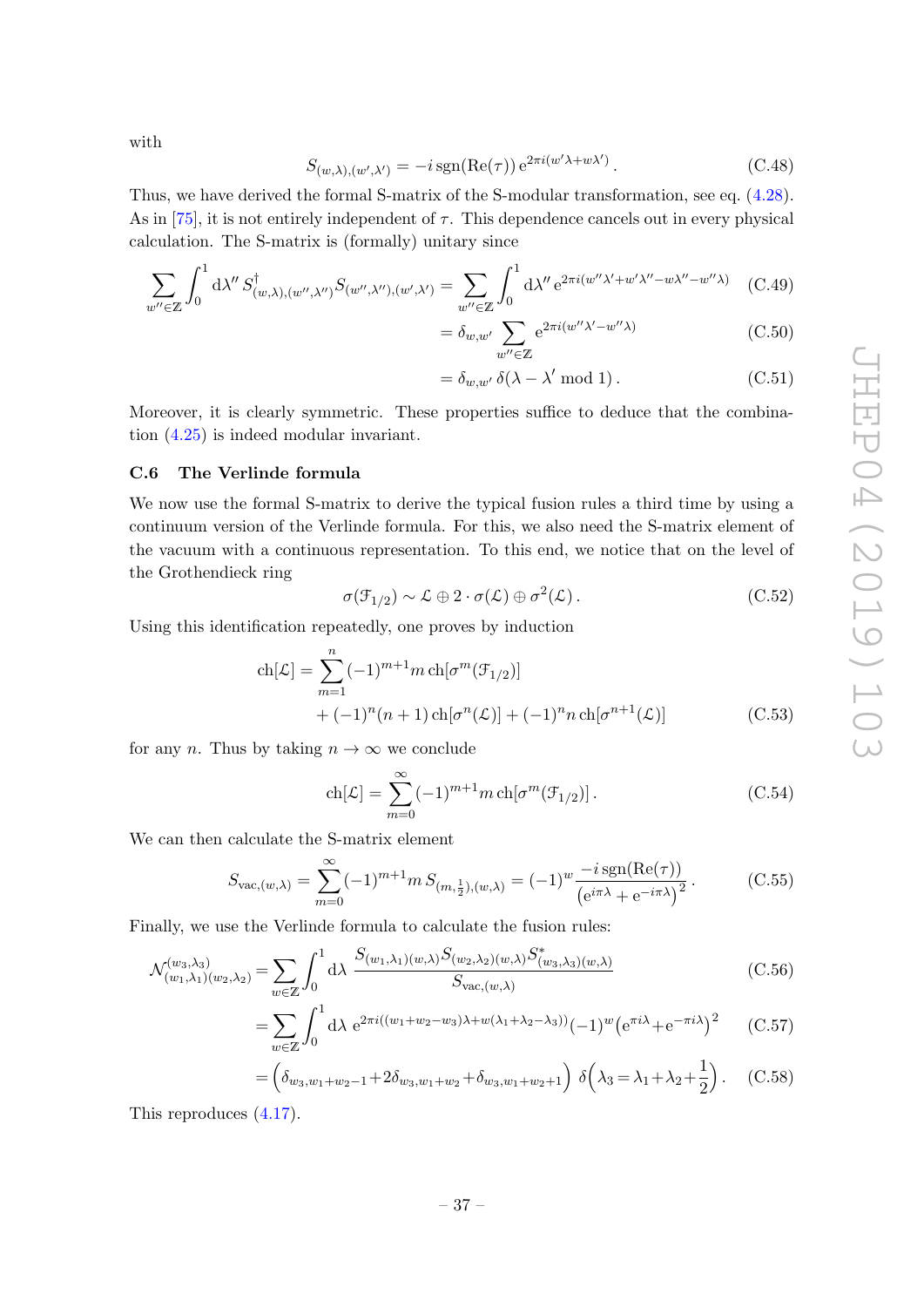#### <span id="page-40-0"></span>D The indecomposable module  $\mathfrak I$

In this appendix, we discuss the indecomposable module  $\mathcal T$  that appears in the fusion rules  $(4.24a)$ – $(4.24c)$  in some more detail. In particular, we discuss how it modifies the structure of the Hilbert space. The composition diagram of  $\mathcal T$  was given in [\(C.27\)](#page-36-3).

In a refined version of  $(4.25)$ , we should not include  $\mathcal{F}_{1/2}$  in the Hilbert space, but rather T. Thus, the naive ansatz for the Hilbert space would be

<span id="page-40-1"></span>
$$
\mathcal{H}^{\text{naive}} \cong \bigoplus_{w \in \mathbb{Z}} \left( \sigma^w(\mathfrak{T}) \otimes \overline{\sigma^w(\mathfrak{T})} \oplus \oint_{[0,1) \setminus \{\frac{1}{2}\}} d\lambda \sigma^w(\mathfrak{F}_{\lambda}) \otimes \overline{\sigma^w(\mathfrak{F}_{\lambda})} \right). \tag{D.1}
$$

We refer to the first summand as the atypical Hilbert space  $\mathcal{H}_{\text{atyp}}^{\text{naive}}$ , and the second term as the typical Hilbert space  $\mathcal{H}_{\text{tvo}}$ . While this contains now only modules which close under fusion, there are two problems with this proposal. First, locality requires that  $L_0 - \bar{L}_0$  acts diagonalisably, since otherwise the complete correlation functions would be multi-valued. In addition,  $(D.1)$  does not agree with  $(4.25)$  on the level of the Grothendieck ring, and hence would not be modular invariant. As explained in [\[77,](#page-48-12) [78\]](#page-48-13), the true Hilbert space is obtained by quotienting out an ideal  $\mathcal{I} \subset \mathcal{H}_{\text{atyp}}^{\text{naive}}$  from  $\mathcal{H}_{\text{atyp}}^{\text{naive}}$ .

There is a very natural way of defining this ideal [\[26\]](#page-46-12). For this, let us describe the module  $\mathcal T$  a bit more conceptually.  $\mathcal T$  has 16 terms in its composition series, which we shall denote by  $(\varepsilon_1, \varepsilon_2, \varepsilon_3, \varepsilon_4)$  for  $\varepsilon_i \in \{0, 1\}$ . The first line of the composition series  $(C.27)$ corresponds to  $(0,0,0,0)$ , the second line to  $(\varepsilon_1, \varepsilon_2, \varepsilon_3, \varepsilon_4)$  with  $\sum_i \varepsilon_i = 1$ , the third line to  $(\varepsilon_1, \varepsilon_2, \varepsilon_3, \varepsilon_4)$  with  $\sum_i \varepsilon_i = 2$ , etc.  $(\varepsilon_1, \varepsilon_2, \varepsilon_3, \varepsilon_4)$  will correspond to a term  $\sigma^{-\varepsilon_1-\varepsilon_2+\varepsilon_3+\varepsilon_4}(\mathcal{L})$ in the composition series  $(C.27)$ . It is useful to introduce a Z-grading of the terms in the composition series to lift the degeneracy of the various modules, see [\[26\]](#page-46-12); it takes the form

$$
\text{grad}(\varepsilon_1, \varepsilon_2, \varepsilon_3, \varepsilon_4) = -\varepsilon_1 + \varepsilon_2 - \varepsilon_3 + \varepsilon_4. \tag{D.2}
$$

Furthermore, we note that there is an arrow in the composition series  $(C.27)$  from  $(\varepsilon_1, \varepsilon_2, \varepsilon_3, \varepsilon_4)$  to  $(\varepsilon_1', \varepsilon_2', \varepsilon_3', \varepsilon_4')$  if  $\varepsilon_i' = \varepsilon_i + 1$  for exactly one i and  $\varepsilon_j' = \varepsilon_j$  for all remaining  $j \neq i$ <sup>[19](#page-40-2)</sup> We can define the intertwiner maps

$$
s_{\rho}^{\pm} : \sigma^w(\mathfrak{I}) \to \sigma^{w \pm 1}(\mathfrak{I}), \qquad (D.3)
$$

where  $\rho \in \{-1, 1\}$  denotes the grade of the map, by

$$
s_{-1}^+\sigma^w(\varepsilon_1,\varepsilon_2,\varepsilon_3,\varepsilon_4) = \sigma^{w+1}(\varepsilon_1+1,\varepsilon_2,\varepsilon_3,\varepsilon_4),\tag{D.4a}
$$

$$
s_{+1}^+\sigma^w(\varepsilon_1, \varepsilon_2, \varepsilon_3, \varepsilon_4) = \sigma^{w+1}(\varepsilon_1, \varepsilon_2 + 1, \varepsilon_3, \varepsilon_4), \tag{D.4b}
$$

$$
s_{-1}^{-} \sigma^{w}(\varepsilon_1, \varepsilon_2, \varepsilon_3, \varepsilon_4) = \sigma^{w-1}(\varepsilon_1, \varepsilon_2, \varepsilon_3 + 1, \varepsilon_4), \qquad (D.4c)
$$

$$
s_{+1}^- \sigma^w(\varepsilon_1, \varepsilon_2, \varepsilon_3, \varepsilon_4) = \sigma^{w-1}(\varepsilon_1, \varepsilon_2, \varepsilon_3, \varepsilon_4 + 1). \tag{D.4d}
$$

<span id="page-40-2"></span><sup>&</sup>lt;sup>19</sup>Geometrically, this corresponds to drawing a 4-dimensional hypercube, where the modules sit on the vertices and the arrows represent the edges. They are given by all possible shortest paths from one vertex to the opposite vertex.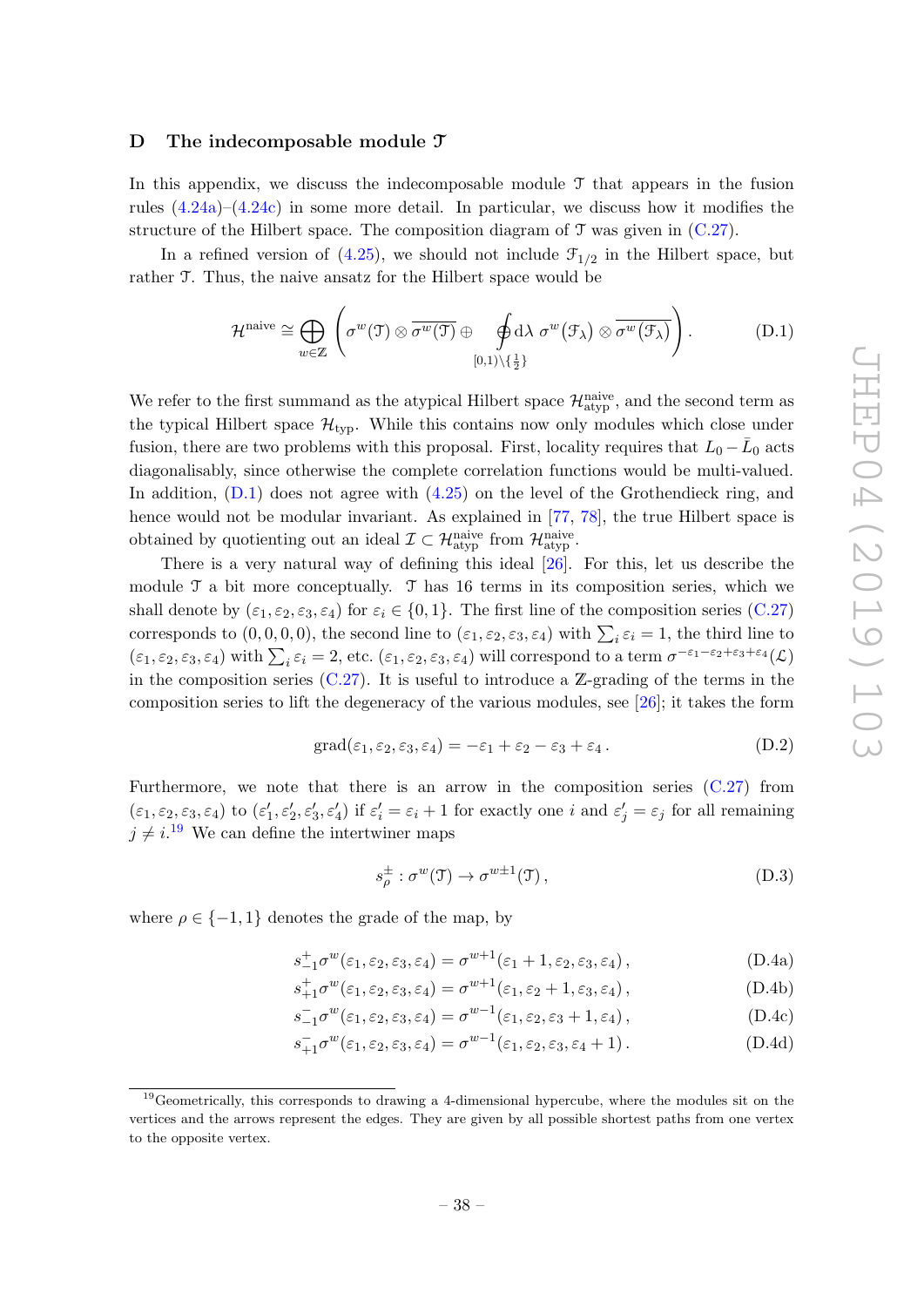

<span id="page-41-0"></span>**Figure 1.** The definition of the maps  $s_{(i)}^{\pm}$ .

By definition, the right hand side is zero if one of its argument is bigger than one. These maps preserve the grading, and we have given a graphical representation in figure [1.](#page-41-0) In fact, they generate the long exact sequences



We stress that the maps are intertwiners, i.e. morphisms of  $\mathfrak{psu}(1,1|2)_1$  modules. With this at hand, we define the ideal  $\mathcal I$  as the ideal generated by  $\mathcal I^\pm_\rho$  with

$$
\mathcal{I}_{\rho}^{\pm} \equiv \bigoplus_{w \in \mathbb{Z}} \left( s_{\rho}^{\pm} \otimes \overline{\mathbb{1}} - \mathbb{1} \otimes \overline{s_{-\rho}^{\mp}} \right) \left( \sigma^{w}(\mathfrak{I}) \otimes \sigma^{w \pm 1}(\mathfrak{I}) \right). \tag{D.6}
$$

Then the Hilbert spaces becomes

<span id="page-41-3"></span><span id="page-41-2"></span><span id="page-41-1"></span>
$$
\mathcal{H} \equiv \mathcal{H}_{\text{atyp}} \oplus \mathcal{H}_{\text{typ}} \,, \qquad \text{with} \qquad \mathcal{H}_{\text{atyp}} \equiv \mathcal{H}_{\text{atyp}}^{\text{naive}} / \mathcal{I} \,. \tag{D.7}
$$

Hence we have the equivalence relations

$$
\sigma^w(\varepsilon_1+1,\varepsilon_2,\varepsilon_3,\varepsilon_4;\bar{\varepsilon}_1,\bar{\varepsilon}_2,\bar{\varepsilon}_3,\bar{\varepsilon}_4)\sim \sigma^{w-1}(\varepsilon_1,\varepsilon_2,\varepsilon_3,\varepsilon_4;\bar{\varepsilon}_1,\bar{\varepsilon}_2,\bar{\varepsilon}_3,\bar{\varepsilon}_4+1),\tag{D.8a}
$$

$$
\sigma^w(\varepsilon_1, \varepsilon_2 + 1, \varepsilon_3, \varepsilon_4; \bar{\varepsilon}_1, \bar{\varepsilon}_2, \bar{\varepsilon}_3, \bar{\varepsilon}_4) \sim \sigma^{w-1}(\varepsilon_1, \varepsilon_2, \varepsilon_3, \varepsilon_4; \bar{\varepsilon}_1, \bar{\varepsilon}_2, \bar{\varepsilon}_3 + 1, \bar{\varepsilon}_4), \tag{D.8b}
$$

$$
\sigma^w(\varepsilon_1, \varepsilon_2, \varepsilon_3 + 1, \varepsilon_4; \bar{\varepsilon}_1, \bar{\varepsilon}_2, \bar{\varepsilon}_3, \bar{\varepsilon}_4) \sim \sigma^{w+1}(\varepsilon_1, \varepsilon_2, \varepsilon_3, \varepsilon_4; \bar{\varepsilon}_1, \bar{\varepsilon}_2 + 1, \bar{\varepsilon}_3, \bar{\varepsilon}_4),
$$
 (D.8c)

$$
\sigma^w(\varepsilon_1, \varepsilon_2, \varepsilon_3, \varepsilon_4 + 1; \bar{\varepsilon}_1, \bar{\varepsilon}_2, \bar{\varepsilon}_3, \bar{\varepsilon}_4) \sim \sigma^{w+1}(\varepsilon_1, \varepsilon_2, \varepsilon_3, \varepsilon_4; \bar{\varepsilon}_1 + 1, \bar{\varepsilon}_2, \bar{\varepsilon}_3, \bar{\varepsilon}_4),
$$
 (D.8d)

where we have included the right-moving modules in a hopefully obvious way. In particular, these relations imply that the following modules are null:

$$
\sigma^w(1, \varepsilon_2, \varepsilon_3, \varepsilon_4; \bar{\varepsilon}_1, \bar{\varepsilon}_2, \bar{\varepsilon}_3, 1) \sim \sigma^w(\varepsilon_1, 1, \varepsilon_3, \varepsilon_4; \bar{\varepsilon}_1, \bar{\varepsilon}_2, 1, \bar{\varepsilon}_4)
$$
(D.9)

$$
\sim \sigma^w(\varepsilon_1, \varepsilon_2, 1, \varepsilon_4; \bar{\varepsilon}_1, 1, \bar{\varepsilon}_3, \varepsilon_4) \sim \sigma^w(\varepsilon_1, \varepsilon_2, \varepsilon_3, 1; 1, \bar{\varepsilon}_2, \bar{\varepsilon}_3, \bar{\varepsilon}_4) \sim 0.
$$
 (D.10)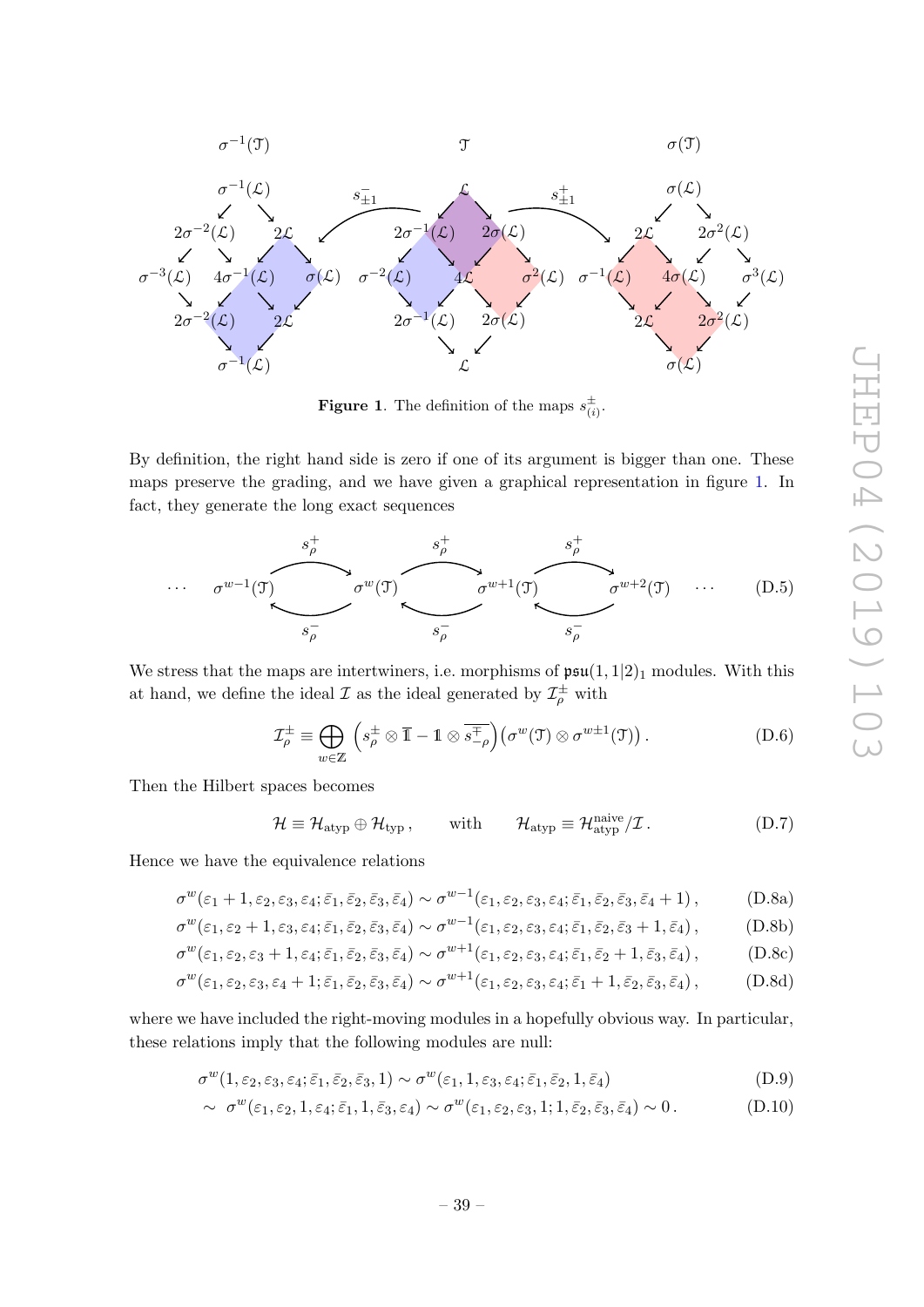Thus, out of the 256 terms in the composition series of  $\mathcal{T} \times \overline{\mathcal{T}}$ , 175 are set to zero. If  $\varepsilon_1 = 0$ and  $\bar{\varepsilon}_4 = 1$  or vice versa, [\(D.8a\)](#page-41-1) tells us that the values of  $\varepsilon_1$  and  $\bar{\varepsilon}_4$  can be interchanged, if we compensate in the spectral flow,

$$
\sigma^w(1,\varepsilon_2,\varepsilon_3,\varepsilon_4;\bar{\varepsilon}_1,\bar{\varepsilon}_2,\bar{\varepsilon}_3,0) \sim \sigma^{w-1}(0,\varepsilon_2,\varepsilon_3,\varepsilon_4;\bar{\varepsilon}_1,\bar{\varepsilon}_2,\bar{\varepsilon}_3,1). \tag{D.11}
$$

Hence, we can choose a representative by fixing either  $\varepsilon_1 = 0$  or  $\bar{\varepsilon}_4 = 0$ . An analogous statement holds for the other pairs of indices from  $(D.8b)$ – $(D.8d)$ . In total, the 'gauge freedom' is fixed by setting either  $\varepsilon_i = 0$  or  $\bar{\varepsilon}_{5-i} = 0$  for  $i = 1, \ldots, 4$ .

To see the structure of the resulting representation of  $\mathfrak{psu}(1,1|2)_1 \times \mathfrak{psu}(1,1|2)_1$  most clearly, we first fix the representatives such that  $\bar{\varepsilon}_i = 0$  for  $i = 1, \ldots, 4$ . Thus, equivalence classes will be labelled by  $[\sigma^w(\varepsilon_1, \varepsilon_2, \varepsilon_3, \varepsilon_4)]$ . The left-moving action acts on these equivalence classes in the obvious way. There is an arrow for the right-moving action

$$
[\sigma^w(\varepsilon_1, \varepsilon_2, \varepsilon_3, \varepsilon_4)] \longrightarrow [\sigma^{w'}(\varepsilon_1', \varepsilon_2', \varepsilon_3', \varepsilon_4')]
$$
(D.12)

if  $\varepsilon'_i = \varepsilon_i + 1$  for some i and  $\varepsilon'_j = \varepsilon_j$  for the other  $j \neq i$ . Moreover,  $w' = w + 1$  for  $i \in \{1, 2\}$ and  $w' = w - 1$  for  $i \in \{3, 4\}$ . Obviously, we can also choose  $\varepsilon_i = 0$  for  $i = 1, ..., 4$ , and obtain the same structure with the roles of left- and right-movers interchanged. Thus, the structure of the atypical Hilbert space is

$$
\mathcal{H}_{\text{atyp}} \cong \bigoplus_{w \in \mathbb{Z}} \sigma^w(\mathfrak{I}) \otimes \sigma^w(\mathcal{L}) \quad \text{and} \quad \mathcal{H}_{\text{atyp}} \cong \bigoplus_{w \in \mathbb{Z}} \sigma^w(\mathcal{L}) \otimes \sigma^w(\mathfrak{I}) \quad (D.13)
$$

with respect to the left (right) action of  $\mathfrak{psu}(1,1|2)_1$ . The module  $\sigma^w(\mathcal{L})$  appearing here is always the head of the module  $\sigma^w(\mathfrak{I})$ .

To investigate the structure of physical states in string theory, it is more convenient to choose the gauge as  $\varepsilon_2 = \varepsilon_4 = \overline{\varepsilon}_2 = \overline{\varepsilon}_4 = 0$ . Then equivalence classes of terms are labelled by  $[\sigma^w(\varepsilon_1, \varepsilon_3; \bar{\varepsilon}_1, \bar{\varepsilon}_3)]$ . Then the structure is of the form



where we drew only the 'obvious' arrows of the  $\mathfrak{psu}(1,1|2)_1 \times \mathfrak{psu}(1,1|2)_1$  action. Since on the level of the Grothendieck ring,  $\mathcal{F}_{1/2} \sim \sigma^{-1}(\mathcal{L}) \oplus 2\mathcal{L} \oplus \sigma(\mathcal{L})$ , this equals  $\sigma^w(\mathcal{F}_{1/2}) \otimes \sigma^w(\mathcal{F}_{1/2})$ in the Grothendieck ring. Thus,  $\mathcal{I}$  becomes the moral analogue of  $\mathcal{F}_{1/2}$  and in particular the character analysis does not differ in the atypical case from the typical case. Summarizing,

<span id="page-42-0"></span>
$$
\mathcal{H}_{\text{atyp}} \sim \bigoplus_{w \in \mathbb{Z}} \sigma^w(\mathcal{F}_{1/2}) \otimes \overline{\sigma^w(\mathcal{F}_{1/2})},\tag{D.15}
$$

i.e. the quotient has removed the factor of  $16 = 4 \times 4$  that was mentioned below eq. [\(4.12\)](#page-15-4). Thus the atypical contribution precisely fills the gaps of the typical contribution in [\(D.1\)](#page-40-1),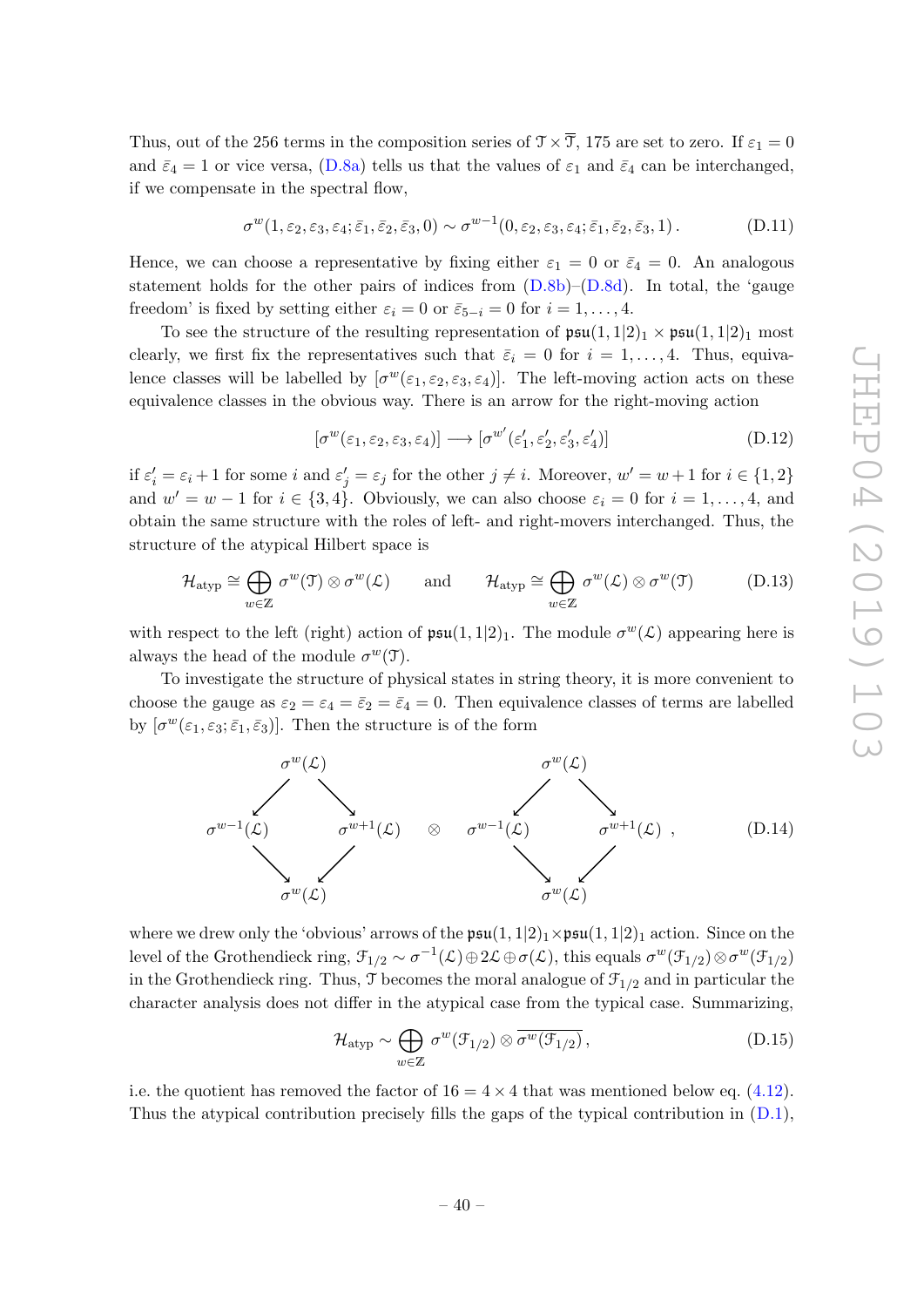so that in total we retrieve  $(4.25)$ , which is modular invariant. Finally, one may check that  $L_0 - \bar{L}_0$  now acts indeed diagonalisably, and thus correlation functions are single-valued. The resulting Hilbert space therefore defines a local consistent CFT.

# <span id="page-43-0"></span>E Physical states of the hybrid formalism for  $k > 2$

Let us spell out the arguments leading to  $(5.1)$  for  $k \geq 2$ . The RNS character for the continuous representation (without insertion of  $(-1)^{F}$ ) is obtained as follows. We have the contributions from the bosonic pieces  $\mathfrak{sl}(2,\mathbb{R})_{k+2}$ ,  $\mathfrak{su}(2)_{k-2}$  and the  $\mathbb{T}^4$  partition function. Combining them gives

$$
Z_{\text{bos}}(t,z;\tau) = \left| \sum_{m \in \mathbb{Z} + \lambda} x^m \frac{\text{ch}[\mathcal{M}_{\ell}^{k-2}](z;\tau)}{\eta(\tau)^7} \right|^2 \Theta_{\mathbb{T}^4}(\tau), \tag{E.1}
$$

where we have denoted the spin- $\ell$  module of  $\mathfrak{su}(2)_{k-2}$  by  $\mathfrak{M}_{\ell}^{k-2}$ . Imposing physical state conditions amounts to multiplying this by  $|\eta(\tau)^2|$  $\frac{2}{3}$ , which removes two neutral oscillators. Similarly, we obtain the fermionic contribution. Summing over spin structures and using the Jacobi abstruse identity  $(F.6)$  we find for the physical contribution of the fermions

<span id="page-43-2"></span>
$$
Z_{\text{ferm}}^{(\text{phys})}(t, z; \tau) = \left| \frac{\vartheta_2(\frac{z+t}{2}; \tau)^2 \vartheta_2(\frac{z-t}{2}; \tau)^2}{\eta(\tau)^4} \right|^2. \tag{E.2}
$$

Combining the two results, we thus obtain for the complete physical contribution

$$
Z^{(\text{phys})}(t,z;\tau) = \left| \sum_{m \in \mathbb{Z}+\lambda} x^m \frac{\text{ch}[\mathcal{M}_{\ell}^{k-2}](z;\tau)\vartheta_2(\frac{z+t}{2};\tau)^2 \vartheta_2(\frac{z-t}{2};\tau)^2}{\eta(\tau)^9} \right|^2 \Theta_{\mathbb{T}^4}(\tau) \tag{E.3}
$$

$$
= \left| \sum_{m \in \mathbb{Z} + \lambda} x^m \frac{\text{ch}[\mathcal{M}_{\ell}^{k-2}](z; \tau) \vartheta_2(\frac{z-t}{2}; \tau) \vartheta_2(\frac{z+t}{2}; \tau)}{\eta(\tau)^3} \right|^2 Z^{\mathcal{R}}_{\mathbb{T}^4}(z, t; \tau). \tag{E.4}
$$

Here we have inserted the partition function of  $\mathbb{T}^4$  (in the R-sector with  $(-1)^{\text{F}}$  insertions, or alternatively the topologically twisted partition function).

Let us compare this to the hybrid formalism. The  $\mathfrak{psu}(1,1|2)_k$ -characters for  $k \geq 2$  can be found in [\[28\]](#page-46-6). They are essentially based on the equivalence [\[12,](#page-45-11) [28,](#page-46-6) [31\]](#page-46-9)

$$
\mathfrak{psu}(1,1|2)_k \cong \mathfrak{sl}(2,\mathbb{R})_{k+2} \oplus \mathfrak{su}(2)_{k-2} \oplus 8 \text{ topologically twisted fermions.}
$$
 (E.5)

Correspondingly, the continuous character contribution to the partition function reads in the hybrid formalism

<span id="page-43-1"></span>
$$
Z(t, z; \tau) = \left| \sum_{m \in \mathbb{Z} + \lambda} x^m \frac{\text{ch}[\mathcal{M}_{\ell}^{k-2}](z; \tau) \vartheta_2(\frac{z-t}{2}; \tau)^2 \vartheta_2(\frac{z+t}{2}; \tau)^2}{\eta(\tau)^7} \right|^2 Z_{\mathbb{T}^4}^R(z, t; \tau).
$$
(E.6)

Comparing  $(E.6)$  and  $(E.4)$ , we thus conclude that the ghost contribution in the hybrid formalism amounts to  $(5.1)$ . As it should be, this is independent of the character we are considering and continues to hold also in the spectrally flowed sectors.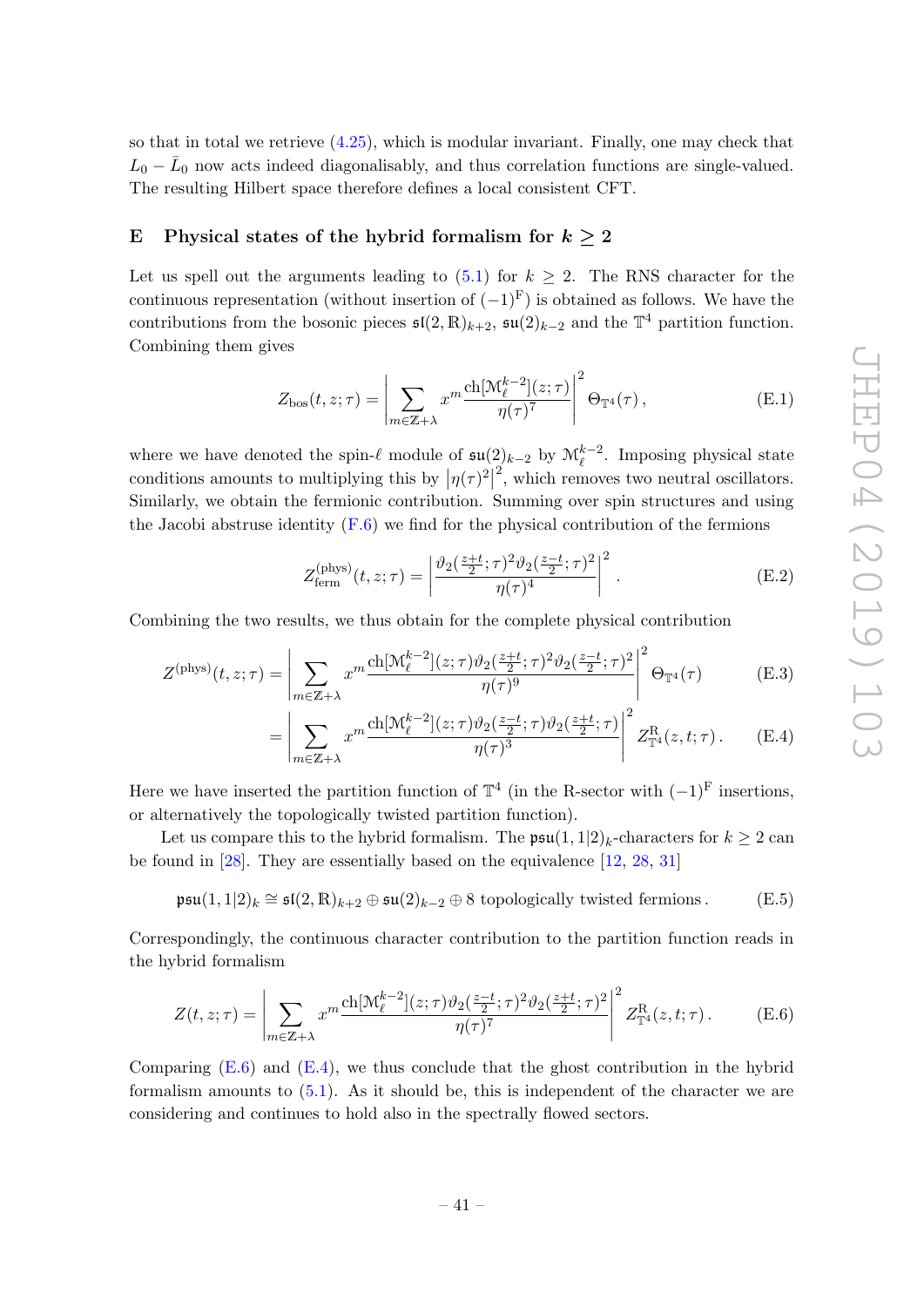Alternatively, one can deduce the result for the ghost contribution also directly from the hybrid formalism. The  $\rho$ -ghost of the hybrid formalism together with a pair of topologically twisted fermions can be 'rebosonised', meaning that these are precisely the fields needed to bosonise a  $\beta \gamma$ -system with  $\lambda = 2$ . The contribution of this  $\beta \gamma$ -system to the partition function can be computed and cancels another pair of topologically twisted fermions. Thus, the  $\rho$ -ghost cancels in total two pairs of topologically twisted fermions. The  $\sigma$ -ghost is the bosonised conformal ghost and cancels as always two bosonic oscillators. This again reproduces  $(5.1)$ .

# <span id="page-44-0"></span>F Theta functions

We follow the notation of [\[79\]](#page-48-14) and define the theta functions as

$$
\vartheta \begin{bmatrix} \alpha \\ \beta \end{bmatrix} (z;\tau) \equiv \sum_{n \in \mathbb{Z}} e^{\pi i (n+\alpha)^2 \tau + 2\pi i (n+\alpha)(z+\beta)} \tag{F.1}
$$

$$
= e^{2\pi i \alpha (z+\beta)} q^{\frac{\alpha^2}{2}} \prod_{n=1}^{\infty} (1-q^n) \left(1+q^{n+\alpha-\frac{1}{2}} e^{2\pi i (z+\beta)}\right) \left(1+q^{n-\alpha-\frac{1}{2}} e^{-2\pi i (z+\beta)}\right). \tag{F.2}
$$

The four Jacobi theta functions are the special cases

$$
\vartheta_1 \equiv \vartheta \begin{bmatrix} \frac{1}{2} \\ \frac{1}{2} \end{bmatrix} , \qquad \vartheta_2 \equiv \vartheta \begin{bmatrix} \frac{1}{2} \\ 0 \end{bmatrix} , \qquad \vartheta_3 \equiv \vartheta \begin{bmatrix} 0 \\ 0 \end{bmatrix} , \qquad \vartheta_4 \equiv \vartheta \begin{bmatrix} 0 \\ \frac{1}{2} \end{bmatrix} . \tag{F.3}
$$

In particular, we have the identity

<span id="page-44-1"></span>
$$
\vartheta_2\left(\frac{z+t}{2};\tau\right)\vartheta_2\left(\frac{z-t}{2};\tau\right) = \vartheta_2(z;2\tau)\vartheta_3(t;2\tau) + \vartheta_3(z;2\tau)\vartheta_2(t;2\tau),\tag{F.4}
$$

which expresses the equivalence of four free fermions to  $\mathfrak{su}(2)_1 \oplus \mathfrak{su}(2)_1$ .

We also make use of the behaviour under modular transformations, in particular of  $\vartheta_1(z,\tau)$  and  $\eta(\tau)$ ,

<span id="page-44-3"></span><span id="page-44-2"></span>
$$
\vartheta_1\left(\frac{z}{\tau}; -\frac{1}{\tau}\right) = -i\sqrt{-i\tau} e^{\frac{\pi i z^2}{\tau}} \vartheta_1(z;\tau) , \qquad \eta\left(-\frac{1}{\tau}\right) = \sqrt{-i\tau} \eta(\tau). \tag{F.5}
$$

Finally, we use the Jacobi abstruse identity in appendix [E](#page-43-0)

$$
\frac{1}{2} \left( \vartheta_3(t;\tau) \vartheta_3(z;\tau) \vartheta_3(\tau)^2 - \vartheta_4(t;\tau) \vartheta_4(z;\tau) \vartheta_4(\tau)^2 + \vartheta_2(t;\tau) \vartheta_2(z;\tau) \vartheta_2(\tau)^2 \right)
$$
\n
$$
= \vartheta_2 \left( \frac{t+z}{2};\tau \right)^2 \vartheta_2 \left( \frac{t-z}{2};\tau \right)^2. \tag{F.6}
$$

Open Access. This article is distributed under the terms of the Creative Commons Attribution License [\(CC-BY 4.0\)](https://creativecommons.org/licenses/by/4.0/), which permits any use, distribution and reproduction in any medium, provided the original author(s) and source are credited.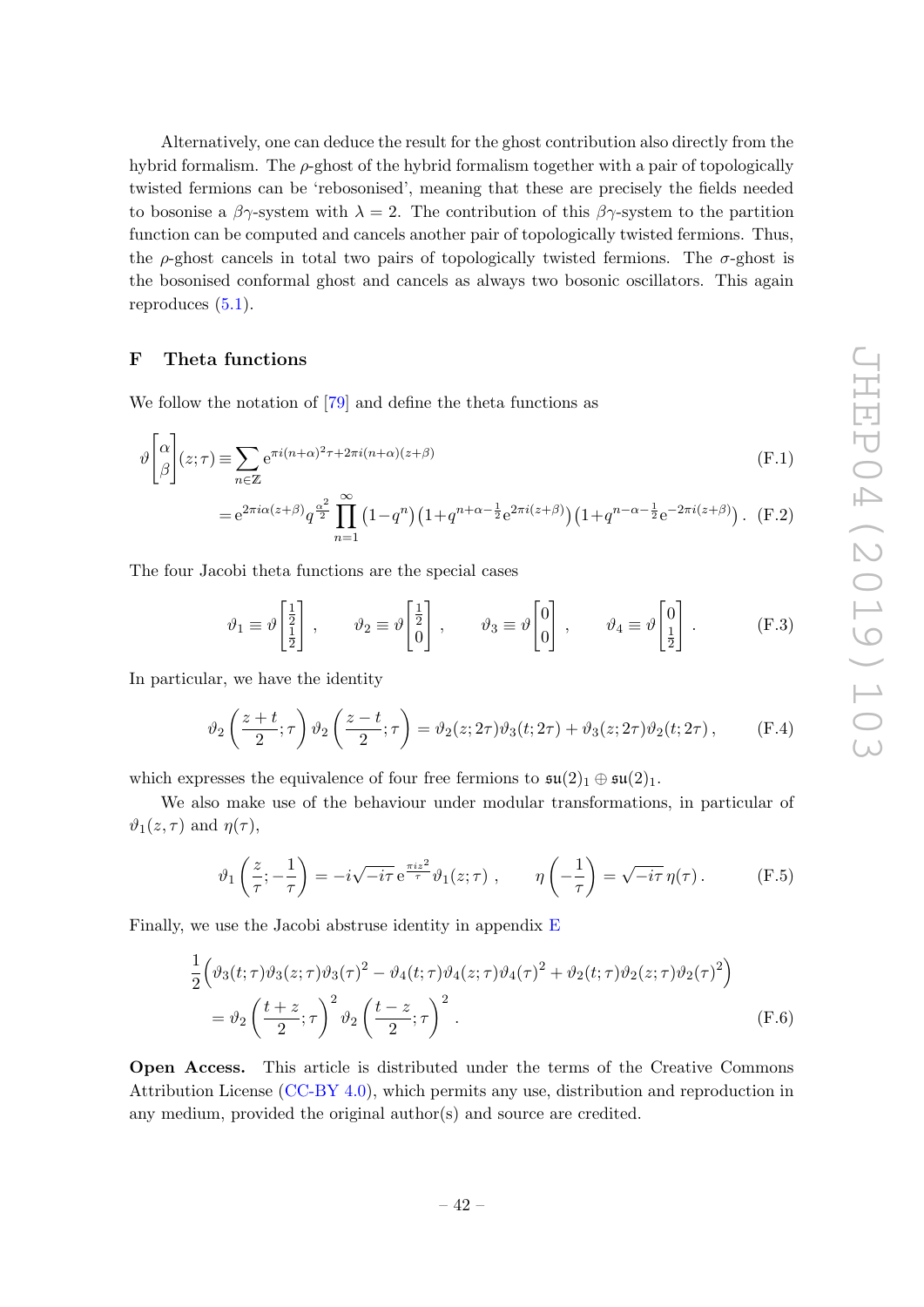#### References

- <span id="page-45-0"></span>[1] J.M. Maldacena and H. Ooguri, Strings in AdS<sub>3</sub> and  $SL(2,\mathbb{R})$  WZW model 1.: The Spectrum, [J. Math. Phys.](https://doi.org/10.1063/1.1377273) 42 (2001) 2929 [[hep-th/0001053](https://arxiv.org/abs/hep-th/0001053)] [IN[SPIRE](https://inspirehep.net/search?p=find+EPRINT+hep-th/0001053)].
- <span id="page-45-1"></span>[2] J.M. Maldacena, H. Ooguri and J. Son, *Strings in* AdS<sub>3</sub> and the  $SL(2,\mathbb{R})$  WZW model. Part 2. Euclidean black hole, [J. Math. Phys.](https://doi.org/10.1063/1.1377039) 42 (2001) 2961 [[hep-th/0005183](https://arxiv.org/abs/hep-th/0005183)] [IN[SPIRE](https://inspirehep.net/search?p=find+EPRINT+hep-th/0005183)].
- <span id="page-45-2"></span>[3] J.M. Maldacena and H. Ooguri, Strings in AdS<sub>3</sub> and the  $SL(2,\mathbb{R})$  WZW model. Part 3. Correlation functions, Phys. Rev.  $D$  65 [\(2002\) 106006](https://doi.org/10.1103/PhysRevD.65.106006) [[hep-th/0111180](https://arxiv.org/abs/hep-th/0111180)] [IN[SPIRE](https://inspirehep.net/search?p=find+EPRINT+hep-th/0111180)].
- <span id="page-45-3"></span>[4] J.M. Maldacena, The Large N limit of superconformal field theories and supergravity, [Int. J.](https://doi.org/10.1023/A:1026654312961) [Theor. Phys.](https://doi.org/10.1023/A:1026654312961) 38 (1999) 1113 [[hep-th/9711200](https://arxiv.org/abs/hep-th/9711200)] [IN[SPIRE](https://inspirehep.net/search?p=find+EPRINT+hep-th/9711200)].
- <span id="page-45-4"></span>[5] J.R. David, G. Mandal and S.R. Wadia, Microscopic formulation of black holes in string theory, [Phys. Rept.](https://doi.org/10.1016/S0370-1573(02)00271-5) 369 (2002) 549 [[hep-th/0203048](https://arxiv.org/abs/hep-th/0203048)] [IN[SPIRE](https://inspirehep.net/search?p=find+EPRINT+hep-th/0203048)].
- <span id="page-45-5"></span>[6] L. Eberhardt, M.R. Gaberdiel and W. Li, A holographic dual for string theory on  $AdS_3 \times S^3 \times S^3 \times S^1$ , JHEP 08 [\(2017\) 111](https://doi.org/10.1007/JHEP08(2017)111) [[arXiv:1707.02705](https://arxiv.org/abs/1707.02705)] [IN[SPIRE](https://inspirehep.net/search?p=find+EPRINT+arXiv:1707.02705)].
- <span id="page-45-6"></span>[7] N. Seiberg and E. Witten, The D1/D5 system and singular CFT, JHEP 04 [\(1999\) 017](https://doi.org/10.1088/1126-6708/1999/04/017) [[hep-th/9903224](https://arxiv.org/abs/hep-th/9903224)] [IN[SPIRE](https://inspirehep.net/search?p=find+EPRINT+hep-th/9903224)].
- <span id="page-45-7"></span>[8] F. Larsen and E.J. Martinec, U(1) charges and moduli in the D1-D5 system, [JHEP](https://doi.org/10.1088/1126-6708/1999/06/019) 06 [\(1999\) 019](https://doi.org/10.1088/1126-6708/1999/06/019) [[hep-th/9905064](https://arxiv.org/abs/hep-th/9905064)] [IN[SPIRE](https://inspirehep.net/search?p=find+EPRINT+hep-th/9905064)].
- <span id="page-45-8"></span>[9] M.R. Gaberdiel, R. Gopakumar and C. Hull, *Stringy*  $AdS<sub>3</sub>$  *from the worldsheet, [JHEP](https://doi.org/10.1007/JHEP07(2017)090)* 07 [\(2017\) 090](https://doi.org/10.1007/JHEP07(2017)090) [[arXiv:1704.08665](https://arxiv.org/abs/1704.08665)] [IN[SPIRE](https://inspirehep.net/search?p=find+EPRINT+arXiv:1704.08665)].
- <span id="page-45-9"></span>[10] K. Ferreira, M.R. Gaberdiel and J.I. Jottar, *Higher spins on*  $AdS<sub>3</sub>$  *from the worldsheet*, JHEP 07 [\(2017\) 131](https://doi.org/10.1007/JHEP07(2017)131) [[arXiv:1704.08667](https://arxiv.org/abs/1704.08667)] [IN[SPIRE](https://inspirehep.net/search?p=find+EPRINT+arXiv:1704.08667)].
- <span id="page-45-10"></span>[11] M.R. Gaberdiel and R. Gopakumar, *Tensionless string spectra on* AdS<sub>3</sub>, *JHEP* 05 [\(2018\)](https://doi.org/10.1007/JHEP05(2018)085) [085](https://doi.org/10.1007/JHEP05(2018)085) [[arXiv:1803.04423](https://arxiv.org/abs/1803.04423)] [IN[SPIRE](https://inspirehep.net/search?p=find+EPRINT+arXiv:1803.04423)].
- <span id="page-45-11"></span>[12] N. Berkovits, C. Vafa and E. Witten, Conformal field theory of AdS background with Ramond-Ramond flux, JHEP 03 [\(1999\) 018](https://doi.org/10.1088/1126-6708/1999/03/018) [[hep-th/9902098](https://arxiv.org/abs/hep-th/9902098)] [IN[SPIRE](https://inspirehep.net/search?p=find+EPRINT+hep-th/9902098)].
- <span id="page-45-12"></span>[13] G. Giribet, C. Hull, M. Kleban, M. Porrati and E. Rabinovici, Superstrings on  $AdS<sub>3</sub>$  at  $k = 1$ , JHEP 08 [\(2018\) 204](https://doi.org/10.1007/JHEP08(2018)204) [[arXiv:1803.04420](https://arxiv.org/abs/1803.04420)] [IN[SPIRE](https://inspirehep.net/search?p=find+EPRINT+arXiv:1803.04420)].
- <span id="page-45-13"></span>[14] R. Argurio, A. Giveon and A. Shomer, Superstrings on AdS<sub>3</sub> and symmetric products, [JHEP](https://doi.org/10.1088/1126-6708/2000/12/003) 12 [\(2000\) 003](https://doi.org/10.1088/1126-6708/2000/12/003) [[hep-th/0009242](https://arxiv.org/abs/hep-th/0009242)] [IN[SPIRE](https://inspirehep.net/search?p=find+EPRINT+hep-th/0009242)].
- <span id="page-45-14"></span>[15] M.R. Gaberdiel and R. Gopakumar, Stringy Symmetries and the Higher Spin Square, [J.](https://doi.org/10.1088/1751-8113/48/18/185402) Phys. **A 48** [\(2015\) 185402](https://doi.org/10.1088/1751-8113/48/18/185402) [[arXiv:1501.07236](https://arxiv.org/abs/1501.07236)] [IN[SPIRE](https://inspirehep.net/search?p=find+EPRINT+arXiv:1501.07236)].
- <span id="page-45-15"></span>[16] A. Giveon, D. Kutasov and N. Seiberg, *Comments on string theory on* AdS<sub>3</sub>, *[Adv. Theor.](https://doi.org/10.4310/ATMP.1998.v2.n4.a3)* [Math. Phys.](https://doi.org/10.4310/ATMP.1998.v2.n4.a3) 2 (1998) 733 [[hep-th/9806194](https://arxiv.org/abs/hep-th/9806194)] [IN[SPIRE](https://inspirehep.net/search?p=find+EPRINT+hep-th/9806194)].
- <span id="page-45-16"></span>[17] D. Israel, C. Kounnas and M.P. Petropoulos, Superstrings on NS5 backgrounds, deformed AdS<sub>3</sub> and holography, JHEP 10 [\(2003\) 028](https://doi.org/10.1088/1126-6708/2003/10/028) [[hep-th/0306053](https://arxiv.org/abs/hep-th/0306053)] [IN[SPIRE](https://inspirehep.net/search?p=find+EPRINT+hep-th/0306053)].
- <span id="page-45-17"></span>[18] S. Raju, *Counting giant gravitons in*  $AdS_3$ , *Phys. Rev.* **D** 77 [\(2008\) 046012](https://doi.org/10.1103/PhysRevD.77.046012) [[arXiv:0709.1171](https://arxiv.org/abs/0709.1171)] [IN[SPIRE](https://inspirehep.net/search?p=find+EPRINT+arXiv:0709.1171)].
- <span id="page-45-18"></span>[19] M. Cho, S. Collier and X. Yin, Strings in Ramond-Ramond Backgrounds from the Neveu-Schwarz-Ramond Formalism, [arXiv:1811.00032](https://arxiv.org/abs/1811.00032) [IN[SPIRE](https://inspirehep.net/search?p=find+EPRINT+arXiv:1811.00032)].
- <span id="page-45-19"></span>[20] M. Bershadsky, S. Zhukov and A. Vaintrob,  $PSL(n|n)$   $\sigma$ -model as a conformal field theory, [Nucl. Phys.](https://doi.org/10.1016/S0550-3213(99)00378-8) B 559 (1999) 205 [[hep-th/9902180](https://arxiv.org/abs/hep-th/9902180)] [IN[SPIRE](https://inspirehep.net/search?p=find+EPRINT+hep-th/9902180)].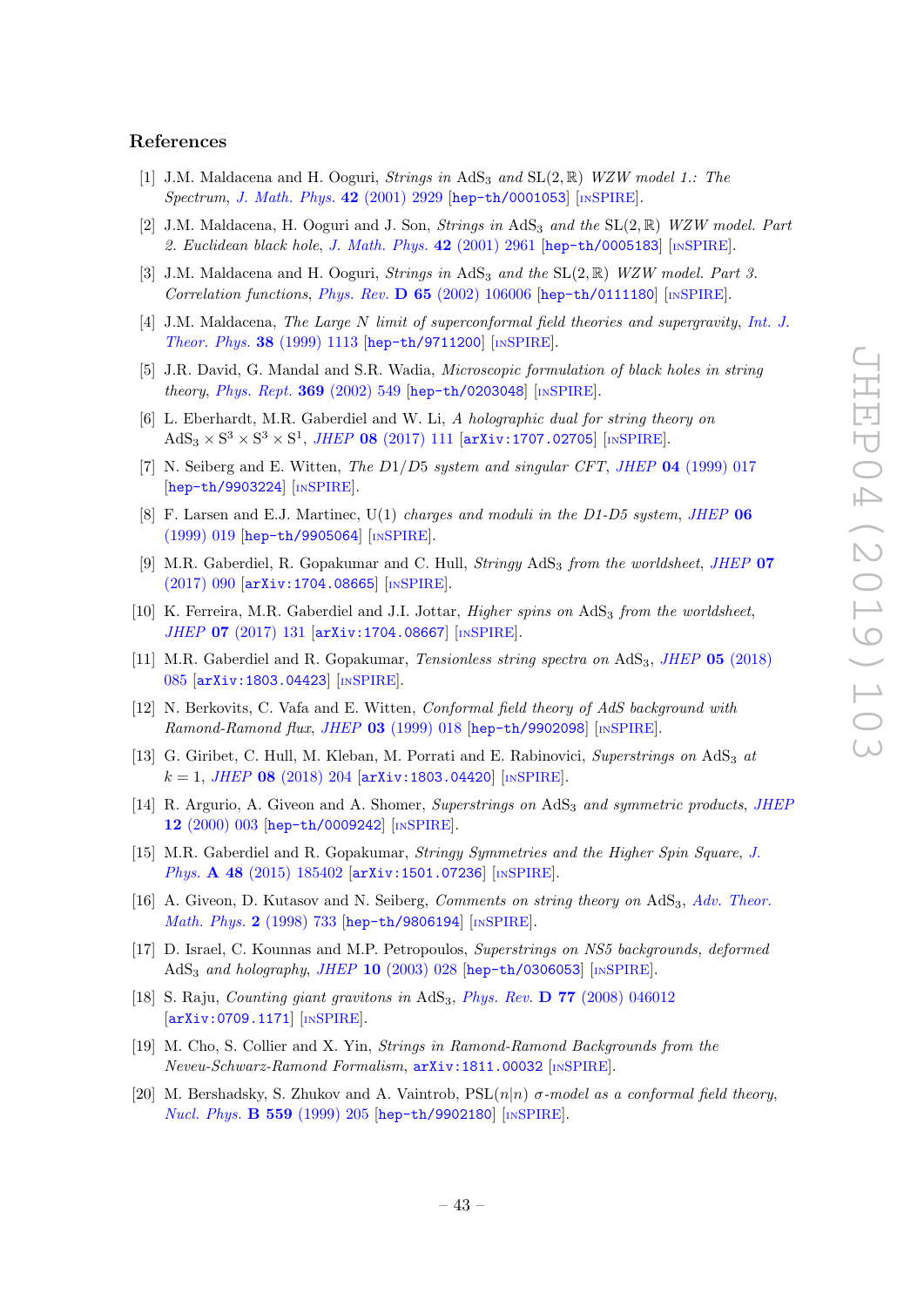- <span id="page-46-0"></span>[21] S.K. Ashok, R. Benichou and J. Troost, Conformal Current Algebra in Two Dimensions, JHEP 06 [\(2009\) 017](https://doi.org/10.1088/1126-6708/2009/06/017) [[arXiv:0903.4277](https://arxiv.org/abs/0903.4277)] [IN[SPIRE](https://inspirehep.net/search?p=find+EPRINT+arXiv:0903.4277)].
- <span id="page-46-1"></span>[22] R. Benichou and J. Troost, The Conformal Current Algebra on Supergroups with Applications to the Spectrum and Integrability, JHEP  $04$  [\(2010\) 121](https://doi.org/10.1007/JHEP04(2010)121) [[arXiv:1002.3712](https://arxiv.org/abs/1002.3712)] [IN[SPIRE](https://inspirehep.net/search?p=find+EPRINT+arXiv:1002.3712)].
- <span id="page-46-2"></span>[23] L. Eberhardt and K. Ferreira, The plane-wave spectrum from the worldsheet, [JHEP](https://doi.org/10.1007/JHEP10(2018)109) 10 [\(2018\) 109](https://doi.org/10.1007/JHEP10(2018)109) [[arXiv:1805.12155](https://arxiv.org/abs/1805.12155)] [IN[SPIRE](https://inspirehep.net/search?p=find+EPRINT+arXiv:1805.12155)].
- <span id="page-46-3"></span>[24] L. Eberhardt and K. Ferreira, Long strings and chiral primaries in the hybrid formalism, JHEP 02 [\(2019\) 098](https://doi.org/10.1007/JHEP02(2019)098) [[arXiv:1810.08621](https://arxiv.org/abs/1810.08621)] [IN[SPIRE](https://inspirehep.net/search?p=find+EPRINT+arXiv:1810.08621)].
- <span id="page-46-4"></span>[25] J. Troost, Massless particles on supergroups and  $AdS_3 \times S^3$  supergravity, JHEP 07 [\(2011\)](https://doi.org/10.1007/JHEP07(2011)042) [042](https://doi.org/10.1007/JHEP07(2011)042) [[arXiv:1102.0153](https://arxiv.org/abs/1102.0153)] [IN[SPIRE](https://inspirehep.net/search?p=find+EPRINT+arXiv:1102.0153)].
- <span id="page-46-12"></span>[26] M.R. Gaberdiel and S. Gerigk, The massless string spectrum on  $AdS_3 \times S^3$  from the supergroup, JHEP 10 [\(2011\) 045](https://doi.org/10.1007/JHEP10(2011)045) [[arXiv:1107.2660](https://arxiv.org/abs/1107.2660)] [IN[SPIRE](https://inspirehep.net/search?p=find+EPRINT+arXiv:1107.2660)].
- <span id="page-46-5"></span>[27] S. Gerigk, *String States on*  $AdS_3 \times S^3$  *from the Supergroup, JHEP* 10 [\(2012\) 084](https://doi.org/10.1007/JHEP10(2012)084) [[arXiv:1208.0345](https://arxiv.org/abs/1208.0345)] [IN[SPIRE](https://inspirehep.net/search?p=find+EPRINT+arXiv:1208.0345)].
- <span id="page-46-6"></span>[28] G. Götz, T. Quella and V. Schomerus, The WZNW model on  $PSU(1, 1|2)$ , JHEP 03 [\(2007\)](https://doi.org/10.1088/1126-6708/2007/03/003) [003](https://doi.org/10.1088/1126-6708/2007/03/003) [[hep-th/0610070](https://arxiv.org/abs/hep-th/0610070)] [IN[SPIRE](https://inspirehep.net/search?p=find+EPRINT+hep-th/0610070)].
- <span id="page-46-7"></span>[29] M. Sugiura, Unitary Representations and Harmonic Analysis, an Introduction, North-Holland (1990).
- <span id="page-46-8"></span>[30] A. Kitaev, Notes on  $\widetilde{\mathrm{SL}}(2,\mathbb{R})$  representations,  $\mathtt{arXiv:1711.08169}$  $\mathtt{arXiv:1711.08169}$  $\mathtt{arXiv:1711.08169}$  [IN[SPIRE](https://inspirehep.net/search?p=find+EPRINT+arXiv:1711.08169)].
- <span id="page-46-9"></span>[31] I. Bars, Free fields and new cosets of current algebras, [Phys. Lett.](https://doi.org/10.1016/0370-2693(91)90778-O) **B** 255 (1991) 353 [IN[SPIRE](https://inspirehep.net/search?p=find+J+%22Phys.Lett.,B255,353%22)].
- <span id="page-46-10"></span>[32] P. Bowcock, B.L. Feigin, A.M. Semikhatov and A. Taormina, Affine sl(2|1) and affine  $\mathfrak{d}(2, 1; \alpha)$  as vertex operator extensions of dual affine  $\mathfrak{sl}(2)$  algebras, [Commun. Math. Phys.](https://doi.org/10.1007/PL00005536) 214 [\(2000\) 495](https://doi.org/10.1007/PL00005536) [[hep-th/9907171](https://arxiv.org/abs/hep-th/9907171)] [IN[SPIRE](https://inspirehep.net/search?p=find+EPRINT+hep-th/9907171)].
- <span id="page-46-11"></span>[33] M. Henningson, S. Hwang, P. Roberts and B. Sundborg, *Modular invariance of*  $SU(1,1)$ strings, *[Phys. Lett.](https://doi.org/10.1016/0370-2693(91)90944-L)* **B 267** (1991) 350 [IN[SPIRE](https://inspirehep.net/search?p=find+J+%22Phys.Lett.,B267,350%22)].
- <span id="page-46-13"></span>[34] M.R. Gaberdiel, Fusion rules and logarithmic representations of a WZW model at fractional level, [Nucl. Phys.](https://doi.org/10.1016/S0550-3213(01)00490-4) B 618 (2001) 407 [[hep-th/0105046](https://arxiv.org/abs/hep-th/0105046)] [IN[SPIRE](https://inspirehep.net/search?p=find+EPRINT+hep-th/0105046)].
- <span id="page-46-14"></span>[35] G.M. Sotkov and M.S. Stanishkov,  $\mathcal{N}=1$  Superconformal Operator Product Expansions and Superfield Fusion Rules, [Phys. Lett.](https://doi.org/10.1016/0370-2693(86)90768-9)  $\bf{B}$  177 (1986) 361 [IN[SPIRE](https://inspirehep.net/search?p=find+J+%22Phys.Lett.,B177,361%22)].
- <span id="page-46-15"></span>[36] P. Goddard, D.I. Olive and G. Waterson, Superalgebras, Symplectic Bosons and the Sugawara Construction, [Commun. Math. Phys.](https://doi.org/10.1007/BF01225374) 112 (1987) 591 [IN[SPIRE](https://inspirehep.net/search?p=find+J+%22Comm.Math.Phys.,112,591%22)].
- <span id="page-46-16"></span>[37] D. Ridout, Fusion in Fractional Level  $\mathfrak{sl}(2)$ -Theories with  $k = -\frac{1}{2}$ , [Nucl. Phys.](https://doi.org/10.1016/j.nuclphysb.2011.02.015) **B 848** (2011) [216](https://doi.org/10.1016/j.nuclphysb.2011.02.015) [[arXiv:1012.2905](https://arxiv.org/abs/1012.2905)] [IN[SPIRE](https://inspirehep.net/search?p=find+EPRINT+arXiv:1012.2905)].
- <span id="page-46-17"></span>[38] M.R. Gaberdiel and H.G. Kausch, A Local logarithmic conformal field theory, [Nucl. Phys.](https://doi.org/10.1016/S0550-3213(98)00701-9) B 538 [\(1999\) 631](https://doi.org/10.1016/S0550-3213(98)00701-9) [[hep-th/9807091](https://arxiv.org/abs/hep-th/9807091)] [IN[SPIRE](https://inspirehep.net/search?p=find+EPRINT+hep-th/9807091)].
- <span id="page-46-18"></span>[39] M. Miyamoto, *Modular invariance of vertex operator algebras satisfying*  $C_2$  *cofiniteness*, Duke Math. J. 122 (2004) 51 [[math/0209101](https://arxiv.org/abs/math/0209101)].
- <span id="page-46-19"></span>[40] M. Flohr and M.R. Gaberdiel, Logarithmic torus amplitudes, J. Phys. A 39 [\(2006\) 1955](https://doi.org/10.1088/0305-4470/39/8/012) [[hep-th/0509075](https://arxiv.org/abs/hep-th/0509075)] [IN[SPIRE](https://inspirehep.net/search?p=find+EPRINT+hep-th/0509075)].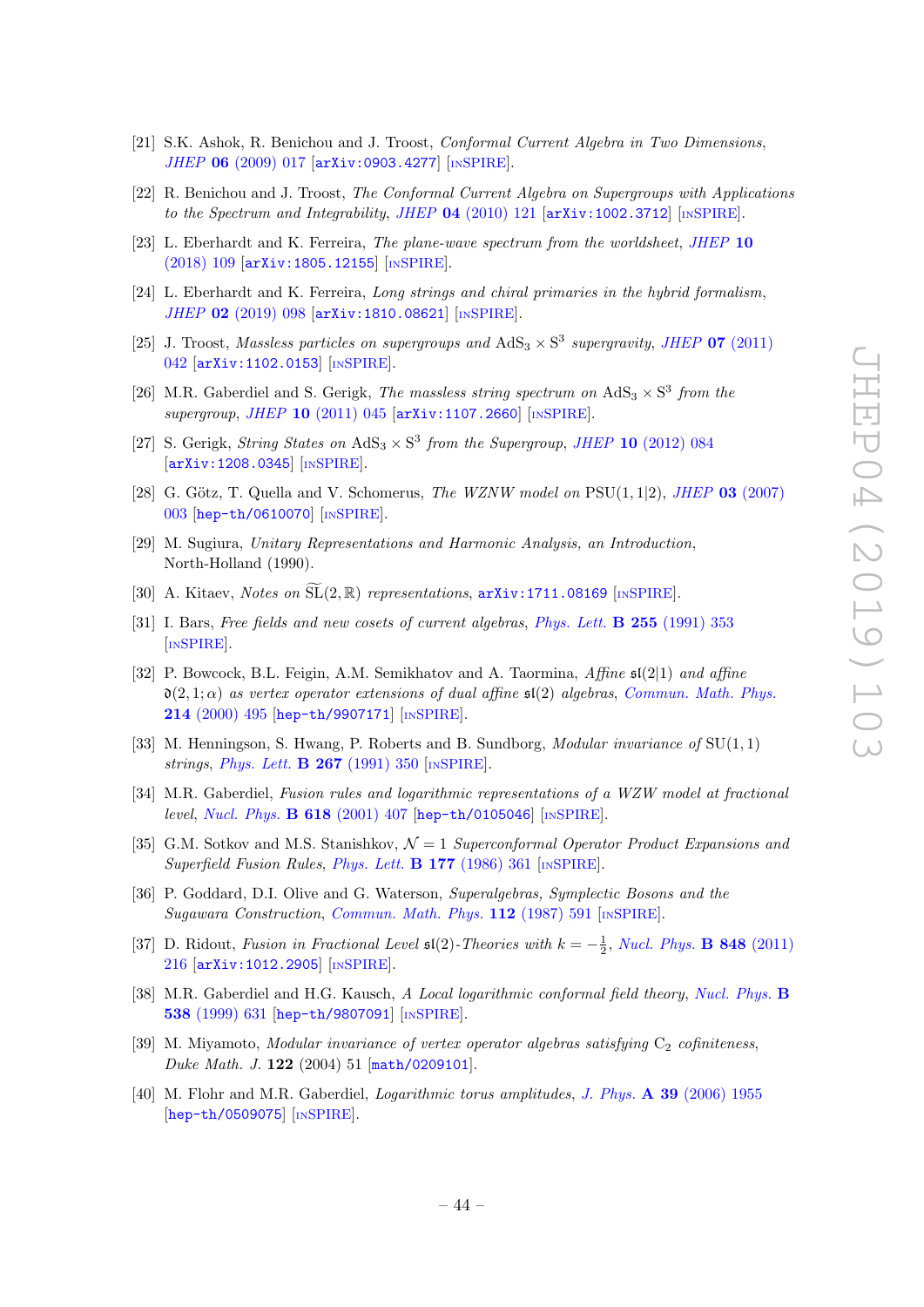- <span id="page-47-0"></span>[41] M.R. Gaberdiel and R. Gopakumar, Higher Spins & Strings, JHEP 11 [\(2014\) 044](https://doi.org/10.1007/JHEP11(2014)044) [[arXiv:1406.6103](https://arxiv.org/abs/1406.6103)] [IN[SPIRE](https://inspirehep.net/search?p=find+EPRINT+arXiv:1406.6103)].
- <span id="page-47-1"></span>[42] N. Seiberg, Observations on the Moduli Space of Superconformal Field Theories, [Nucl. Phys.](https://doi.org/10.1016/0550-3213(88)90183-6) B 303 [\(1988\) 286](https://doi.org/10.1016/0550-3213(88)90183-6) [IN[SPIRE](https://inspirehep.net/search?p=find+J+%22Nucl.Phys.,B303,286%22)].
- <span id="page-47-2"></span>[43] A. Jevicki, M. Mihailescu and S. Ramgoolam, *Gravity from CFT on*  $S<sup>N</sup>(X)$ : Symmetries and interactions, [Nucl. Phys.](https://doi.org/10.1016/S0550-3213(00)00147-4) B 577 (2000) 47 [[hep-th/9907144](https://arxiv.org/abs/hep-th/9907144)] [IN[SPIRE](https://inspirehep.net/search?p=find+EPRINT+hep-th/9907144)].
- <span id="page-47-6"></span>[44] A. Pakman, L. Rastelli and S.S. Razamat, Diagrams for Symmetric Product Orbifolds, [JHEP](https://doi.org/10.1088/1126-6708/2009/10/034) 10 [\(2009\) 034](https://doi.org/10.1088/1126-6708/2009/10/034) [[arXiv:0905.3448](https://arxiv.org/abs/0905.3448)] [IN[SPIRE](https://inspirehep.net/search?p=find+EPRINT+arXiv:0905.3448)].
- <span id="page-47-3"></span>[45] A. Pakman, L. Rastelli and S.S. Razamat, Extremal Correlators and Hurwitz Numbers in Symmetric Product Orbifolds, Phys. Rev. D 80 [\(2009\) 086009](https://doi.org/10.1103/PhysRevD.80.086009) [[arXiv:0905.3451](https://arxiv.org/abs/0905.3451)] [IN[SPIRE](https://inspirehep.net/search?p=find+EPRINT+arXiv:0905.3451)].
- <span id="page-47-4"></span>[46] A. Pressley and G. Segal, *Loop Groups*, Clarendon Press (1986).
- <span id="page-47-5"></span>[47] M.R. Gaberdiel, WZW models of general simple groups, [Nucl. Phys.](https://doi.org/10.1016/0550-3213(95)00587-0) B 460 (1996) 181 [[hep-th/9508105](https://arxiv.org/abs/hep-th/9508105)] [IN[SPIRE](https://inspirehep.net/search?p=find+EPRINT+hep-th/9508105)].
- <span id="page-47-7"></span>[48] L. Eberhardt and M.R. Gaberdiel, *Strings on*  $AdS_3 \times S^3 \times S^3 \times S^1$ , **[arXiv:1904.01585](https://arxiv.org/abs/1904.01585)** [IN[SPIRE](https://inspirehep.net/search?p=find+EPRINT+arXiv:1904.01585)].
- <span id="page-47-8"></span>[49] D.J. Gross, High-Energy Symmetries of String Theory, [Phys. Rev. Lett.](https://doi.org/10.1103/PhysRevLett.60.1229) 60 (1988) 1229 [IN[SPIRE](https://inspirehep.net/search?p=find+J+%22Phys.Rev.Lett.,60,1229%22)].
- [50] B. Sundborg, Stringy gravity, interacting tensionless strings and massless higher spins, [Nucl.](https://doi.org/10.1016/S0920-5632(01)01545-6) [Phys. Proc. Suppl.](https://doi.org/10.1016/S0920-5632(01)01545-6) 102 (2001) 113 [[hep-th/0103247](https://arxiv.org/abs/hep-th/0103247)] [IN[SPIRE](https://inspirehep.net/search?p=find+EPRINT+hep-th/0103247)].
- [51] E. Witten, Spacetime Reconstruction, talk at The John Schwarz 60-th birthday symposium, November 2001 [\[http://theory.caltech.edu/jhs60/witten/1.html\]](http://theory.caltech.edu/jhs60/witten/1.html).
- <span id="page-47-9"></span>[52] A. Mikhailov, Notes on higher spin symmetries, [hep-th/0201019](https://arxiv.org/abs/hep-th/0201019) [IN[SPIRE](https://inspirehep.net/search?p=find+EPRINT+hep-th/0201019)].
- <span id="page-47-10"></span>[53] M.R. Gaberdiel and R. Gopakumar, String Theory as a Higher Spin Theory, [JHEP](https://doi.org/10.1007/JHEP09(2016)085) 09 [\(2016\) 085](https://doi.org/10.1007/JHEP09(2016)085) [[arXiv:1512.07237](https://arxiv.org/abs/1512.07237)] [IN[SPIRE](https://inspirehep.net/search?p=find+EPRINT+arXiv:1512.07237)].
- <span id="page-47-11"></span>[54] R. Gopakumar, From free fields to AdS, Phys. Rev. D 70 [\(2004\) 025009](https://doi.org/10.1103/PhysRevD.70.025009) [[hep-th/0308184](https://arxiv.org/abs/hep-th/0308184)] [IN[SPIRE](https://inspirehep.net/search?p=find+EPRINT+hep-th/0308184)].
- [55] R. Gopakumar, From free fields to AdS. II, Phys. Rev. **D** 70 [\(2004\) 025010](https://doi.org/10.1103/PhysRevD.70.025010) [[hep-th/0402063](https://arxiv.org/abs/hep-th/0402063)] [IN[SPIRE](https://inspirehep.net/search?p=find+EPRINT+hep-th/0402063)].
- <span id="page-47-12"></span>[56] R. Gopakumar, From free fields to AdS: III, Phys. Rev. D 72 [\(2005\) 066008](https://doi.org/10.1103/PhysRevD.72.066008) [[hep-th/0504229](https://arxiv.org/abs/hep-th/0504229)] [IN[SPIRE](https://inspirehep.net/search?p=find+EPRINT+hep-th/0504229)].
- <span id="page-47-13"></span>[57] O. Aharony, J.R. David, R. Gopakumar, Z. Komargodski and S.S. Razamat, Comments on worldsheet theories dual to free large N gauge theories, Phys. Rev.  $\bf{D}$  75 [\(2007\) 106006](https://doi.org/10.1103/PhysRevD.75.106006) [[hep-th/0703141](https://arxiv.org/abs/hep-th/0703141)] [IN[SPIRE](https://inspirehep.net/search?p=find+EPRINT+hep-th/0703141)].
- [58] S.S. Razamat, On a worldsheet dual of the Gaussian matrix model, JHEP 07 [\(2008\) 026](https://doi.org/10.1088/1126-6708/2008/07/026) [[arXiv:0803.2681](https://arxiv.org/abs/0803.2681)] [IN[SPIRE](https://inspirehep.net/search?p=find+EPRINT+arXiv:0803.2681)].
- [59] R. Gopakumar, What is the Simplest Gauge-String Duality?,  $arXiv:1104.2386$  [IN[SPIRE](https://inspirehep.net/search?p=find+EPRINT+arXiv:1104.2386)].
- <span id="page-47-14"></span>[60] R. Gopakumar and R. Pius, Correlators in the Simplest Gauge-String Duality, [JHEP](https://doi.org/10.1007/JHEP03(2013)175) 03 [\(2013\) 175](https://doi.org/10.1007/JHEP03(2013)175) [[arXiv:1212.1236](https://arxiv.org/abs/1212.1236)] [IN[SPIRE](https://inspirehep.net/search?p=find+EPRINT+arXiv:1212.1236)].
- <span id="page-47-15"></span>[61] M. Bershadsky, S. Cecotti, H. Ooguri and C. Vafa, Holomorphic anomalies in topological field theories, [Nucl. Phys.](https://doi.org/10.1016/0550-3213(93)90548-4)  $\bf{B}$  405 (1993) 279 [[hep-th/9302103](https://arxiv.org/abs/hep-th/9302103)] [IN[SPIRE](https://inspirehep.net/search?p=find+EPRINT+hep-th/9302103)].